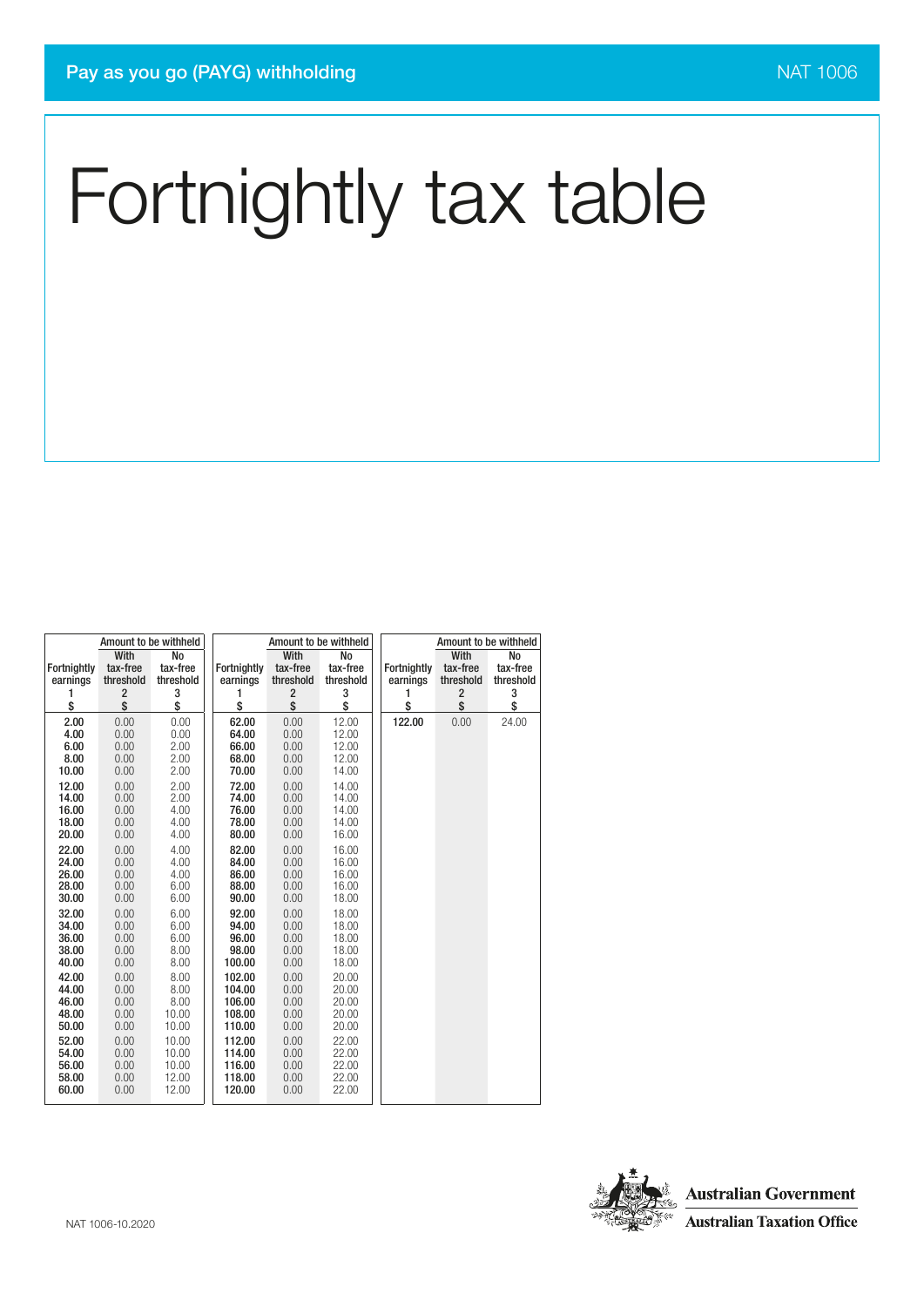|                                |                               | Amount to be withheld       |                         |                               | Amount to be withheld       |                                |                               | Amount to be withheld       |                         |                               | Amount to be withheld       |                                | Amount to be withheld         |                             |
|--------------------------------|-------------------------------|-----------------------------|-------------------------|-------------------------------|-----------------------------|--------------------------------|-------------------------------|-----------------------------|-------------------------|-------------------------------|-----------------------------|--------------------------------|-------------------------------|-----------------------------|
| <b>Fortnightly</b><br>earnings | With<br>tax-free<br>threshold | No<br>tax-free<br>threshold | Fortnightly<br>earnings | With<br>tax-free<br>threshold | No<br>tax-free<br>threshold | <b>Fortnightly</b><br>earnings | With<br>tax-free<br>threshold | No<br>tax-free<br>threshold | Fortnightly<br>earnings | With<br>tax-free<br>threshold | No<br>tax-free<br>threshold | <b>Fortnightly</b><br>earnings | With<br>tax-free<br>threshold | No<br>tax-free<br>threshold |
| 1                              | 2                             | 3                           | 1                       | 2                             | 3                           | 1                              | 2                             | 3                           | 1                       | 2                             | 3                           | 1                              | $\overline{\mathbf{c}}$       | 3                           |
| \$                             | \$                            | \$                          | \$                      | \$                            | \$                          | \$                             | \$                            | \$                          | \$                      | \$                            | \$                          | \$                             | \$                            | \$                          |
| 302.00                         | 0.00                          | 64.00                       | 472.00                  | 0.00                          | 104.00                      | 642.00                         | 0.00                          | 144.00                      | 812.00                  | 18.00                         | 182.00                      | 982.00                         | 60.00                         | 220.00                      |
| 304.00                         | 0.00                          | 64.00                       | 474.00                  | 0.00                          | 104.00                      | 644.00                         | 0.00                          | 144.00                      | 814.00                  | 18.00                         | 182.00                      | 984.00                         | 62.00                         | 220.00                      |
| 306.00                         | 0.00                          | 64.00                       | 476.00                  | 0.00                          | 104.00                      | 646.00                         | 0.00                          | 144.00                      | 816.00                  | 18.00                         | 182.00                      | 986.00                         | 62.00                         | 220.00                      |
| 308.00                         | 0.00                          | 64.00                       | 478.00                  | 0.00                          | 104.00                      | 648.00                         | 0.00                          | 144.00                      | 818.00                  | 20.00                         | 184.00                      | 988.00                         | 62.00                         | 220.00                      |
| 310.00                         | 0.00                          | 66.00                       | 480.00                  | 0.00                          | 106.00                      | 650.00                         | 0.00                          | 146.00                      | 820.00                  | 20.00                         | 184.00                      | 990.00                         | 64.00                         | 222.00                      |
| 312.00                         | 0.00                          | 66.00                       | 482.00                  | 0.00                          | 106.00                      | 652.00                         | 0.00                          | 146.00                      | 822.00                  | 20.00                         | 184.00                      | 992.00                         | 64.00                         | 222.00                      |
| 314.00                         | 0.00                          | 66.00                       | 484.00                  | 0.00                          | 106.00                      | 654.00                         | 0.00                          | 146.00                      | 824.00                  | 20.00                         | 184.00                      | 994.00                         | 64.00                         | 222.00                      |
| 316.00                         | 0.00                          | 66.00                       | 486.00                  | 0.00                          | 106.00                      | 656.00                         | 0.00                          | 146.00                      | 826.00                  | 20.00                         | 186.00                      | 996.00                         | 66.00                         | 222.00                      |
| 318.00                         | 0.00                          | 68.00                       | 488.00                  | 0.00                          | 108.00                      | 658.00                         | 0.00                          | 148.00                      | 828.00                  | 22.00                         | 186.00                      | 998.00                         | 66.00                         | 222.00                      |
| 320.00                         | 0.00                          | 68.00                       | 490.00                  | 0.00                          | 108.00                      | 660.00                         | 0.00                          | 148.00                      | 830.00                  | 22.00                         | 186.00                      | 1,000.00                       | 66.00                         | 224.00                      |
| 322.00                         | 0.00                          | 68.00                       | 492.00                  | 0.00                          | 108.00                      | 662.00                         | 0.00                          | 148.00                      | 832.00                  | 22.00                         | 186.00                      | 1,002.00                       | 66.00                         | 224.00                      |
| 324.00                         | 0.00                          | 68.00                       | 494.00                  | 0.00                          | 108.00                      | 664.00                         | 0.00                          | 148.00                      | 834.00                  | 22.00                         | 186.00                      | 1,004.00                       | 68.00                         | 224.00                      |
| 326.00                         | 0.00                          | 70.00                       | 496.00                  | 0.00                          | 108.00                      | 666.00                         | 0.00                          | 148.00                      | 836.00                  | 22.00                         | 188.00                      | 1,006.00                       | 68.00                         | 224.00                      |
| 328.00                         | 0.00                          | 70.00                       | 498.00                  | 0.00                          | 110.00                      | 668.00                         | 0.00                          | 150.00                      | 838.00                  | 22.00                         | 188.00                      | 1,008.00                       | 68.00                         | 224.00                      |
| 330.00                         | 0.00                          | 70.00                       | 500.00                  | 0.00                          | 110.00                      | 670.00                         | 0.00                          | 150.00                      | 840.00                  | 24.00                         | 188.00                      | 1,010.00                       | 70.00                         | 226.00                      |
| 332.00                         | 0.00                          | 70.00                       | 502.00                  | 0.00                          | 110.00                      | 672.00                         | 0.00                          | 150.00                      | 842.00                  | 24.00                         | 188.00                      | 1,012.00                       | 70.00                         | 226.00                      |
| 334.00                         | 0.00                          | 70.00                       | 504.00                  | 0.00                          | 110.00                      | 674.00                         | 0.00                          | 150.00                      | 844.00                  | 24.00                         | 190.00                      | 1,014.00                       | 70.00                         | 226.00                      |
| 336.00                         | 0.00                          | 72.00                       | 506.00                  | 0.00                          | 112.00                      | 676.00                         | 0.00                          | 152.00                      | 846.00                  | 24.00                         | 190.00                      | 1,016.00                       | 70.00                         | 226.00                      |
| 338.00                         | 0.00                          | 72.00                       | 508.00                  | 0.00                          | 112.00                      | 678.00                         | 0.00                          | 152.00                      | 848.00                  | 24.00                         | 190.00                      | 1,018.00                       | 72.00                         | 228.00                      |
| 340.00                         | 0.00                          | 72.00                       | 510.00                  | 0.00                          | 112.00                      | 680.00                         | 0.00                          | 152.00                      | 850.00                  | 26.00                         | 190.00                      | 1,020.00                       | 72.00                         | 228.00                      |
| 342.00                         | 0.00                          | 72.00                       | 512.00                  | 0.00                          | 112.00                      | 682.00                         | 0.00                          | 152.00                      | 852.00                  | 26.00                         | 190.00                      | 1,022.00                       | 72.00                         | 228.00                      |
| 344.00                         | 0.00                          | 74.00                       | 514.00                  | 0.00                          | 114.00                      | 684.00                         | 0.00                          | 154.00                      | 854.00                  | 26.00                         | 192.00                      | 1,024.00                       | 74.00                         | 228.00                      |
| 346.00                         | 0.00                          | 74.00                       | 516.00                  | 0.00                          | 114.00                      | 686.00                         | 0.00                          | 154.00                      | 856.00                  | 26.00                         | 192.00                      | 1,026.00                       | 74.00                         | 228.00                      |
| 348.00                         | 0.00                          | 74.00                       | 518.00                  | 0.00                          | 114.00                      | 688.00                         | 0.00                          | 154.00                      | 858.00                  | 26.00                         | 192.00                      | 1,028.00                       | 74.00                         | 230.00                      |
| 350.00                         | 0.00                          | 74.00                       | 520.00                  | 0.00                          | 114.00                      | 690.00                         | 0.00                          | 154.00                      | 860.00                  | 28.00                         | 192.00                      | 1,030.00                       | 74.00                         | 230.00                      |
| 352.00                         | 0.00                          | 76.00                       | 522.00                  | 0.00                          | 116.00                      | 692.00                         | 0.00                          | 156.00                      | 862.00                  | 28.00                         | 194.00                      | 1,032.00                       |                               | 230.00                      |
| 354.00                         | 0.00                          | 76.00                       | 524.00                  | 0.00                          | 116.00                      | 694.00                         | 0.00                          | 156.00                      | 864.00                  | 28.00                         | 194.00                      | 1,034.00                       | 76.00<br>76.00                | 232.00                      |
| 356.00                         | 0.00                          | 76.00                       | 526.00                  | 0.00                          | 116.00                      | 696.00                         | 0.00                          | 156.00                      | 866.00                  | 28.00                         | 194.00                      | 1,036.00                       | 76.00                         | 232.00                      |
| 358.00                         | 0.00                          | 76.00                       | 528.00                  | 0.00                          | 116.00                      | 698.00                         | 0.00                          | 156.00                      | 868.00                  | 28.00                         | 194.00                      | 1,038.00                       | 78.00                         | 232.00                      |
| 360.00                         | 0.00                          | 78.00                       | 530.00                  | 0.00                          | 116.00                      | 700.00                         | 0.00                          | 156.00                      | 870.00                  | 28.00                         | 194.00                      | 1,040.00                       | 78.00                         | 234.00                      |
| 362.00                         | 0.00                          | 78.00                       | 532.00                  | 0.00                          | 118.00                      | 702.00                         | 0.00                          | 158.00                      | 872.00                  | 30.00                         | 196.00                      | 1,042.00                       | 78.00                         | 234.00                      |
| 364.00                         | 0.00                          | 78.00                       | 534.00                  | 0.00                          | 118.00                      | 704.00                         | 0.00                          | 158.00                      | 874.00                  | 30.00                         | 196.00                      | 1,044.00                       | 78.00                         | 234.00                      |
| 366.00                         | 0.00                          | 78.00                       | 536.00                  | 0.00                          | 118.00                      | 706.00                         | 0.00                          | 158.00                      | 876.00                  | 30.00                         | 196.00                      | 1,046.00                       | 80.00                         | 236.00                      |
| 368.00                         | 0.00                          | 78.00                       | 538.00                  | 0.00                          | 118.00                      | 708.00                         | 0.00                          | 158.00                      | 878.00                  | 30.00                         | 196.00                      | 1,048.00                       | 80.00                         | 236.00                      |
| 370.00                         | 0.00                          | 80.00                       | 540.00                  | 0.00                          | 120.00                      | 710.00                         | 0.00                          | 160.00                      | 880.00                  | 32.00                         | 196.00                      | 1,050.00                       | 80.00                         | 236.00                      |
| 372.00                         | 0.00                          | 80.00                       | 542.00                  | 0.00                          | 120.00                      | 712.00                         | 0.00                          | 160.00                      | 882.00                  | 32.00                         | 198.00                      | 1,052.00                       | 82.00                         | 238.00                      |
| 374.00                         | 0.00                          | 80.00                       | 544.00                  | 0.00                          | 120.00                      | 714.00                         | 0.00                          | 160.00                      | 884.00                  | 32.00                         | 198.00                      | 1,054.00                       | 82.00                         | 238.00                      |
| 376.00                         | 0.00                          | 80.00                       | 546.00                  | 0.00                          | 120.00                      | 716.00                         | 0.00                          | 160.00                      | 886.00                  | 34.00                         | 198.00                      | 1,056.00                       | 82.00                         | 240.00                      |
| 378.00                         | 0.00                          | 82.00                       | 548.00                  | 0.00                          | 122.00                      | 718.00                         | 0.00                          | 162.00                      | 888.00                  | 34.00                         | 198.00                      | 1,058.00                       | 84.00                         | 240.00                      |
| 380.00                         | 0.00                          | 82.00                       | 550.00                  | 0.00                          | 122.00                      | 720.00                         | 0.00                          | 162.00                      | 890.00                  | 34.00                         | 200.00                      | 1,060.00                       | 84.00                         | 240.00                      |
| 382.00                         | 0.00                          | 82.00                       | 552.00                  | 0.00                          | 122.00                      | 722.00                         | 0.00                          | 162.00                      | 892.00                  | 34.00                         | 200.00                      | 1,062.00                       | 84.00                         | 242.00                      |
| 384.00                         | 0.00                          | 82.00                       | 554.00                  | 0.00                          | 122.00                      | 724.00                         | 2.00                          | 162.00                      | 894.00                  | 36.00                         | 200.00                      | 1,064.00                       | 84.00                         | 242.00                      |
| 386.00                         | 0.00                          | 84.00                       | 556.00                  | 0.00                          | 124.00                      | 726.00                         | 2.00                          | 164.00                      | 896.00                  | 36.00                         | 200.00                      | 1,066.00                       | 86.00                         | 242.00                      |
| 388.00                         | 0.00                          | 84.00                       | 558.00                  | 0.00                          | 124.00                      | 728.00                         | 2.00                          | 164.00                      | 898.00                  | 36.00                         | 200.00                      | 1,068.00                       | 86.00                         | 244.00                      |
| 390.00                         | 0.00                          | 84.00                       | 560.00                  | 0.00                          | 124.00                      | 730.00                         | 2.00                          | 164.00                      | 900.00                  | 38.00                         | 202.00                      | 1,070.00                       | 86.00                         | 244.00                      |
| 392.00                         | 0.00                          | 84.00                       | 562.00                  | 0.00                          | 124.00                      | 732.00                         | 2.00                          | 164.00                      | 902.00                  | 38.00                         | 202.00                      | 1,072.00                       | 88.00                         | 244.00                      |
| 394.00                         | 0.00                          | 86.00                       | 564.00                  | 0.00                          | 124.00                      | 734.00                         | 4.00                          | 164.00                      | 904.00                  | 38.00                         | 202.00                      | 1,074.00                       | 88.00                         | 246.00                      |
| 396.00                         | 0.00                          | 86.00                       | 566.00                  | 0.00                          | 126.00                      | 736.00                         | 4.00                          | 166.00                      | 906.00                  | 38.00                         | 202.00                      | 1,076.00                       | 88.00                         | 246.00                      |
| 398.00                         | 0.00                          | 86.00                       | 568.00                  | 0.00                          | 126.00                      | 738.00                         | 4.00                          | 166.00                      | 908.00                  | 40.00                         | 204.00                      | 1,078.00                       | 88.00                         | 246.00                      |
| 400.00                         | 0.00                          | 86.00                       | 570.00                  | 0.00                          | 126.00                      | 740.00                         | 4.00                          | 166.00                      | 910.00                  | 40.00                         | 204.00                      | 1,080.00                       | 90.00                         | 248.00                      |
| 402.00                         | 0.00                          | 86.00                       | 572.00                  | 0.00                          | 126.00                      | 742.00                         |                               | 166.00                      | 912.00                  | 40.00                         | 204.00                      | 1,082.00                       | 90.00                         | 248.00                      |
| 404.00                         | 0.00                          | 88.00                       | 574.00                  | 0.00                          | 128.00                      | 744.00                         | 4.00<br>6.00                  | 168.00                      | 914.00                  | 42.00                         | 204.00                      | 1,084.00                       | 90.00                         | 248.00                      |
| 406.00                         | 0.00                          | 88.00                       | 576.00                  | 0.00                          | 128.00                      | 746.00                         | 6.00                          | 168.00                      | 916.00                  | 42.00                         | 204.00                      | 1,086.00                       | 92.00                         | 250.00                      |
| 408.00                         | 0.00                          | 88.00                       | 578.00                  | 0.00                          | 128.00                      | 748.00                         | 6.00                          | 168.00                      | 918.00                  | 42.00                         | 206.00                      | 1,088.00                       | 92.00                         | 250.00                      |
| 410.00                         | 0.00                          | 88.00                       | 580.00                  | 0.00                          | 128.00                      | 750.00                         | 6.00                          | 168.00                      | 920.00                  | 42.00                         | 206.00                      | 1,090.00                       | 92.00                         | 250.00                      |
| 412.00                         | 0.00                          | 90.00                       | 582.00                  | 0.00                          | 130.00                      | 752.00                         | 6.00                          | 168.00                      | 922.00                  | 44.00                         | 206.00                      | 1,092.00                       | 92.00                         | 252.00                      |
| 414.00                         | 0.00                          | 90.00                       | 584.00                  | 0.00                          | 130.00                      | 754.00                         | 6.00                          | 170.00                      | 924.00                  | 44.00                         | 206.00                      | 1,094.00                       | 94.00                         | 252.00                      |
| 416.00                         | 0.00                          | 90.00                       | 586.00                  | 0.00                          | 130.00                      | 756.00                         | 8.00                          | 170.00                      | 926.00                  | 44.00                         | 208.00                      | 1,096.00                       | 94.00                         | 252.00                      |
| 418.00                         | 0.00                          | 90.00                       | 588.00                  | 0.00                          | 130.00                      | 758.00                         | 8.00                          | 170.00                      | 928.00                  | 46.00                         | 208.00                      | 1,098.00                       | 94.00                         | 254.00                      |
| 420.00<br>422.00               | 0.00<br>0.00                  | 92.00                       | 590.00<br>592.00        | 0.00                          | 132.00<br>132.00            | 760.00<br>762.00               | 8.00<br>8.00                  | 170.00                      | 930.00<br>932.00        | 46.00                         | 208.00<br>208.00            | 1,100.00<br>1,102.00           | 94.00                         | 254.00<br>254.00            |
| 424.00                         | 0.00                          | 92.00<br>92.00              | 594.00                  | 0.00<br>0.00                  | 132.00                      | 764.00                         | 8.00                          | 172.00<br>172.00            | 934.00                  | 46.00<br>48.00                | 208.00                      | 1,104.00                       | 96.00<br>96.00                | 256.00                      |
| 426.00                         | 0.00                          | 92.00                       | 596.00                  | 0.00                          | 132.00                      | 766.00                         | 10.00                         | 172.00                      | 936.00                  | 48.00                         | 210.00                      | 1,106.00                       | 96.00                         | 256.00                      |
| 428.00                         | 0.00                          | 94.00                       | 598.00                  | 0.00                          | 132.00                      | 768.00                         | 10.00                         | 172.00                      | 938.00                  | 48.00                         | 210.00                      | 1,108.00                       | 96.00                         | 258.00                      |
| 430.00                         | 0.00                          | 94.00                       | 600.00                  | 0.00                          | 134.00                      | 770.00                         | 10.00                         | 172.00                      | 940.00                  | 48.00                         | 210.00                      | 1,110.00                       | 96.00                         | 258.00                      |
| 432.00                         | 0.00                          | 94.00                       | 602.00                  | 0.00                          | 134.00                      | 772.00                         | 10.00                         | 174.00                      | 942.00                  | 50.00                         | 210.00                      | 1,112.00                       | 98.00                         | 258.00                      |
| 434.00                         | 0.00                          | 94.00                       | 604.00                  | 0.00                          | 134.00                      | 774.00                         | 10.00                         | 174.00                      | 944.00                  | 50.00                         | 210.00                      | 1,114.00                       | 98.00                         | 260.00                      |
| 436.00                         | 0.00                          | 94.00                       | 606.00                  | 0.00                          | 134.00                      | 776.00                         | 12.00                         | 174.00                      | 946.00                  | 50.00                         | 212.00                      | 1,116.00                       | 98.00                         | 260.00                      |
| 438.00                         | 0.00                          | 96.00                       | 608.00                  | 0.00                          | 136.00                      | 778.00                         | 12.00                         | 174.00                      | 948.00                  | 52.00                         | 212.00                      | 1,118.00                       | 98.00                         | 260.00                      |
| 440.00<br>442.00               | 0.00<br>0.00                  | 96.00<br>96.00              | 610.00<br>612.00        | 0.00<br>0.00                  | 136.00<br>136.00            | 780.00<br>782.00               | 12.00<br>12.00                | 176.00                      | 950.00<br>952.00        | 52.00<br>52.00                | 212.00<br>212.00            | 1,120.00                       | 98.00<br>100.00               | 262.00<br>262.00            |
| 444.00                         | 0.00                          | 96.00                       | 614.00                  | 0.00                          | 136.00                      | 784.00                         | 12.00                         | 176.00<br>176.00            | 954.00                  | 52.00                         | 214.00                      | 1,122.00<br>1,124.00           | 100.00                        | 262.00                      |
| 446.00                         | 0.00                          | 98.00                       | 616.00                  | 0.00                          | 138.00                      | 786.00                         | 14.00                         | 176.00                      | 956.00                  | 54.00                         | 214.00                      | 1,126.00                       | 100.00                        | 264.00                      |
| 448.00                         | 0.00                          | 98.00                       | 618.00                  | 0.00                          | 138.00                      | 788.00                         | 14.00                         | 176.00                      | 958.00                  | 54.00                         | 214.00                      | 1,128.00                       | 100.00                        | 264.00                      |
| 450.00                         | 0.00<br>0.00                  | 98.00                       | 620.00<br>622.00        | 0.00                          | 138.00<br>138.00            | 790.00<br>792.00               | 14.00<br>14.00                | 178.00                      | 960.00<br>962.00        | 54.00<br>56.00                | 214.00<br>214.00            | 1,130.00                       | 102.00<br>102.00              | 264.00<br>266.00            |
| 452.00<br>454.00               | 0.00                          | 98.00<br>100.00             | 624.00                  | 0.00<br>0.00                  | 140.00                      | 794.00                         | 14.00                         | 178.00<br>178.00            | 964.00                  | 56.00                         | 216.00                      | 1,132.00<br>1,134.00           | 102.00                        | 266.00                      |
| 456.00                         | 0.00                          | 100.00                      | 626.00                  | 0.00                          | 140.00                      | 796.00                         | 14.00                         | 178.00                      | 966.00                  | 56.00                         | 216.00                      | 1,136.00                       | 102.00                        | 266.00                      |
| 458.00                         | 0.00                          | 100.00                      | 628.00                  | 0.00                          | 140.00                      | 798.00                         | 16.00                         | 178.00                      | 968.00                  | 56.00                         | 216.00                      | 1,138.00                       | 102.00                        | 268.00                      |
| 460.00                         | 0.00                          | 100.00                      | 630.00                  | 0.00                          | 140.00                      | 800.00                         | 16.00                         | 180.00                      | 970.00                  | 58.00                         | 216.00                      | 1,140.00                       | 104.00                        | 268.00                      |
| 462.00                         | 0.00                          | 102.00                      | 632.00                  | 0.00                          | 140.00                      | 802.00                         | 16.00                         | 180.00                      | 972.00                  | 58.00                         | 218.00                      | 1,142.00                       | 104.00                        | 268.00                      |
| 464.00                         | 0.00                          | 102.00                      | 634.00                  | 0.00                          | 142.00                      | 804.00                         | 16.00                         | 180.00                      | 974.00                  | 58.00                         | 218.00                      | 1,144.00                       | 104.00                        | 270.00                      |
| 466.00                         | 0.00                          | 102.00                      | 636.00                  | 0.00                          | 142.00                      | 806.00                         | 16.00                         | 180.00                      | 976.00                  | 60.00                         | 218.00                      | 1,146.00                       | 104.00                        | 270.00                      |
| 468.00                         | 0.00                          | 102.00                      | 638.00                  | 0.00                          | 142.00                      | 808.00                         | 18.00                         | 182.00                      | 978.00                  | 60.00                         | 218.00                      | 1,148.00                       | 104.00                        | 270.00                      |
| 470.00                         | 0.00                          | 102.00                      | 640.00                  | 0.00                          | 142.00                      | 810.00                         | 18.00                         | 182.00                      | 980.00                  | 60.00                         | 218.00                      | 1,150.00                       | 106.00                        | 272.00                      |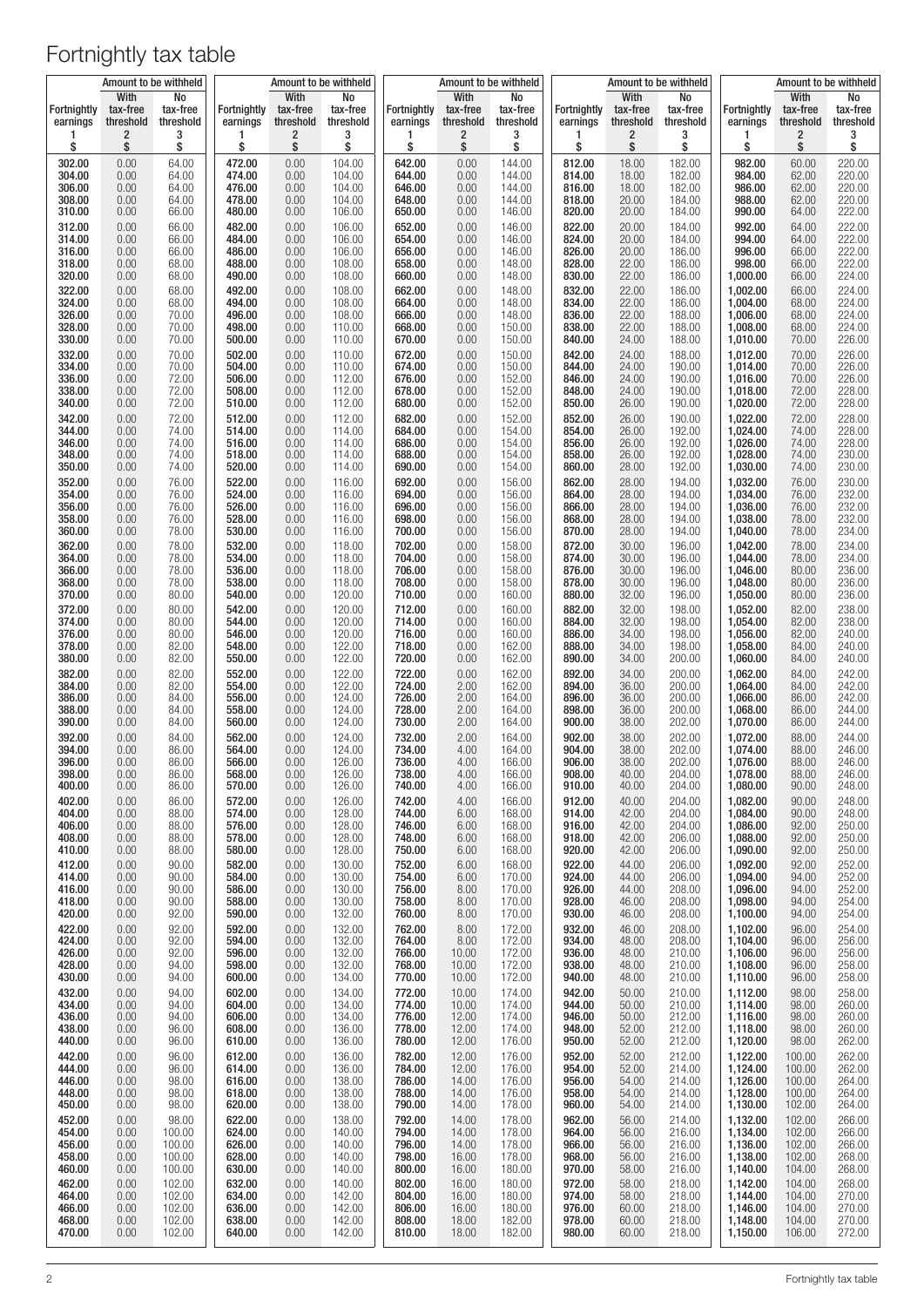|                                     |                                    | Amount to be withheld            |                                     |                                    | Amount to be withheld            |                         |                                    | Amount to be withheld            |                                     |                               | Amount to be withheld            |                         |                                    | Amount to be withheld            |
|-------------------------------------|------------------------------------|----------------------------------|-------------------------------------|------------------------------------|----------------------------------|-------------------------|------------------------------------|----------------------------------|-------------------------------------|-------------------------------|----------------------------------|-------------------------|------------------------------------|----------------------------------|
| <b>Fortnightly</b><br>earnings<br>1 | With<br>tax-free<br>threshold<br>2 | No<br>tax-free<br>threshold<br>3 | <b>Fortnightly</b><br>earnings<br>1 | With<br>tax-free<br>threshold<br>2 | No<br>tax-free<br>threshold<br>3 | Fortnightly<br>earnings | With<br>tax-free<br>threshold<br>2 | No<br>tax-free<br>threshold<br>3 | <b>Fortnightly</b><br>earnings<br>1 | With<br>tax-free<br>threshold | No<br>tax-free<br>threshold<br>3 | Fortnightly<br>earnings | With<br>tax-free<br>threshold<br>2 | No<br>tax-free<br>threshold<br>3 |
| \$                                  | \$                                 | \$                               | \$                                  | \$                                 | \$                               | 1<br>\$                 | \$                                 | \$                               | \$                                  | 2<br>\$                       | \$                               | ı<br>\$                 | \$                                 | \$                               |
| 1,152.00                            | 106.00                             | 272.00                           | 1,322.00                            | 142.00                             | 332.00                           | 1,492.00                | 178.00                             | 390.00                           | 1,662.00                            | 214.00                        | 450.00                           | 1,832.00                | 266.00                             | 508.00                           |
| 1,154.00                            | 106.00                             | 274.00                           | 1,324.00                            | 142.00                             | 332.00                           | 1,494.00                | 178.00                             | 392.00                           | 1,664.00                            | 216.00                        | 450.00                           | 1,834.00                | 266.00                             | 510.00                           |
| 1.156.00                            | 106.00                             | 274.00                           | 1,326.00                            | 142.00                             | 332.00                           | 1,496.00                | 178.00                             | 392.00                           | 1,666.00                            | 216.00                        | 452.00                           | 1,836.00                | 266.00                             | 510.00                           |
| 1,158.00                            | 106.00                             | 274.00                           | 1,328.00                            | 142.00                             | 334.00                           | 1,498.00                | 178.00                             | 392.00                           | 1,668.00                            | 216.00                        | 452.00                           | 1,838.00                | 268.00                             | 510.00                           |
| 1,160.00                            | 108.00                             | 276.00                           | 1,330.00                            | 144.00                             | 334.00                           | 1,500.00                | 180.00                             | 394.00                           | 1,670.00                            | 216.00                        | 452.00                           | 1,840.00                | 268.00                             | 512.00                           |
| 1,162.00                            | 108.00                             | 276.00                           | 1,332.00                            | 144.00                             | 334.00                           | 1,502.00                | 180.00                             | 394.00                           | 1,672.00                            | 216.00                        | 454.00                           | 1,842.00                | 268.00                             | 512.00                           |
| 1,164.00                            | 108.00                             | 276.00                           | 1,334.00                            | 144.00                             | 336.00                           | 1,504.00                | 180.00                             | 394.00                           | 1,674.00                            | 218.00                        | 454.00                           | 1,844.00                | 270.00                             | 512.00                           |
| 1,166.00                            | 108.00                             | 278.00                           | 1,336.00                            | 144.00                             | 336.00                           | 1,506.00                | 180.00                             | 396.00                           | 1,676.00                            | 218.00                        | 454.00                           | 1,846.00                | 270.00                             | 514.00                           |
| 1,168.00                            | 110.00                             | 278.00                           | 1,338.00                            | 144.00                             | 338.00                           | 1,508.00                | 182.00                             | 396.00                           | 1,678.00                            | 218.00                        | 456.00                           | 1,848.00                | 270.00                             | 514.00                           |
| 1,170.00                            | 110.00                             | 278.00                           | 1,340.00                            | 146.00                             | 338.00                           | 1,510.00                | 182.00                             | 396.00                           | 1,680.00                            | 218.00                        | 456.00                           | 1,850.00                | 272.00                             | 516.00                           |
| 1,172.00                            | 110.00                             | 280.00                           | 1,342.00                            | 146.00                             | 338.00                           | 1,512.00                | 182.00                             | 398.00                           | 1,682.00                            | 220.00                        | 456.00                           | 1,852.00                | 272.00                             | 516.00                           |
| 1,174.00                            | 110.00                             | 280.00                           | 1,344.00                            | 146.00                             | 340.00                           | 1,514.00                | 182.00                             | 398.00                           | 1,684.00                            | 220.00                        | 458.00                           | 1,854.00                | 272.00                             | 516.00                           |
| 1,176.00                            | 110.00                             | 280.00                           | 1,346.00                            | 146.00                             | 340.00                           | 1,516.00                | 182.00                             | 398.00                           | 1,686.00                            | 220.00                        | 458.00                           | 1,856.00                | 274.00                             | 518.00                           |
| 1,178.00                            | 112.00                             | 282.00                           | 1,348.00                            | 146.00                             | 340.00                           | 1,518.00                | 184.00                             | 400.00                           | 1,688.00                            | 220.00                        | 458.00                           | 1,858.00                | 274.00                             | 518.00                           |
| 1,180.00                            | 112.00                             | 282.00                           | 1,350.00                            | 148.00                             | 342.00                           | 1,520.00                | 184.00                             | 400.00                           | 1,690.00                            | 220.00                        | 460.00                           | 1,860.00                | 274.00                             | 518.00                           |
| 1,182.00                            | 112.00                             | 282.00                           | 1,352.00                            | 148.00                             | 342.00                           | 1,522.00                | 184.00                             | 402.00                           | 1,692.00                            | 222.00                        | 460.00                           | 1,862.00                | 276.00                             | 520.00                           |
| 1,184.00                            | 112.00                             | 284.00                           | 1,354.00                            | 148.00                             | 342.00                           | 1,524.00                | 184.00                             | 402.00                           | 1,694.00                            | 222.00                        | 460.00                           | 1,864.00                | 276.00                             | 520.00                           |
| 1,186.00                            | 112.00                             | 284.00                           | 1,356.00                            | 148.00                             | 344.00                           | 1,526.00                | 184.00                             | 402.00                           | 1,696.00                            | 222.00                        | 462.00                           | 1,866.00                | 278.00                             | 520.00                           |
| 1,188.00                            | 114.00                             | 284.00                           | 1,358.00                            | 148.00                             | 344.00                           | 1,528.00                | 186.00                             | 404.00                           | 1,698.00                            | 222.00                        | 462.00                           | 1,868.00                | 278.00                             | 522.00                           |
| 1,190.00                            | 114.00                             | 286.00                           | 1,360.00                            | 150.00                             | 344.00                           | 1,530.00                | 186.00                             | 404.00                           | 1,700.00                            | 224.00                        | 462.00                           | 1,870.00                | 278.00                             | 522.00                           |
| 1,192.00                            | 114.00                             | 286.00                           | 1,362.00                            | 150.00                             | 346.00                           | 1,532.00                | 186.00                             | 404.00                           | 1,702.00                            | 224.00                        | 464.00                           | 1,872.00                | 280.00                             | 522.00                           |
| 1,194.00                            | 114.00                             | 286.00                           | 1,364.00                            | 150.00                             | 346.00                           | 1,534.00                | 186.00                             | 406.00                           | 1,704.00                            | 224.00                        | 464.00                           | 1,874.00                | 280.00                             | 524.00                           |
| 1,196.00                            | 114.00                             | 288.00                           | 1,366.00                            | 150.00                             | 346.00                           | 1,536.00                | 188.00                             | 406.00                           | 1,706.00                            | 224.00                        | 466.00                           | 1,876.00                | 280.00                             | 524.00                           |
| 1,198.00                            | 116.00                             | 288.00                           | 1,368.00                            | 152.00                             | 348.00                           | 1,538.00                | 188.00                             | 406.00                           | 1,708.00                            | 224.00                        | 466.00                           | 1,878.00                | 282.00                             | 524.00                           |
| 1,200.00                            | 116.00                             | 290.00                           | 1,370.00                            | 152.00                             | 348.00                           | 1,540.00                | 188.00                             | 408.00                           | 1,710.00                            | 226.00                        | 466.00                           | 1,880.00                | 282.00                             | 526.00                           |
| 1,202.00                            | 116.00                             | 290.00                           | 1,372.00                            | 152.00                             | 348.00                           | 1,542.00                | 188.00                             | 408.00                           | 1,712.00                            | 226.00                        | 468.00                           | 1,882.00                | 282.00                             | 526.00                           |
| 1,204.00                            | 116.00                             | 290.00                           | 1,374.00                            | 152.00                             | 350.00                           | 1,544.00                | 188.00                             | 408.00                           | 1.714.00                            | 226.00                        | 468.00                           | 1,884.00                | 284.00                             | 526.00                           |
| 1,206.00                            | 116.00                             | 292.00                           | 1,376.00                            | 152.00                             | 350.00                           | 1,546.00                | 190.00                             | 410.00                           | 1,716.00                            | 226.00                        | 468.00                           | 1,886.00                | 284.00                             | 528.00                           |
| 1,208.00                            | 118.00                             | 292.00                           | 1,378.00                            | 154.00                             | 350.00                           | 1,548.00                | 190.00                             | 410.00                           | 1,718.00                            | 228.00                        | 470.00                           | 1,888.00                | 284.00                             | 528.00                           |
| 1,210.00                            | 118.00                             | 292.00                           | 1,380.00                            | 154.00                             | 352.00                           | 1,550.00                | 190.00                             | 410.00                           | 1,720.00                            | 228.00                        | 470.00                           | 1,890.00                | 286.00                             | 528.00                           |
| 1,212.00                            | 118.00                             | 294.00                           | 1,382.00                            | 154.00                             | 352.00                           | 1,552.00                | 190.00                             | 412.00                           | 1,722.00                            | 228.00                        | 470.00                           | 1,892.00                | 286.00                             | 530.00                           |
| 1,214.00                            | 118.00                             | 294.00                           | 1,384.00                            | 154.00                             | 354.00                           | 1,554.00                | 192.00                             | 412.00                           | 1,724.00                            | 228.00                        | 472.00                           | 1,894.00                | 286.00                             | 530.00                           |
| 1,216.00                            | 120.00                             | 294.00                           | 1,386.00                            | 154.00                             | 354.00                           | 1,556.00                | 192.00                             | 412.00                           | 1,726.00                            | 228.00                        | 472.00                           | 1,896.00                | 288.00                             | 530.00                           |
| 1,218.00                            | 120.00                             | 296.00                           | 1,388.00                            | 156.00                             | 354.00                           | 1,558.00                | 192.00                             | 414.00                           | 1,728.00                            | 230.00                        | 472.00                           | 1,898.00                | 288.00                             | 532.00                           |
| 1,220.00                            | 120.00                             | 296.00                           | 1,390.00                            | 156.00                             | 356.00                           | 1,560.00                | 192.00                             | 414.00                           | 1,730.00                            | 230.00                        | 474.00                           | 1,900.00                | 288.00                             | 532.00                           |
| 1,222.00                            | 120.00                             | 296.00                           | 1,392.00                            | 156.00                             | 356.00                           | 1,562.00                | 192.00                             | 414.00                           | 1,732.00                            | 230.00                        | 474.00                           | 1,902.00                | 290.00                             | 534.00                           |
| 1,224.00                            | 120.00                             | 298.00                           | 1,394.00                            | 156.00                             | 356.00                           | 1,564.00                | 194.00                             | 416.00                           | 1,734.00                            | 232.00                        | 474.00                           | 1,904.00                | 290.00                             | 534.00                           |
| 1,226.00                            | 122.00                             | 298.00                           | 1,396.00                            | 156.00                             | 358.00                           | 1,566.00                | 194.00                             | 416.00                           | 1,736.00                            | 232.00                        | 476.00                           | 1,906.00                | 290.00                             | 534.00                           |
| 1,228.00                            | 122.00                             | 298.00                           | 1,398.00                            | 158.00                             | 358.00                           | 1,568.00                | 194.00                             | 418.00                           | 1,738.00                            | 232.00                        | 476.00                           | 1,908.00                | 292.00                             | 536.00                           |
| 1,230.00                            | 122.00                             | 300.00                           | 1,400.00                            | 158.00                             | 358.00                           | 1,570.00                | 194.00                             | 418.00                           | 1,740.00                            | 234.00                        | 476.00                           | 1,910.00                | 292.00                             | 536.00                           |
| 1,232.00                            | 122.00                             | 300.00                           | 1,402.00                            | 158.00                             | 360.00                           | 1,572.00                | 196.00                             | 418.00                           | 1,742.00                            | 234.00                        | 478.00                           | 1,912.00                | 294.00                             | 536.00                           |
| 1,234.00                            | 122.00                             | 300.00                           | 1,404.00                            | 158.00                             | 360.00                           | 1,574.00                | 196.00                             | 420.00                           | 1,744.00                            | 234.00                        | 478.00                           | 1,914.00                | 294.00                             | 538.00                           |
| 1,236.00                            | 124.00                             | 302.00                           | 1,406.00                            | 158.00                             | 360.00                           | 1,576.00                | 196.00                             | 420.00                           | 1,746.00                            | 236.00                        | 478.00                           | 1,916.00                | 294.00                             | 538.00                           |
| 1,238.00                            | 124.00                             | 302.00                           | 1,408.00                            | 160.00                             | 362.00                           | 1.578.00                | 196.00                             | 420.00                           | 1,748.00                            | 236.00                        | 480.00                           | 1,918.00                | 296.00                             | 538.00                           |
| 1,240.00                            | 124.00                             | 302.00                           | 1,410.00                            | 160.00                             | 362.00                           | 1,580.00                | 196.00                             | 422.00                           | 1,750.00                            | 236.00                        | 480.00                           | 1,920.00                | 296.00                             | 540.00                           |
| 1,242.00                            | 124.00                             | 304.00                           | 1,412.00                            | 160.00                             | 362.00                           | 1,582.00                | 198.00                             | 422.00                           | 1,752.00                            | 238.00                        | 480.00                           | 1,922.00                | 296.00                             | 540.00                           |
| 1.244.00                            | 124.00                             | 304.00                           | 1,414.00                            | 160.00                             | 364.00                           | 1.584.00                | 198.00                             | 422.00                           | 1,754.00                            | 238.00                        | 482.00                           | 1,924.00                | 298.00                             | 540.00                           |
| 1,246.00                            | 126.00                             | 306.00                           | 1,416.00                            | 162.00                             | 364.00                           | 1,586.00                | 198.00                             | 424.00                           | 1,756.00                            | 238.00                        | 482.00                           | 1,926.00                | 298.00                             | 542.00                           |
| 1,248.00                            | 126.00                             | 306.00                           | 1,418.00                            | 162.00                             | 364.00                           | 1,588.00                | 198.00                             | 424.00                           | 1,758.00                            | 240.00                        | 484.00                           | 1,928.00                | 298.00                             | 542.00                           |
| 1,250.00                            | 126.00                             | 306.00                           | 1,420.00                            | 162.00                             | 366.00                           | 1,590.00                | 198.00                             | 424.00                           | 1,760.00                            | 240.00                        | 484.00                           | 1,930.00                | 300.00                             | 542.00                           |
| 1,252.00                            | 126.00                             | 308.00                           | 1,422.00                            | 162.00                             | 366.00                           | 1,592.00                | 200.00                             | 426.00                           | 1,762.00                            | 240.00                        | 484.00                           | 1,932.00                | 300.00                             | 544.00                           |
| 1,254.00                            | 128.00                             | 308.00                           | 1,424.00                            | 162.00                             | 366.00                           | 1,594.00                | 200.00                             | 426.00                           | 1,764.00                            | 242.00                        | 486.00                           | 1,934.00                | 300.00                             | 544.00                           |
| 1,256.00                            | 128.00                             | 308.00                           | 1,426.00                            | 164.00                             | 368.00                           | 1,596.00                | 200.00                             | 426.00                           | 1,766.00                            | 242.00                        | 486.00                           | 1,936.00                | 302.00                             | 544.00                           |
| 1,258.00                            | 128.00                             | 310.00                           | 1,428.00                            | 164.00                             | 368.00                           | 1,598.00                | 200.00                             | 428.00                           | 1,768.00                            | 242.00                        | 486.00                           | 1,938.00                | 302.00                             | 546.00                           |
| 1,260.00                            | 128.00                             | 310.00                           | 1,430.00                            | 164.00                             | 370.00                           | 1,600.00                | 202.00                             | 428.00                           | 1,770.00                            | 244.00                        | 488.00                           | 1,940.00                | 302.00                             | 546.00                           |
| 1,262.00                            | 128.00                             | 310.00                           | 1,432.00                            | 164.00                             | 370.00                           | 1,602.00                | 202.00                             | 428.00                           | 1,772.00                            | 244.00                        | 488.00                           | 1,942.00                | 304.00                             | 546.00                           |
| 1,264.00                            | 130.00                             | 312.00                           | 1,434.00                            | 164.00                             | 370.00                           | 1,604.00                | 202.00                             | 430.00                           | 1,774.00                            | 246.00                        | 488.00                           | 1,944.00                | 304.00                             | 548.00                           |
| 1,266.00                            | 130.00                             | 312.00                           | 1,436.00                            | 166.00                             | 372.00                           | 1,606.00                | 202.00                             | 430.00                           | 1,776.00                            | 246.00                        | 490.00                           | 1,946.00                | 304.00                             | 548.00                           |
| 1,268.00<br>1,270.00                | 130.00                             | 312.00                           | 1,438.00<br>1,440.00                | 166.00<br>166.00                   | 372.00                           | 1,608.00                | 202.00<br>204.00                   | 430.00                           | 1,778.00                            | 246.00<br>248.00              | 490.00                           | 1,948.00<br>1,950.00    | 306.00                             | 548.00<br>550.00                 |
| 1,272.00                            | 130.00<br>130.00                   | 314.00<br>314.00                 | 1,442.00                            | 166.00                             | 372.00<br>374.00                 | 1,610.00<br>1,612.00    | 204.00                             | 432.00<br>432.00                 | 1,780.00<br>1,782.00                | 248.00                        | 490.00<br>492.00                 | 1,952.00                | 306.00<br>306.00                   | 550.00                           |
| 1,274.00                            | 132.00                             | 314.00                           | 1,444.00                            | 166.00                             | 374.00                           | 1,614.00                | 204.00                             | 434.00                           | 1,784.00                            | 248.00                        | 492.00                           | 1,954.00                | 308.00                             | 550.00                           |
| 1,276.00                            | 132.00                             | 316.00                           | 1,446.00                            | 168.00                             | 374.00                           | 1,616.00                | 204.00                             | 434.00                           | 1,786.00                            | 250.00                        | 492.00                           | 1,956.00                | 308.00                             | 552.00                           |
| 1,278.00                            | 132.00                             | 316.00                           | 1,448.00                            | 168.00                             | 376.00                           | 1,618.00                | 206.00                             | 434.00                           | 1,788.00                            | 250.00                        | 494.00                           | 1,958.00                | 310.00                             | 552.00                           |
| 1,280.00                            | 132.00                             | 316.00                           | 1,450.00                            | 168.00                             | 376.00                           | 1,620.00                | 206.00                             | 436.00                           | 1,790.00                            | 250.00                        | 494.00                           | 1,960.00                | 310.00                             | 554.00                           |
| 1,282.00                            | 132.00                             | 318.00                           | 1,452.00                            | 168.00                             | 376.00                           | 1,622.00                | 206.00                             | 436.00                           | 1,792.00                            | 252.00                        | 494.00                           | 1,962.00                | 310.00                             | 554.00                           |
| 1,284.00                            | 134.00                             | 318.00                           | 1,454.00                            | 170.00                             | 378.00                           | 1,624.00                | 206.00                             | 436.00                           | 1,794.00                            | 252.00                        | 496.00                           | 1,964.00                | 312.00                             | 554.00                           |
| 1,286.00                            | 134.00                             | 318.00                           | 1,456.00                            | 170.00                             | 378.00                           | 1,626.00                | 206.00                             | 438.00                           | 1,796.00                            | 252.00                        | 496.00                           | 1,966.00                | 312.00                             | 556.00                           |
| 1,288.00                            | 134.00                             | 320.00                           | 1,458.00                            | 170.00                             | 378.00                           | 1,628.00                | 208.00                             | 438.00                           | 1,798.00                            | 254.00                        | 496.00                           | 1,968.00                | 312.00                             | 556.00                           |
| 1,290.00                            | 134.00                             | 320.00                           | 1,460.00                            | 170.00                             | 380.00                           | 1,630.00                | 208.00                             | 438.00                           | 1,800.00                            | 254.00                        | 498.00                           | 1,970.00                | 314.00                             | 556.00                           |
| 1,292.00                            | 136.00                             | 322.00                           | 1,462.00                            | 170.00                             | 380.00                           | 1,632.00                | 208.00                             | 440.00                           | 1,802.00<br>1,804.00                | 254.00                        | 498.00                           | 1,972.00<br>1,974.00    | 314.00<br>314.00                   | 558.00                           |
| 1,294.00<br>1,296.00                | 136.00<br>136.00                   | 322.00<br>322.00                 | 1,464.00<br>1,466.00                | 172.00<br>172.00                   | 380.00<br>382.00                 | 1,634.00<br>1,636.00    | 208.00<br>210.00                   | 440.00<br>440.00                 | 1,806.00                            | 256.00<br>256.00              | 500.00<br>500.00                 | 1,976.00                | 316.00                             | 558.00<br>558.00                 |
| 1,298.00                            | 136.00                             | 324.00                           | 1,468.00                            | 172.00                             | 382.00                           | 1,638.00                | 210.00                             | 442.00                           | 1,808.00                            | 256.00                        | 500.00                           | 1,978.00                | 316.00                             | 560.00                           |
| 1,300.00                            | 136.00                             | 324.00                           | 1,470.00                            | 172.00                             | 382.00                           | 1,640.00                | 210.00                             | 442.00                           | 1,810.00                            | 258.00                        | 502.00                           | 1,980.00                | 316.00                             | 560.00                           |
| 1,302.00                            | 138.00                             | 324.00                           | 1,472.00                            | 174.00                             | 384.00                           | 1,642.00                | 210.00                             | 442.00                           | 1,812.00                            | 258.00                        | 502.00                           | 1,982.00                | 318.00                             | 560.00                           |
| 1,304.00                            | 138.00                             | 326.00                           | 1,474.00                            | 174.00                             | 384.00                           | 1,644.00                | 210.00                             | 444.00                           | 1,814.00                            | 258.00                        | 502.00                           | 1,984.00                | 318.00                             | 562.00                           |
| 1,306.00                            | 138.00                             | 326.00                           | 1,476.00                            | 174.00                             | 386.00                           | 1,646.00                | 212.00                             | 444.00                           | 1,816.00                            | 260.00                        | 504.00                           | 1,986.00                | 318.00                             | 562.00                           |
| 1,308.00                            | 138.00                             | 326.00                           | 1,478.00                            | 174.00                             | 386.00                           | 1,648.00                | 212.00                             | 444.00                           | 1,818.00                            | 260.00                        | 504.00                           | 1,988.00                | 320.00                             | 562.00                           |
| 1,310.00                            | 138.00                             | 328.00                           | 1,480.00                            | 174.00                             | 386.00                           | 1,650.00                | 212.00                             | 446.00                           | 1,820.00                            | 262.00                        | 504.00                           | 1,990.00                | 320.00                             | 564.00                           |
| 1,312.00                            | 140.00                             | 328.00                           | 1,482.00                            | 176.00                             | 388.00                           | 1,652.00                | 212.00                             | 446.00                           | 1,822.00                            | 262.00                        | 506.00                           | 1,992.00                | 320.00                             | 564.00                           |
| 1,314.00                            | 140.00                             | 328.00                           | 1,484.00                            | 176.00                             | 388.00                           | 1,654.00                | 212.00                             | 446.00                           | 1,824.00                            | 262.00                        | 506.00                           | 1,994.00                | 322.00                             | 564.00                           |
| 1,316.00                            | 140.00                             | 330.00                           | 1,486.00                            | 176.00                             | 388.00                           | 1,656.00                | 214.00                             | 448.00                           | 1,826.00                            | 264.00                        | 506.00                           | 1,996.00                | 322.00                             | 566.00                           |
| 1,318.00                            | 140.00                             | 330.00                           | 1,488.00                            | 176.00                             | 390.00                           | 1,658.00                | 214.00                             | 448.00                           | 1,828.00                            | 264.00                        | 508.00                           | 1,998.00                | 322.00                             | 566.00                           |
| 1,320.00                            | 140.00                             | 330.00                           | 1,490.00                            | 178.00                             | 390.00                           | 1,660.00                | 214.00                             | 450.00                           | 1,830.00                            | 264.00                        | 508.00                           | 2,000.00                | 324.00                             | 566.00                           |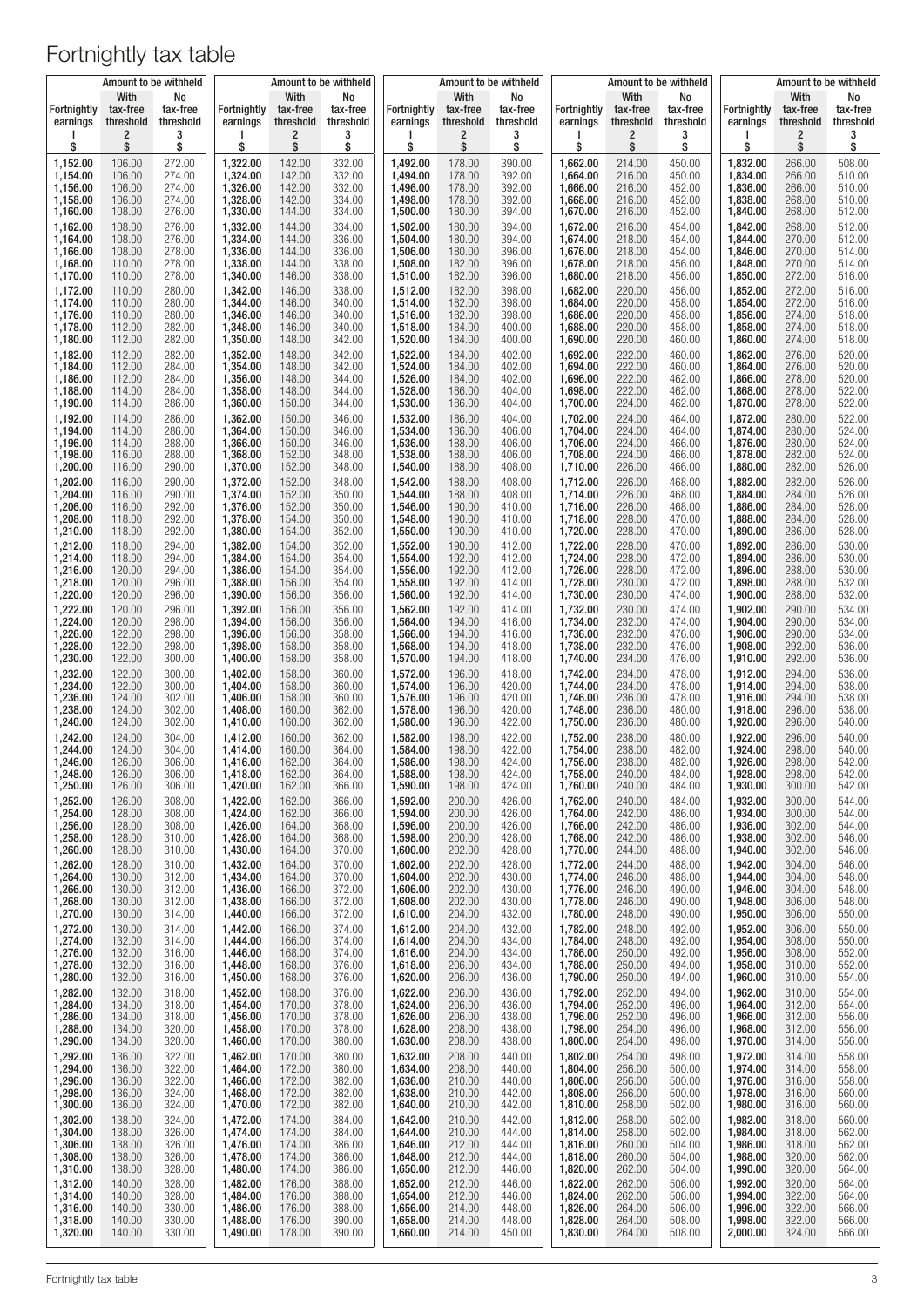|                      | Amount to be withheld |                  |                      | Amount to be withheld |                  |                      |                  | Amount to be withheld |                      |                  | Amount to be withheld |                      | Amount to be withheld |                  |
|----------------------|-----------------------|------------------|----------------------|-----------------------|------------------|----------------------|------------------|-----------------------|----------------------|------------------|-----------------------|----------------------|-----------------------|------------------|
| <b>Fortnightly</b>   | With<br>tax-free      | No<br>tax-free   | Fortnightly          | With<br>tax-free      | No<br>tax-free   | Fortnightly          | With<br>tax-free | No<br>tax-free        | <b>Fortnightly</b>   | With<br>tax-free | No<br>tax-free        | Fortnightly          | With<br>tax-free      | No<br>tax-free   |
| earnings             | threshold             | threshold        | earnings             | threshold             | threshold        | earnings             | threshold        | threshold             | earnings             | threshold        | threshold             | earnings             | threshold             | threshold        |
| 1                    | 2                     | 3                | 1                    | 2                     | 3                | 1                    | 2                | 3                     | 1                    | 2                | 3                     | 1                    | 2                     | 3                |
| \$                   | \$                    | \$               | \$                   | \$                    | \$               | \$                   | \$               | \$                    | \$                   | \$               | \$                    | \$                   | \$                    | \$               |
| 2,002.00             | 324.00                | 568.00           | 2,172.00             | 384.00                | 626.00           | 2,342.00             | 442.00           | 684.00                | 2,512.00             | 502.00           | 744.00                | 2,682.00             | 560.00                | 802.00           |
| 2,004.00             | 326.00                | 568.00           | 2,174.00             | 384.00                | 626.00           | 2,344.00             | 444.00           | 686.00                | 2,514.00             | 502.00           | 744.00                | 2,684.00             | 562.00                | 802.00           |
| 2,006.00             | 326.00                | 568.00           | 2,176.00             | 384.00                | 628.00           | 2,346.00             | 444.00           | 686.00                | 2,516.00             | 504.00           | 744.00                | 2,686.00             | 562.00                | 804.00           |
| 2,008.00             | 326.00                | 570.00           | 2,178.00             | 386.00                | 628.00           | 2,348.00             | 444.00           | 686.00                | 2,518.00             | 504.00           | 746.00                | 2,688.00             | 562.00                | 804.00           |
| 2,010.00             | 328.00                | 570.00           | 2,180.00             | 386.00                | 628.00           | 2,350.00             | 446.00           | 688.00                | 2,520.00             | 504.00           | 746.00                | 2,690.00             | 564.00                | 804.00           |
| 2,012.00             | 328.00                | 570.00           | 2,182.00             | 386.00                | 630.00           | 2,352.00             | 446.00           | 688.00                | 2,522.00             | 506.00           | 746.00                | 2,692.00             | 564.00                | 806.00           |
| 2,014.00             | 328.00                | 572.00           | 2,184.00             | 388.00                | 630.00           | 2,354.00             | 446.00           | 688.00                | 2,524.00             | 506.00           | 748.00                | 2,694.00             | 564.00                | 806.00           |
| 2,016.00             | 330.00                | 572.00           | 2,186.00             | 388.00                | 632.00           | 2,356.00             | 448.00           | 690.00                | 2,526.00             | 506.00           | 748.00                | 2,696.00             | 566.00                | 806.00           |
| 2,018.00             | 330.00                | 574.00           | 2,188.00             | 390.00                | 632.00           | 2,358.00             | 448.00           | 690.00                | 2,528.00             | 508.00           | 750.00                | 2,698.00             | 566.00                | 808.00           |
| 2,020.00             | 330.00                | 574.00           | 2,190.00             | 390.00                | 632.00           | 2,360.00             | 448.00           | 692.00                | 2,530.00             | 508.00           | 750.00                | 2,700.00             | 566.00                | 808.00           |
| 2,022.00             | 332.00                | 574.00           | 2.192.00             | 390.00                | 634.00           | 2.362.00             | 450.00           | 692.00                | 2,532.00             | 508.00           | 750.00                | 2,702.00             | 568.00                | 810.00           |
| 2,024.00             | 332.00                | 576.00           | 2,194.00             | 392.00                | 634.00           | 2,364.00             | 450.00           | 692.00                | 2,534.00             | 510.00           | 752.00                | 2,704.00             | 568.00                | 810.00           |
| 2,026.00             | 332.00                | 576.00           | 2,196.00             | 392.00                | 634.00           | 2,366.00             | 450.00           | 694.00                | 2,536.00             | 510.00           | 752.00                | 2,706.00             | 568.00                | 810.00           |
| 2,028.00             | 334.00                | 576.00           | 2,198.00             | 392.00                | 636.00           | 2,368.00             | 452.00           | 694.00                | 2,538.00             | 510.00           | 752.00                | 2,708.00             | 570.00                | 812.00           |
| 2,030.00             | 334.00                | 578.00           | 2,200.00             | 394.00                | 636.00           | 2,370.00             | 452.00           | 694.00                | 2,540.00             | 512.00           | 754.00                | 2,710.00             | 570.00                | 812.00           |
| 2,032.00             | 334.00                | 578.00           | 2,202.00             | 394.00                | 636.00           | 2,372.00             | 454.00           | 696.00                | 2,542.00             | 512.00           | 754.00                | 2,712.00             | 570.00                | 812.00           |
| 2,034.00             | 336.00                | 578.00           | 2,204.00             | 394.00                | 638.00           | 2,374.00             | 454.00           | 696.00                | 2,544.00             | 512.00           | 754.00                | 2,714.00             | 572.00                | 814.00           |
| 2,036.00             | 336.00                | 580.00           | 2,206.00             | 396.00                | 638.00           | 2,376.00             | 454.00           | 696.00                | 2,546.00             | 514.00           | 756.00                | 2,716.00             | 572.00                | 814.00           |
| 2.038.00             | 336.00                | 580.00           | 2,208.00             | 396.00                | 638.00           | 2,378.00             | 456.00           | 698.00                | 2,548.00             | 514.00           | 756.00                | 2,718.00             | 572.00                | 814.00           |
| 2,040.00             | 338.00                | 580.00           | 2,210.00             | 396.00                | 640.00           | 2,380.00             | 456.00           | 698.00                | 2,550.00             | 514.00           | 756.00                | 2,720.00             | 574.00                | 816.00           |
| 2,042.00             | 338.00                | 582.00           | 2,212.00             | 398.00                | 640.00           | 2,382.00             | 456.00           | 698.00                | 2,552.00             | 516.00           | 758.00                | 2,722.00             | 574.00                | 816.00           |
| 2,044.00             | 338.00                | 582.00           | 2,214.00             | 398.00                | 640.00           | 2,384.00             | 458.00           | 700.00                | 2,554.00             | 516.00           | 758.00                | 2,724.00             | 574.00                | 816.00           |
| 2,046.00             | 340.00                | 582.00           | 2,216.00             | 398.00                | 642.00           | 2,386.00             | 458.00           | 700.00                | 2,556.00             | 516.00           | 758.00                | 2,726.00             | 576.00                | 818.00           |
| 2,048.00             | 340.00                | 584.00           | 2,218.00             | 400.00                | 642.00           | 2,388.00             | 458.00           | 700.00                | 2,558.00             | 518.00           | 760.00                | 2,728.00             | 576.00                | 818.00           |
| 2,050.00             | 342.00                | 584.00           | 2,220.00             | 400.00                | 642.00           | 2,390.00             | 460.00           | 702.00                | 2,560.00             | 518.00           | 760.00                | 2,730.00             | 578.00                | 818.00           |
| 2.052.00             | 342.00                | 584.00           | 2,222.00             | 400.00                | 644.00           | 2,392.00             | 460.00           | 702.00                | 2,562.00             | 520.00           | 760.00                | 2,732.00             | 578.00                | 820.00           |
| 2,054.00             | 342.00                | 586.00           | 2,224.00             | 402.00                | 644.00           | 2,394.00             | 460.00           | 702.00                | 2,564.00             | 520.00           | 762.00                | 2,734.00             | 578.00                | 820.00           |
| 2,056.00             | 344.00                | 586.00           | 2,226.00             | 402.00                | 644.00           | 2,396.00             | 462.00           | 704.00                | 2,566.00             | 520.00           | 762.00                | 2,736.00             | 580.00                | 820.00           |
| 2,058.00             | 344.00                | 586.00           | 2,228.00             | 402.00                | 646.00           | 2,398.00             | 462.00           | 704.00                | 2,568.00             | 522.00           | 762.00                | 2,738.00             | 580.00                | 822.00           |
| 2,060.00             | 344.00                | 588.00           | 2,230.00             | 404.00                | 646.00           | 2,400.00             | 462.00           | 704.00                | 2,570.00             | 522.00           | 764.00                | 2,740.00             | 580.00                | 822.00           |
| 2,062.00             | 346.00                | 588.00           | 2,232.00             | 404.00                | 646.00           | 2,402.00             | 464.00           | 706.00                | 2,572.00             | 522.00           | 764.00                | 2,742.00             | 582.00                | 822.00           |
| 2,064.00             | 346.00                | 588.00           | 2,234.00             | 406.00                | 648.00           | 2,404.00             | 464.00           | 706.00                | 2,574.00             | 524.00           | 764.00                | 2,744.00             | 582.00                | 824.00           |
| 2,066.00             | 346.00                | 590.00           | 2,236.00             | 406.00                | 648.00           | 2,406.00             | 464.00           | 706.00                | 2,576.00             | 524.00           | 766.00                | 2,746.00             | 582.00                | 824.00           |
| 2,068.00             | 348.00                | 590.00           | 2,238.00             | 406.00                | 648.00           | 2,408.00             | 466.00           | 708.00                | 2,578.00             | 524.00           | 766.00                | 2,748.00             | 584.00                | 824.00           |
| 2,070.00             | 348.00                | 592.00           | 2,240.00             | 408.00                | 650.00           | 2,410.00             | 466.00           | 708.00                | 2,580.00             | 526.00           | 766.00                | 2,750.00             | 584.00                | 826.00           |
| 2,072.00             | 348.00                | 592.00           | 2,242.00             | 408.00                | 650.00           | 2,412.00             | 466.00           | 708.00                | 2,582.00             | 526.00           | 768.00                | 2,752.00             | 584.00                | 826.00           |
| 2,074.00             | 350.00                | 592.00           | 2,244.00             | 408.00                | 652.00           | 2,414.00             | 468.00           | 710.00                | 2,584.00             | 526.00           | 768.00                | 2,754.00             | 586.00                | 826.00           |
| 2,076.00             | 350.00                | 594.00           | 2,246.00             | 410.00                | 652.00           | 2,416.00             | 468.00           | 710.00                | 2,586.00             | 528.00           | 770.00                | 2,756.00             | 586.00                | 828.00           |
| 2,078.00             | 350.00                | 594.00           | 2,248.00             | 410.00                | 652.00           | 2,418.00             | 470.00           | 712.00                | 2,588.00             | 528.00           | 770.00                | 2,758.00             | 586.00                | 828.00           |
| 2,080.00             | 352.00                | 594.00           | 2,250.00             | 410.00                | 654.00           | 2,420.00             | 470.00           | 712.00                | 2,590.00             | 528.00           | 770.00                | 2,760.00             | 588.00                | 830.00           |
| 2,082.00             | 352.00                | 596.00           | 2,252.00             | 412.00                | 654.00           | 2,422.00             | 470.00           | 712.00                | 2,592.00             | 530.00           | 772.00                | 2,762.00             | 588.00                | 830.00           |
| 2,084.00             | 352.00                | 596.00           | 2,254.00             | 412.00                | 654.00           | 2,424.00             | 472.00           | 714.00                | 2,594.00             | 530.00           | 772.00                | 2,764.00             | 588.00                | 830.00           |
| 2,086.00             | 354.00                | 596.00           | 2,256.00             | 412.00                | 656.00           | 2,426.00             | 472.00           | 714.00                | 2,596.00             | 530.00           | 772.00                | 2,766.00             | 590.00                | 832.00           |
| 2,088.00             | 354.00                | 598.00           | 2,258.00             | 414.00                | 656.00           | 2,428.00             | 472.00           | 714.00                | 2,598.00             | 532.00           | 774.00                | 2,768.00             | 590.00                | 832.00           |
| 2,090.00             | 354.00                | 598.00           | 2,260.00             | 414.00                | 656.00           | 2,430.00             | 474.00           | 716.00                | 2,600.00             | 532.00           | 774.00                | 2,770.00             | 590.00                | 832.00           |
| 2,092.00             | 356.00                | 598.00           | 2,262.00             | 414.00                | 658.00           | 2,432.00             | 474.00           | 716.00                | 2,602.00             | 532.00           | 774.00                | 2,772.00             | 592.00                | 834.00           |
| 2,094.00             | 356.00                | 600.00           | 2,264.00             | 416.00                | 658.00           | 2,434.00             | 474.00           | 716.00                | 2,604.00             | 534.00           | 776.00                | 2,774.00             | 592.00                | 834.00           |
| 2,096.00             | 358.00                | 600.00           | 2,266.00             | 416.00                | 658.00           | 2,436.00             | 476.00           | 718.00                | 2,606.00             | 534.00           | 776.00                | 2,776.00             | 592.00                | 834.00           |
| 2,098.00             | 358.00                | 600.00           | 2,268.00             | 416.00                | 660.00           | 2,438.00             | 476.00           | 718.00                | 2,608.00             | 534.00           | 776.00                | 2,778.00             | 594.00                | 836.00           |
| 2,100.00             | 358.00                | 602.00           | 2,270.00             | 418.00                | 660.00           | 2,440.00             | 476.00           | 718.00                | 2,610.00             | 536.00           | 778.00                | 2,780.00             | 594.00                | 836.00           |
| 2,102.00             | 360.00                | 602.00           | 2,272.00             | 418.00                | 660.00           | 2,442.00             | 478.00           | 720.00                | 2,612.00             | 536.00           | 778.00                | 2,782.00             | 594.00                | 836.00           |
| 2,104.00             | 360.00                | 602.00           | 2,274.00             | 418.00                | 662.00           | 2,444.00             | 478.00           | 720.00                | 2,614.00             | 538.00           | 778.00                | 2,784.00<br>2,786.00 | 596.00                | 838.00           |
| 2,106.00             | 360.00                | 604.00           | 2,276.00             | 420.00                | 662.00           | 2,446.00             | 478.00           | 720.00                | 2,616.00             | 538.00           | 780.00                | 2,788.00             | 596.00                | 838.00           |
| 2,108.00             | 362.00                | 604.00           | 2,278.00             | 420.00                | 662.00           | 2,448.00             | 480.00           | 722.00                | 2,618.00             | 538.00           | 780.00                |                      | 598.00                | 838.00           |
| 2,110.00             | 362.00                | 604.00           | 2,280.00             | 422.00                | 664.00           | 2,450.00             | 480.00           | 722.00                | 2,620.00             | 540.00           | 780.00                | 2,790.00             | 598.00                | 840.00           |
| 2,112.00             | 362.00                | 606.00           | 2,282.00             | 422.00                | 664.00           | 2,452.00             | 480.00           | 722.00                | 2,622.00             | 540.00           | 782.00                | 2,792.00             | 598.00                | 840.00           |
| 2,114.00             | 364.00                | 606.00           | 2,284.00             | 422.00                | 664.00           | 2,454.00             | 482.00           | 724.00                | 2,624.00             | 540.00           | 782.00                | 2,794.00             | 600.00                | 840.00           |
| 2,116.00             | 364.00                | 606.00           | 2,286.00             | 424.00                | 666.00           | 2,456.00             | 482.00           | 724.00                | 2,626.00             | 542.00           | 782.00                | 2,796.00             | 600.00                | 842.00           |
| 2,118.00             | 364.00                | 608.00           | 2,288.00             | 424.00                | 666.00           | 2,458.00             | 482.00           | 724.00                | 2,628.00             | 542.00           | 784.00                | 2,798.00             | 600.00                | 842.00           |
| 2,120.00             | 366.00                | 608.00           | 2,290.00             | 424.00                | 666.00           | 2,460.00             | 484.00           | 726.00                | 2,630.00             | 542.00           | 784.00                | 2,800.00             | 602.00                | 842.00           |
| 2,122.00             | 366.00                | 608.00           | 2,292.00             | 426.00                | 668.00           | 2,462.00             | 484.00           | 726.00                | 2,632.00             | 544.00           | 784.00                | 2,802.00             | 602.00                | 844.00           |
| 2,124.00             | 366.00                | 610.00           | 2,294.00             | 426.00                | 668.00           | 2,464.00             | 484.00           | 726.00                | 2,634.00             | 544.00           | 786.00                | 2,804.00             | 602.00                | 844.00           |
| 2,126.00             | 368.00                | 610.00           | 2,296.00             | 426.00                | 668.00           | 2,466.00             | 486.00           | 728.00                | 2,636.00             | 544.00           | 786.00                | 2,806.00             | 604.00                | 844.00           |
| 2,128.00             | 368.00                | 612.00           | 2,298.00             | 428.00                | 670.00           | 2,468.00             | 486.00           | 728.00                | 2,638.00             | 546.00           | 786.00                | 2,808.00             | 604.00                | 846.00           |
| 2,130.00             | 368.00                | 612.00           | 2,300.00             | 428.00                | 670.00           | 2,470.00             | 488.00           | 730.00                | 2,640.00             | 546.00           | 788.00                | 2,810.00             | 604.00                | 846.00           |
| 2,132.00             | 370.00                | 612.00           | 2,302.00             | 428.00                | 672.00           | 2,472.00             | 488.00           | 730.00                | 2,642.00             | 546.00           | 788.00                | 2,812.00             | 606.00                | 846.00           |
| 2,134.00             | 370.00                | 614.00           | 2,304.00             | 430.00                | 672.00           | 2,474.00             | 488.00           | 730.00                | 2,644.00             | 548.00           | 790.00                | 2,814.00             | 606.00                | 848.00           |
| 2,136.00             | 370.00                | 614.00           | 2,306.00             | 430.00                | 672.00           | 2,476.00             | 490.00           | 732.00                | 2,646.00             | 548.00           | 790.00                | 2,816.00             | 606.00                | 848.00           |
| 2,138.00             | 372.00                | 614.00           | 2,308.00             | 430.00                | 674.00           | 2,478.00             | 490.00           | 732.00                | 2,648.00             | 548.00           | 790.00                | 2,818.00             | 608.00                | 850.00           |
| 2,140.00             | 372.00                | 616.00           | 2,310.00             | 432.00                | 674.00           | 2,480.00             | 490.00           | 732.00                | 2,650.00             | 550.00           | 792.00                | 2,820.00             | 608.00                | 850.00           |
| 2,142.00             | 374.00                | 616.00           | 2,312.00             | 432.00                | 674.00           | 2,482.00             | 492.00           | 734.00                | 2,652.00             | 550.00           | 792.00                | 2,822.00             | 608.00                | 850.00           |
| 2,144.00             | 374.00                | 616.00           | 2,314.00             | 432.00                | 676.00           | 2,484.00             | 492.00           | 734.00                | 2,654.00             | 550.00           | 792.00                | 2,824.00             | 610.00                | 852.00           |
| 2,146.00             | 374.00                | 618.00           | 2,316.00             | 434.00                | 676.00           | 2,486.00             | 492.00           | 734.00                | 2,656.00             | 552.00           | 794.00                | 2,826.00             | 610.00                | 852.00           |
| 2,148.00             | 376.00                | 618.00           | 2,318.00             | 434.00                | 676.00           | 2,488.00             | 494.00           | 736.00                | 2,658.00             | 552.00           | 794.00                | 2,828.00             | 610.00                | 852.00           |
| 2,150.00             | 376.00                | 618.00           | 2,320.00             | 434.00                | 678.00           | 2,490.00             | 494.00           | 736.00                | 2,660.00             | 552.00           | 794.00                | 2,830.00             | 612.00                | 854.00           |
| 2,152.00             | 376.00                | 620.00           | 2,322.00             | 436.00                | 678.00           | 2,492.00             | 494.00           | 736.00                | 2,662.00             | 554.00           | 796.00                | 2,832.00             | 612.00                | 854.00           |
| 2,154.00             | 378.00                | 620.00           | 2,324.00             | 436.00                | 678.00           | 2,494.00             | 496.00           | 738.00                | 2,664.00             | 554.00           | 796.00                | 2,834.00             | 612.00                | 854.00           |
| 2,156.00             | 378.00                | 620.00           | 2,326.00             | 438.00                | 680.00           | 2,496.00             | 496.00           | 738.00                | 2,666.00             | 554.00           | 796.00                | 2,836.00             | 614.00                | 856.00           |
| 2,158.00             | 378.00                | 622.00           | 2,328.00             | 438.00                | 680.00           | 2,498.00             | 496.00           | 738.00                | 2,668.00             | 556.00           | 798.00                | 2,838.00             | 614.00                | 856.00           |
| 2,160.00             | 380.00                | 622.00           | 2,330.00             | 438.00                | 680.00           | 2,500.00             | 498.00           | 740.00                | 2,670.00             | 556.00           | 798.00                | 2,840.00             | 614.00                | 856.00           |
| 2,162.00             | 380.00                | 622.00           | 2,332.00<br>2,334.00 | 440.00                | 682.00           | 2,502.00             | 498.00           | 740.00                | 2,672.00             | 558.00           | 798.00                | 2,842.00<br>2,844.00 | 616.00                | 858.00           |
| 2,164.00<br>2,166.00 | 380.00<br>382.00      | 624.00<br>624.00 | 2,336.00             | 440.00<br>440.00      | 682.00<br>682.00 | 2,504.00<br>2,506.00 | 498.00<br>500.00 | 740.00<br>742.00      | 2,674.00<br>2,676.00 | 558.00<br>558.00 | 800.00<br>800.00      | 2,846.00             | 616.00<br>618.00      | 858.00<br>858.00 |
| 2,168.00             | 382.00                | 624.00           | 2,338.00             | 442.00                | 684.00           | 2,508.00             | 500.00           | 742.00                | 2,678.00             | 560.00           | 800.00                | 2,848.00             | 618.00                | 860.00           |
| 2,170.00             | 382.00                | 626.00           | 2,340.00             | 442.00                | 684.00           | 2,510.00             | 500.00           | 742.00                | 2,680.00             | 560.00           | 802.00                | 2,850.00             | 618.00                | 860.00           |
|                      |                       |                  |                      |                       |                  |                      |                  |                       |                      |                  |                       |                      |                       |                  |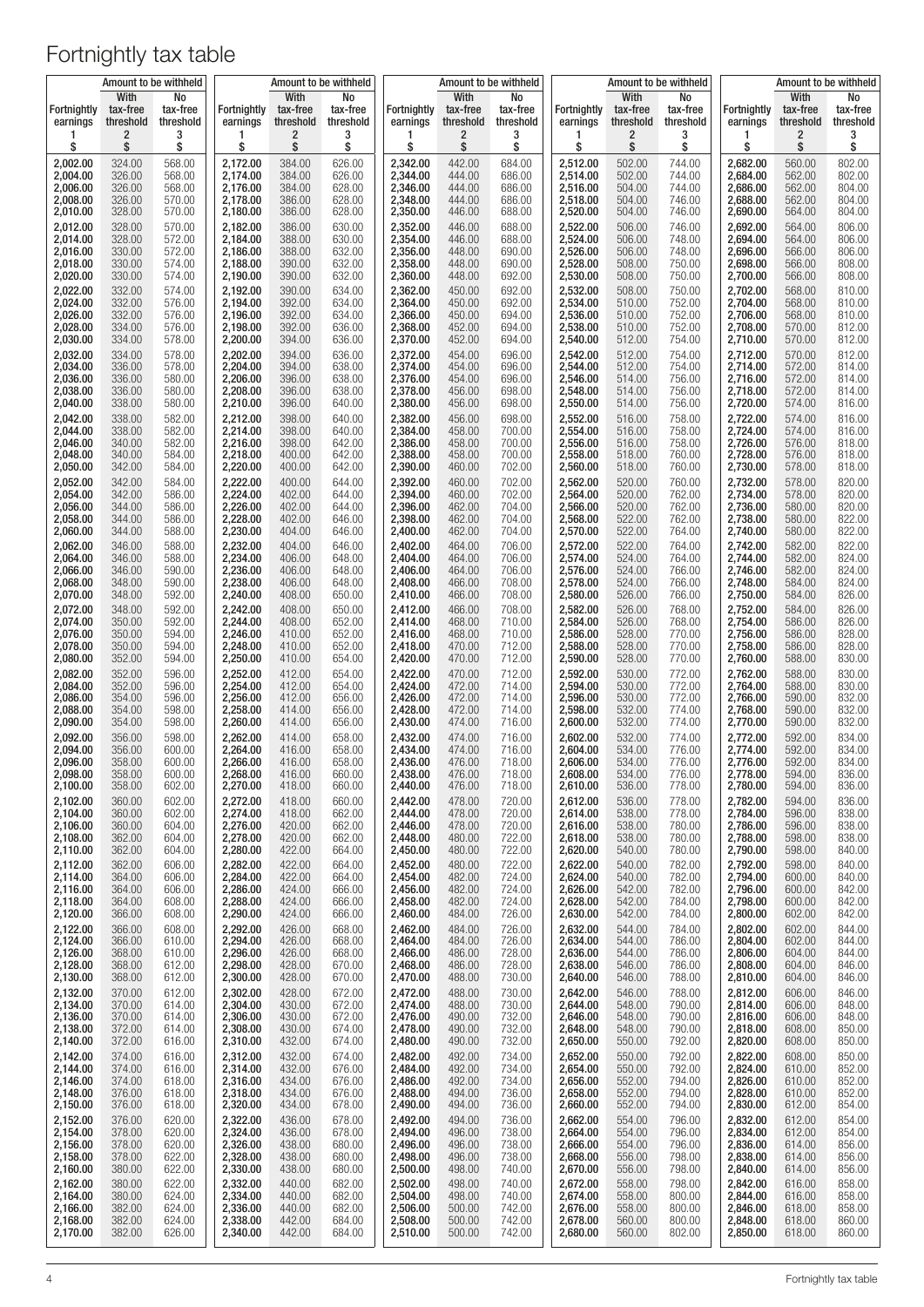|                                |                               | Amount to be withheld       |                         |                               | Amount to be withheld       |                         |                               | Amount to be withheld       |                                |                               | Amount to be withheld       |                         |                               | Amount to be withheld       |
|--------------------------------|-------------------------------|-----------------------------|-------------------------|-------------------------------|-----------------------------|-------------------------|-------------------------------|-----------------------------|--------------------------------|-------------------------------|-----------------------------|-------------------------|-------------------------------|-----------------------------|
| <b>Fortnightly</b><br>earnings | With<br>tax-free<br>threshold | No<br>tax-free<br>threshold | Fortnightly<br>earnings | With<br>tax-free<br>threshold | No<br>tax-free<br>threshold | Fortnightly<br>earnings | With<br>tax-free<br>threshold | No<br>tax-free<br>threshold | <b>Fortnightly</b><br>earnings | With<br>tax-free<br>threshold | No<br>tax-free<br>threshold | Fortnightly<br>earnings | With<br>tax-free<br>threshold | No<br>tax-free<br>threshold |
| 1                              | $\overline{\mathbf{c}}$       | 3                           | 1                       | 2                             | 3                           | 1                       | 2                             | 3                           | 1                              | 2                             | 3                           | 1                       | $\overline{\mathbf{c}}$       | 3                           |
| \$                             | \$                            | \$                          | \$                      | \$                            | \$                          | \$                      | \$                            | \$                          | \$                             | \$                            | \$                          | \$                      | \$                            | \$                          |
| 2,852.00                       | 620.00                        | 860.00                      | 3,022.00                | 678.00                        | 920.00                      | 3,192.00                | 736.00                        | 978.00                      | 3,362.00                       | 796.00                        | 1,036.00                    | 3,532.00                | 854.00                        | 1,096.00                    |
| 2,854.00                       | 620.00                        | 862.00                      | 3,024.00                | 678.00                        | 920.00                      | 3.194.00                | 738.00                        | 978.00                      | 3,364.00                       | 796.00                        | 1,038.00                    | 3,534.00                | 854.00                        | 1,096.00                    |
| 2,856.00                       | 620.00                        | 862.00                      | 3,026.00                | 680.00                        | 920.00                      | 3,196.00                | 738.00                        | 980.00                      | 3,366.00                       | 796.00                        | 1,038.00                    | 3,536.00                | 856.00                        | 1,096.00                    |
| 2,858.00                       | 622.00                        | 862.00                      | 3,028.00                | 680.00                        | 922.00                      | 3,198.00                | 738.00                        | 980.00                      | 3,368.00                       | 798.00                        | 1,038.00                    | 3,538.00                | 856.00                        | 1,098.00                    |
| 2,860.00                       | 622.00                        | 864.00                      | 3,030.00                | 680.00                        | 922.00                      | 3,200.00                | 740.00                        | 980.00                      | 3,370.00                       | 798.00                        | 1,040.00                    | 3,540.00                | 856.00                        | 1,098.00                    |
| 2,862.00                       | 622.00                        | 864.00                      | 3,032.00                | 682.00                        | 922.00                      | 3,202.00                | 740.00                        | 982.00                      | 3,372.00                       | 798.00                        | 1,040.00                    | 3,542.00                | 858.00                        | 1,098.00                    |
| 2,864.00                       | 624.00                        | 864.00                      | 3,034.00                | 682.00                        | 924.00                      | 3,204.00                | 740.00                        | 982.00                      | 3,374.00                       | 800.00                        | 1,040.00                    | 3,544.00                | 858.00                        | 1,100.00                    |
| 2,866.00                       | 624.00                        | 866.00                      | 3,036.00                | 682.00                        | 924.00                      | 3,206.00                | 742.00                        | 982.00                      | 3,376.00                       | 800.00                        | 1,042.00                    | 3,546.00                | 858.00                        | 1,100.00                    |
| 2,868.00                       | 624.00                        | 866.00                      | 3,038.00                | 684.00                        | 924.00                      | 3,208.00                | 742.00                        | 984.00                      | 3,378.00                       | 800.00                        | 1,042.00                    | 3,548.00                | 860.00                        | 1,100.00                    |
| 2,870.00                       | 626.00                        | 868.00                      | 3,040.00                | 684.00                        | 926.00                      | 3,210.00                | 742.00                        | 984.00                      | 3,380.00                       | 802.00                        | 1,042.00                    | 3,550.00                | 860.00                        | 1,102.00                    |
| 2,872.00                       | 626.00                        | 868.00                      | 3,042.00                | 684.00                        | 926.00                      | 3,212.00                | 744.00                        | 984.00                      | 3,382.00                       | 802.00                        | 1.044.00                    | 3,552.00                | 860.00                        | 1,102.00                    |
| 2,874.00                       | 626.00                        | 868.00                      | 3,044.00                | 686.00                        | 928.00                      | 3,214.00                | 744.00                        | 986.00                      | 3,384.00                       | 802.00                        | 1,044.00                    | 3,554.00                | 862.00                        | 1,102.00                    |
| 2,876.00                       | 628.00                        | 870.00                      | 3,046.00                | 686.00                        | 928.00                      | 3,216.00                | 744.00                        | 986.00                      | 3,386.00                       | 804.00                        | 1,046.00                    | 3,556.00                | 862.00                        | 1,104.00                    |
| 2,878.00                       | 628.00                        | 870.00                      | 3,048.00                | 686.00                        | 928.00                      | 3,218.00                | 746.00                        | 988.00                      | 3,388.00                       | 804.00                        | 1,046.00                    | 3,558.00                | 862.00                        | 1,104.00                    |
| 2,880.00                       | 628.00                        | 870.00                      | 3,050.00                | 688.00                        | 930.00                      | 3,220.00                | 746.00                        | 988.00                      | 3,390.00                       | 804.00                        | 1,046.00                    | 3,560.00                | 864.00                        | 1,106.00                    |
| 2,882.00                       | 630.00                        | 872.00                      | 3,052.00                | 688.00                        | 930.00                      | 3,222.00                | 746.00                        | 988.00                      | 3,392.00                       | 806.00                        | 1,048.00                    | 3,562.00                | 864.00                        | 1,106.00                    |
| 2,884.00                       | 630.00                        | 872.00                      | 3,054.00                | 688.00                        | 930.00                      | 3,224.00                | 748.00                        | 990.00                      | 3,394.00                       | 806.00                        | 1,048.00                    | 3,564.00                | 864.00                        | 1,106.00                    |
| 2,886.00                       | 630.00                        | 872.00                      | 3,056.00                | 690.00                        | 932.00                      | 3,226.00                | 748.00                        | 990.00                      | 3,396.00                       | 806.00                        | 1,048.00                    | 3,566.00                | 866.00                        | 1,108.00                    |
| 2,888.00                       | 632.00                        | 874.00                      | 3,058.00                | 690.00                        | 932.00                      | 3,228.00                | 748.00                        | 990.00                      | 3,398.00                       | 808.00                        | 1,050.00                    | 3,568.00                | 866.00                        | 1,108.00                    |
| 2,890.00                       | 632.00                        | 874.00                      | 3,060.00                | 690.00                        | 932.00                      | 3,230.00                | 750.00                        | 992.00                      | 3,400.00                       | 808.00                        | 1,050.00                    | 3,570.00                | 866.00                        | 1,108.00                    |
| 2,892.00                       | 632.00                        | 874.00                      | 3,062.00                | 692.00                        | 934.00                      | 3,232.00                | 750.00                        | 992.00                      | 3,402.00                       | 808.00                        | 1,050.00                    | 3,572.00                | 868.00                        | 1,110.00                    |
| 2.894.00                       | 634.00                        | 876.00                      | 3,064.00                | 692.00                        | 934.00                      | 3,234.00                | 750.00                        | 992.00                      | 3,404.00                       | 810.00                        | 1,052.00                    | 3,574.00                | 868.00                        | 1,110.00                    |
| 2,896.00                       | 634.00                        | 876.00                      | 3,066.00                | 692.00                        | 934.00                      | 3,236.00                | 752.00                        | 994.00                      | 3,406.00                       | 810.00                        | 1,052.00                    | 3,576.00                | 868.00                        | 1,110.00                    |
| 2,898.00                       | 634.00                        | 876.00                      | 3,068.00                | 694.00                        | 936.00                      | 3.238.00                | 752.00                        | 994.00                      | 3,408.00                       | 810.00                        | 1,052.00                    | 3,578.00                | 870.00                        | 1,112.00                    |
| 2,900.00                       | 636.00                        | 878.00                      | 3,070.00                | 694.00                        | 936.00                      | 3,240.00                | 752.00                        | 994.00                      | 3,410.00                       | 812.00                        | 1,054.00                    | 3,580.00                | 870.00                        | 1,112.00                    |
| 2.902.00                       | 636.00                        | 878.00                      | 3,072.00                | 696.00                        | 936.00                      | 3,242.00                | 754.00                        | 996.00                      | 3,412.00                       | 812.00                        | 1,054.00                    | 3,582.00                | 870.00                        | 1,112.00                    |
| 2,904.00                       | 638.00                        | 878.00                      | 3,074.00                | 696.00                        | 938.00                      | 3,244.00                | 754.00                        | 996.00                      | 3,414.00                       | 814.00                        | 1,054.00                    | 3,584.00                | 872.00                        | 1,114.00                    |
| 2.906.00                       | 638.00                        | 880.00                      | 3,076.00                | 696.00                        | 938.00                      | 3,246.00                | 756.00                        | 996.00                      | 3,416.00                       | 814.00                        | 1,056.00                    | 3,586.00                | 872.00                        | 1,114.00                    |
| 2,908.00                       | 638.00                        | 880.00                      | 3,078.00                | 698.00                        | 938.00                      | 3,248.00                | 756.00                        | 998.00                      | 3,418.00                       | 814.00                        | 1,056.00                    | 3,588.00                | 874.00                        | 1,114.00                    |
| 2,910.00                       | 640.00                        | 880.00                      | 3,080.00                | 698.00                        | 940.00                      | 3,250.00                | 756.00                        | 998.00                      | 3,420.00                       | 816.00                        | 1,056.00                    | 3,590.00                | 874.00                        | 1,116.00                    |
| 2,912.00                       | 640.00                        | 882.00                      | 3,082.00                | 698.00                        | 940.00                      | 3,252.00                | 758.00                        | 998.00                      | 3,422.00                       | 816.00                        | 1,058.00                    | 3,592.00                | 874.00                        | 1,116.00                    |
| 2,914.00                       | 640.00                        | 882.00                      | 3,084.00                | 700.00                        | 940.00                      | 3,254.00                | 758.00                        | 1,000.00                    | 3,424.00                       | 816.00                        | 1,058.00                    | 3,594.00                | 876.00                        | 1,116.00                    |
| 2,916.00                       | 642.00                        | 882.00                      | 3,086.00                | 700.00                        | 942.00                      | 3,256.00                | 758.00                        | 1,000.00                    | 3,426.00                       | 818.00                        | 1,058.00                    | 3,596.00                | 876.00                        | 1,118.00                    |
| 2,918.00                       | 642.00                        | 884.00                      | 3,088.00                | 700.00                        | 942.00                      | 3,258.00                | 760.00                        | 1,000.00                    | 3,428.00                       | 818.00                        | 1,060.00                    | 3,598.00                | 876.00                        | 1,118.00                    |
| 2,920.00                       | 642.00                        | 884.00                      | 3,090.00                | 702.00                        | 942.00                      | 3,260.00                | 760.00                        | 1,002.00                    | 3,430.00                       | 818.00                        | 1,060.00                    | 3,600.00                | 878.00                        | 1,118.00                    |
| 2,922.00                       | 644.00                        | 884.00                      | 3,092.00                | 702.00                        | 944.00                      | 3,262.00                | 760.00                        | 1,002.00                    | 3,432.00                       | 820.00                        | 1,060.00                    | 3,602.00                | 878.00                        | 1,120.00                    |
| 2,924.00                       | 644.00                        | 886.00                      | 3,094.00                | 702.00                        | 944.00                      | 3,264.00                | 762.00                        | 1,002.00                    | 3,434.00                       | 820.00                        | 1,062.00                    | 3,604.00                | 878.00                        | 1,120.00                    |
| 2,926.00                       | 644.00                        | 886.00                      | 3,096.00                | 704.00                        | 944.00                      | 3,266.00                | 762.00                        | 1,004.00                    | 3,436.00                       | 820.00                        | 1,062.00                    | 3,606.00                | 880.00                        | 1,120.00                    |
| 2,928.00                       | 646.00                        | 888.00                      | 3,098.00                | 704.00                        | 946.00                      | 3,268.00                | 762.00                        | 1,004.00                    | 3,438.00                       | 822.00                        | 1,062.00                    | 3,608.00                | 880.00                        | 1,122.00                    |
| 2,930.00                       | 646.00                        | 888.00                      | 3,100.00                | 704.00                        | 946.00                      | 3,270.00                | 764.00                        | 1,006.00                    | 3,440.00                       | 822.00                        | 1,064.00                    | 3,610.00                | 880.00                        | 1,122.00                    |
| 2,932.00                       | 646.00                        | 888.00                      | 3,102.00                | 706.00                        | 948.00                      | 3,272.00                | 764.00                        | 1,006.00                    | 3,442.00                       | 822.00                        | 1,064.00                    | 3,612.00                | 882.00                        | 1,122.00                    |
| 2,934.00                       | 648.00                        | 890.00                      | 3,104.00                | 706.00                        | 948.00                      | 3,274.00                | 764.00                        | 1,006.00                    | 3,444.00                       | 824.00                        | 1,066.00                    | 3,614.00                | 882.00                        | 1,124.00                    |
| 2,936.00                       | 648.00                        | 890.00                      | 3,106.00                | 706.00                        | 948.00                      | 3,276.00                | 766.00                        | 1,008.00                    | 3,446.00                       | 824.00                        | 1,066.00                    | 3,616.00                | 882.00                        | 1,124.00                    |
| 2,938.00                       | 648.00                        | 890.00                      | 3,108.00                | 708.00                        | 950.00                      | 3,278.00                | 766.00                        | 1,008.00                    | 3,448.00                       | 824.00                        | 1,066.00                    | 3,618.00                | 884.00                        | 1,126.00                    |
| 2,940.00                       | 650.00                        | 892.00                      | 3,110.00                | 708.00                        | 950.00                      | 3,280.00                | 766.00                        | 1,008.00                    | 3,450.00                       | 826.00                        | 1,068.00                    | 3,620.00                | 884.00                        | 1,126.00                    |
| 2,942.00                       | 650.00                        | 892.00                      | 3,112.00                | 708.00                        | 950.00                      | 3,282.00                | 768.00                        | 1,010.00                    | 3,452.00                       | 826.00                        | 1,068.00                    | 3,622.00                | 884.00                        | 1,126.00                    |
| 2,944.00                       | 650.00                        | 892.00                      | 3,114.00                | 710.00                        | 952.00                      | 3,284.00                | 768.00                        | 1,010.00                    | 3,454.00                       | 826.00                        | 1,068.00                    | 3,624.00                | 886.00                        | 1,128.00                    |
| 2,946.00                       | 652.00                        | 894.00                      | 3,116.00                | 710.00                        | 952.00                      | 3,286.00                | 768.00                        | 1,010.00                    | 3,456.00                       | 828.00                        | 1,070.00                    | 3,626.00                | 886.00                        | 1,128.00                    |
| 2,948.00                       | 652.00                        | 894.00                      | 3,118.00                | 710.00                        | 952.00                      | 3,288.00                | 770.00                        | 1,012.00                    | 3,458.00                       | 828.00                        | 1,070.00                    | 3,628.00                | 886.00                        | 1,128.00                    |
| 2,950.00                       | 652.00                        | 894.00                      | 3,120.00                | 712.00                        | 954.00                      | 3,290.00                | 770.00                        | 1,012.00                    | 3,460.00                       | 828.00                        | 1,070.00                    | 3,630.00                | 888.00                        | 1,130.00                    |
| 2,952.00                       | 654.00                        | 896.00                      | 3,122.00                | 712.00                        | 954.00                      | 3,292.00                | 770.00                        | 1,012.00                    | 3,462.00                       | 830.00                        | 1,072.00                    | 3,632.00                | 888.00                        | 1,130.00                    |
| 2,954.00                       | 654.00                        | 896.00                      | 3,124.00                | 712.00                        | 954.00                      | 3,294.00                | 772.00                        | 1,014.00                    | 3,464.00                       | 830.00                        | 1,072.00                    | 3,634.00                | 888.00                        | 1,130.00                    |
| 2,956.00                       | 656.00                        | 896.00                      | 3,126.00                | 714.00                        | 956.00                      | 3,296.00                | 772.00                        | 1,014.00                    | 3.466.00                       | 830.00                        | 1,072.00                    | 3,636.00                | 890.00                        | 1,132.00                    |
| 2,958.00                       | 656.00                        | 898.00                      | 3,128.00                | 714.00                        | 956.00                      | 3,298.00                | 772.00                        | 1,014.00                    | 3,468.00                       | 832.00                        | 1,074.00                    | 3,638.00                | 890.00                        | 1,132.00                    |
| 2,960.00                       | 656.00                        | 898.00                      | 3,130.00                | 716.00                        | 956.00                      | 3,300.00                | 774.00                        | 1,016.00                    | 3,470.00                       | 832.00                        | 1,074.00                    | 3,640.00                | 890.00                        | 1,132.00                    |
| 2,962.00                       | 658.00                        | 898.00                      | 3,132.00                | 716.00                        | 958.00                      | 3,302.00                | 774.00                        | 1,016.00                    | 3,472.00                       | 834.00                        | 1,074.00                    | 3.642.00                | 892.00                        | 1,134.00                    |
| 2,964.00                       | 658.00                        | 900.00                      | 3,134.00                | 716.00                        | 958.00                      | 3,304.00                | 776.00                        | 1,016.00                    | 3,474.00                       | 834.00                        | 1,076.00                    | 3,644.00                | 892.00                        | 1,134.00                    |
| 2,966.00                       | 658.00                        | 900.00                      | 3,136.00                | 718.00                        | 958.00                      | 3,306.00                | 776.00                        | 1,018.00                    | 3,476.00                       | 834.00                        | 1,076.00                    | 3,646.00                | 894.00                        | 1,134.00                    |
| 2,968.00                       | 660.00                        | 900.00                      | 3,138.00                | 718.00                        | 960.00                      | 3,308.00                | 776.00                        | 1,018.00                    | 3,478.00                       | 836.00                        | 1,076.00                    | 3,648.00                | 894.00                        | 1,136.00                    |
| 2,970.00                       | 660.00                        | 902.00                      | 3,140.00                | 718.00                        | 960.00                      | 3,310.00                | 778.00                        | 1,018.00                    | 3,480.00                       | 836.00                        | 1,078.00                    | 3,650.00                | 894.00                        | 1,136.00                    |
| 2,972.00                       | 660.00                        | 902.00                      | 3,142.00                | 720.00                        | 960.00                      | 3,312.00                | 778.00                        | 1,020.00                    | 3,482.00                       | 836.00                        | 1,078.00                    | 3,652.00                | 896.00                        | 1,136.00                    |
| 2,974.00                       | 662.00                        | 902.00                      | 3,144.00                | 720.00                        | 962.00                      | 3,314.00                | 778.00                        | 1,020.00                    | 3,484.00                       | 838.00                        | 1,078.00                    | 3,654.00                | 896.00                        | 1,138.00                    |
| 2,976.00                       | 662.00                        | 904.00                      | 3,146.00                | 720.00                        | 962.00                      | 3,316.00                | 780.00                        | 1,020.00                    | 3,486.00                       | 838.00                        | 1,080.00                    | 3,656.00                | 896.00                        | 1,138.00                    |
| 2,978.00                       | 662.00                        | 904.00                      | 3,148.00                | 722.00                        | 962.00                      | 3,318.00                | 780.00                        | 1,022.00                    | 3,488.00                       | 838.00                        | 1,080.00                    | 3,658.00                | 898.00                        | 1,138.00                    |
| 2,980.00                       | 664.00                        | 904.00                      | 3,150.00                | 722.00                        | 964.00                      | 3,320.00                | 780.00                        | 1,022.00                    | 3,490.00                       | 840.00                        | 1,080.00                    | 3,660.00                | 898.00                        | 1,140.00                    |
| 2,982.00                       | 664.00                        | 906.00                      | 3,152.00                | 722.00                        | 964.00                      | 3,322.00                | 782.00                        | 1,022.00                    | 3,492.00                       | 840.00                        | 1,082.00                    | 3,662.00                | 898.00                        | 1,140.00                    |
| 2,984.00                       | 664.00                        | 906.00                      | 3,154.00                | 724.00                        | 964.00                      | 3,324.00                | 782.00                        | 1,024.00                    | 3,494.00                       | 840.00                        | 1,082.00                    | 3,664.00                | 900.00                        | 1,140.00                    |
| 2,986.00                       | 666.00                        | 908.00                      | 3,156.00                | 724.00                        | 966.00                      | 3,326.00                | 782.00                        | 1,024.00                    | 3,496.00                       | 842.00                        | 1,082.00                    | 3,666.00                | 900.00                        | 1,142.00                    |
| 2,988.00                       | 666.00                        | 908.00                      | 3,158.00                | 724.00                        | 966.00                      | 3,328.00                | 784.00                        | 1,026.00                    | 3,498.00                       | 842.00                        | 1,084.00                    | 3,668.00                | 900.00                        | 1,142.00                    |
| 2,990.00                       | 666.00                        | 908.00                      | 3,160.00                | 726.00                        | 968.00                      | 3,330.00                | 784.00                        | 1,026.00                    | 3,500.00                       | 842.00                        | 1,084.00                    | 3,670.00                | 902.00                        | 1,144.00                    |
| 2,992.00                       | 668.00                        | 910.00                      | 3,162.00                | 726.00                        | 968.00                      | 3,332.00                | 784.00                        | 1,026.00                    | 3,502.00                       | 844.00                        | 1,086.00                    | 3,672.00                | 902.00                        | 1,144.00                    |
| 2,994.00                       | 668.00                        | 910.00                      | 3,164.00                | 726.00                        | 968.00                      | 3,334.00                | 786.00                        | 1,028.00                    | 3,504.00                       | 844.00                        | 1,086.00                    | 3,674.00                | 902.00                        | 1,144.00                    |
| 2,996.00                       | 668.00                        | 910.00                      | 3,166.00                | 728.00                        | 970.00                      | 3,336.00                | 786.00                        | 1,028.00                    | 3,506.00                       | 844.00                        | 1,086.00                    | 3,676.00                | 904.00                        | 1,146.00                    |
| 2,998.00                       | 670.00                        | 912.00                      | 3,168.00                | 728.00                        | 970.00                      | 3,338.00                | 786.00                        | 1,028.00                    | 3,508.00                       | 846.00                        | 1,088.00                    | 3,678.00                | 904.00                        | 1,146.00                    |
| 3,000.00                       | 670.00                        | 912.00                      | 3,170.00                | 728.00                        | 970.00                      | 3,340.00                | 788.00                        | 1,030.00                    | 3,510.00                       | 846.00                        | 1,088.00                    | 3,680.00                | 904.00                        | 1,146.00                    |
| 3,002.00                       | 670.00                        | 912.00                      | 3,172.00                | 730.00                        | 972.00                      | 3,342.00                | 788.00                        | 1,030.00                    | 3,512.00                       | 846.00                        | 1,088.00                    | 3,682.00                | 906.00                        | 1,148.00                    |
| 3,004.00                       | 672.00                        | 914.00                      | 3,174.00                | 730.00                        | 972.00                      | 3,344.00                | 788.00                        | 1,030.00                    | 3,514.00                       | 848.00                        | 1,090.00                    | 3,684.00                | 906.00                        | 1,148.00                    |
| 3,006.00                       | 672.00                        | 914.00                      | 3,176.00                | 730.00                        | 972.00                      | 3,346.00                | 790.00                        | 1,032.00                    | 3,516.00                       | 848.00                        | 1,090.00                    | 3,686.00                | 906.00                        | 1,148.00                    |
| 3,008.00                       | 672.00                        | 914.00                      | 3,178.00                | 732.00                        | 974.00                      | 3,348.00                | 790.00                        | 1,032.00                    | 3,518.00                       | 848.00                        | 1,090.00                    | 3,688.00                | 908.00                        | 1,150.00                    |
| 3,010.00                       | 674.00                        | 916.00                      | 3,180.00                | 732.00                        | 974.00                      | 3,350.00                | 790.00                        | 1,032.00                    | 3,520.00                       | 850.00                        | 1,092.00                    | 3,690.00                | 908.00                        | 1,150.00                    |
| 3,012.00                       | 674.00                        | 916.00                      | 3,182.00                | 732.00                        | 974.00                      | 3,352.00                | 792.00                        | 1,034.00                    | 3,522.00                       | 850.00                        | 1,092.00                    | 3,692.00                | 908.00                        | 1,150.00                    |
| 3,014.00                       | 676.00                        | 916.00                      | 3,184.00                | 734.00                        | 976.00                      | 3,354.00                | 792.00                        | 1,034.00                    | 3,524.00                       | 850.00                        | 1,092.00                    | 3,694.00                | 910.00                        | 1,152.00                    |
| 3,016.00                       | 676.00                        | 918.00                      | 3,186.00                | 734.00                        | 976.00                      | 3,356.00                | 794.00                        | 1,034.00                    | 3,526.00                       | 852.00                        | 1,094.00                    | 3,696.00                | 910.00                        | 1,152.00                    |
| 3,018.00                       | 676.00                        | 918.00                      | 3,188.00                | 736.00                        | 976.00                      | 3,358.00                | 794.00                        | 1,036.00                    | 3,528.00                       | 852.00                        | 1,094.00                    | 3,698.00                | 910.00                        | 1,152.00                    |
| 3,020.00                       | 678.00                        | 918.00                      | 3,190.00                | 736.00                        | 978.00                      | 3,360.00                | 794.00                        | 1,036.00                    | 3,530.00                       | 854.00                        | 1,094.00                    | 3,700.00                | 912.00                        | 1,154.00                    |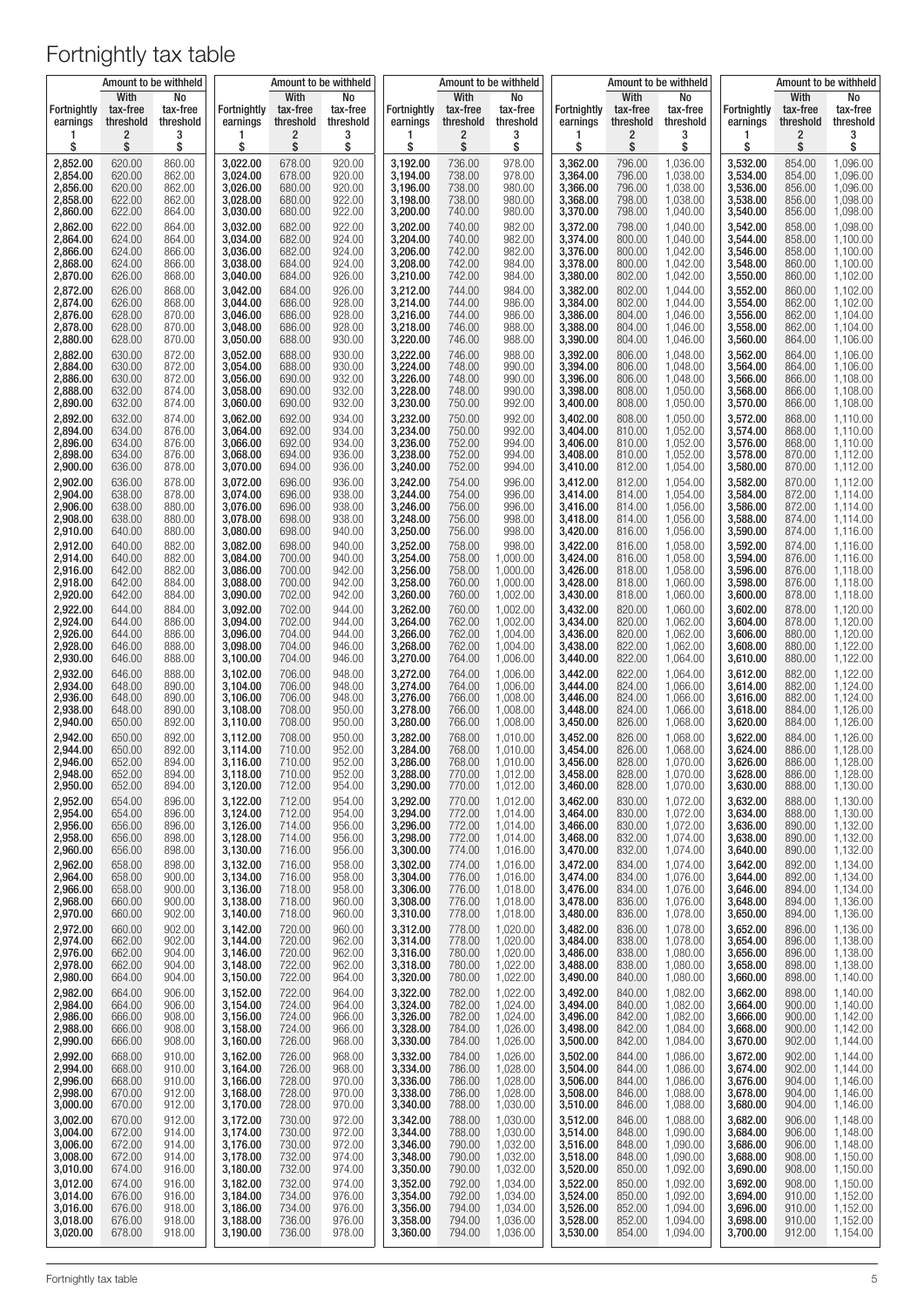|                      |                  | Amount to be withheld |                      |                      | Amount to be withheld |                      | Amount to be withheld |                      |                      |                      | Amount to be withheld |                      |                      | Amount to be withheld |
|----------------------|------------------|-----------------------|----------------------|----------------------|-----------------------|----------------------|-----------------------|----------------------|----------------------|----------------------|-----------------------|----------------------|----------------------|-----------------------|
| Fortnightly          | With<br>tax-free | No<br>tax-free        | Fortnightly          | With<br>tax-free     | No<br>tax-free        | Fortnightly          | With<br>tax-free      | No<br>tax-free       | Fortnightly          | With<br>tax-free     | No<br>tax-free        | Fortnightly          | With<br>tax-free     | No<br>tax-free        |
| earnings             | threshold        | threshold             | earnings             | threshold            | threshold             | earnings             | threshold             | threshold            | earnings             | threshold            | threshold             | earnings             | threshold            | threshold             |
| 1                    | 2                | 3                     | 1                    | 2                    | 3                     | ı                    | 2                     | 3                    | 1                    | 2                    | 3                     | ı                    | 2                    | 3                     |
| \$                   | \$               | \$                    | \$                   | \$                   | \$                    | \$                   | \$                    | \$                   | \$                   | \$                   | \$                    | \$                   | \$                   | \$                    |
| 3,702.00             | 912.00           | 1,154.00              | 3,872.00             | 972.00               | 1,212.00              | 4,042.00             | 1,030.00              | 1,278.00             | 4,212.00             | 1,088.00             | 1,344.00              | 4,382.00             | 1,146.00             | 1,410.00              |
| 3,704.00             | 914.00           | 1,154.00              | 3,874.00             | 972.00               | 1,214.00              | 4,044.00             | 1,030.00              | 1,278.00             | 4,214.00             | 1,090.00             | 1,344.00              | 4,384.00             | 1,148.00             | 1,410.00              |
| 3.706.00             | 914.00           | 1,156.00              | 3,876.00             | 972.00               | 1,214.00              | 4,046.00             | 1,032.00              | 1,278.00             | 4,216.00             | 1,090.00             | 1,344.00              | 4,386.00             | 1,148.00             | 1,412.00              |
| 3,708.00             | 914.00           | 1,156.00              | 3,878.00             | 974.00               | 1,214.00              | 4,048.00             | 1,032.00              | 1,280.00             | 4,218.00             | 1,090.00             | 1,346.00              | 4,388.00             | 1,150.00             | 1,412.00              |
| 3,710.00             | 916.00           | 1,156.00              | 3,880.00             | 974.00               | 1,216.00              | 4,050.00             | 1,032.00              | 1,280.00             | 4,220.00             | 1,092.00             | 1,346.00              | 4,390.00             | 1,150.00             | 1,412.00              |
| 3,712.00             | 916.00           | 1,158.00              | 3,882.00             | 974.00               | 1,216.00              | 4,052.00             | 1,034.00              | 1,282.00             | 4,222.00             | 1,092.00             | 1,348.00              | 4,392.00             | 1,150.00             | 1,414.00              |
| 3,714.00             | 916.00           | 1,158.00              | 3,884.00             | 976.00               | 1,216.00              | 4,054.00             | 1,034.00              | 1,282.00             | 4,224.00             | 1,092.00             | 1,348.00              | 4,394.00             | 1,152.00             | 1,414.00              |
| 3,716.00             | 918.00           | 1,158.00              | 3,886.00             | 976.00               | 1,218.00              | 4,056.00             | 1,034.00              | 1,282.00             | 4,226.00             | 1,094.00             | 1,348.00              | 4,396.00             | 1,152.00             | 1,416.00              |
| 3,718.00             | 918.00           | 1,160.00              | 3,888.00             | 976.00               | 1,218.00              | 4,058.00             | 1,036.00              | 1,284.00             | 4,228.00             | 1,094.00             | 1,350.00              | 4,398.00             | 1,152.00             | 1,416.00              |
| 3,720.00             | 918.00           | 1,160.00              | 3,890.00             | 978.00               | 1,218.00              | 4,060.00             | 1,036.00              | 1,284.00             | 4,230.00             | 1,094.00             | 1,350.00              | 4,400.00             | 1,154.00             | 1,416.00              |
| 3,722.00             | 920.00           | 1,160.00              | 3,892.00             | 978.00               | 1,220.00              | 4,062.00             | 1,036.00              | 1,284.00             | 4,232.00             | 1,096.00             | 1,352.00              | 4,402.00             | 1,154.00             | 1,418.00              |
| 3,724.00             | 920.00           | 1,162.00              | 3,894.00             | 978.00               | 1,220.00              | 4,064.00             | 1,038.00              | 1,286.00             | 4,234.00             | 1,096.00             | 1,352.00              | 4,404.00             | 1,154.00             | 1,418.00              |
| 3,726.00             | 920.00           | 1,162.00              | 3,896.00             | 980.00               | 1,220.00              | 4,066.00             | 1,038.00              | 1,286.00             | 4,236.00             | 1,096.00             | 1,352.00              | 4,406.00             | 1,156.00             | 1,420.00              |
| 3,728.00             | 922.00           | 1,164.00              | 3,898.00             | 980.00               | 1,222.00              | 4,068.00             | 1,038.00              | 1,288.00             | 4,238.00             | 1,098.00             | 1,354.00              | 4,408.00             | 1,156.00             | 1,420.00              |
| 3,730.00             | 922.00           | 1,164.00              | 3,900.00             | 980.00               | 1,222.00              | 4,070.00             | 1,040.00              | 1,288.00             | 4,240.00             | 1,098.00             | 1,354.00              | 4,410.00             | 1,156.00             | 1,420.00              |
| 3,732.00             | 922.00           | 1,164.00              | 3,902.00             | 982.00               | 1,224.00              | 4,072.00             | 1,040.00              | 1,288.00             | 4,242.00             | 1,098.00             | 1,356.00              | 4,412.00             | 1,158.00             | 1,422.00              |
| 3,734.00             | 924.00           | 1,166.00              | 3,904.00             | 982.00               | 1,224.00              | 4,074.00             | 1,040.00              | 1,290.00             | 4,244.00             | 1,100.00             | 1,356.00              | 4,414.00             | 1,158.00             | 1,422.00              |
| 3,736.00             | 924.00           | 1,166.00              | 3,906.00             | 982.00               | 1,224.00              | 4,076.00             | 1,042.00              | 1,290.00             | 4,246.00             | 1,100.00             | 1,356.00              | 4,416.00             | 1,158.00             | 1,422.00              |
| 3,738.00             | 924.00           | 1,166.00              | 3,908.00             | 984.00               | 1,226.00              | 4,078.00             | 1,042.00              | 1,292.00             | 4,248.00             | 1,100.00             | 1,358.00              | 4,418.00             | 1,160.00             | 1,424.00              |
| 3,740.00             | 926.00           | 1,168.00              | 3,910.00             | 984.00               | 1,226.00              | 4,080.00             | 1,042.00              | 1,292.00             | 4,250.00             | 1,102.00             | 1,358.00              | 4,420.00             | 1,160.00             | 1,424.00              |
| 3,742.00             | 926.00           | 1,168.00              | 3,912.00             | 984.00               | 1,226.00              | 4,082.00             | 1,044.00              | 1,292.00             | 4,252.00             | 1,102.00             | 1,360.00              | 4,422.00             | 1,160.00             | 1,426.00              |
| 3,744.00             | 926.00           | 1,168.00              | 3,914.00             | 986.00               | 1,228.00              | 4,084.00             | 1,044.00              | 1,294.00             | 4,254.00             | 1,102.00             | 1,360.00              | 4,424.00             | 1,162.00             | 1,426.00              |
| 3,746.00             | 928.00           | 1,170.00              | 3,916.00             | 986.00               | 1,228.00              | 4,086.00             | 1,044.00              | 1,294.00             | 4,256.00             | 1,104.00             | 1,360.00              | 4,426.00             | 1,162.00             | 1,426.00              |
| 3,748.00             | 928.00           | 1,170.00              | 3.918.00             | 986.00               | 1,228.00              | 4,088.00             | 1,046.00              | 1,296.00             | 4,258.00             | 1,104.00             | 1,362.00              | 4,428.00             | 1,162.00             | 1,428.00              |
| 3,750.00             | 928.00           | 1,170.00              | 3,920.00             | 988.00               | 1,230.00              | 4,090.00             | 1,046.00              | 1,296.00             | 4,260.00             | 1,104.00             | 1,362.00              | 4,430.00             | 1,164.00             | 1,428.00              |
| 3,752.00             | 930.00           | 1,172.00              | 3,922.00             | 988.00               | 1,230.00              | 4,092.00             | 1,046.00              | 1,296.00             | 4,262.00             | 1,106.00             | 1,362.00              | 4,432.00             | 1,164.00             | 1,430.00              |
| 3,754.00             | 930.00           | 1,172.00              | 3,924.00             | 988.00               | 1,232.00              | 4,094.00             | 1,048.00              | 1,298.00             | 4,264.00             | 1,106.00             | 1,364.00              | 4,434.00             | 1,164.00             | 1,430.00              |
| 3.756.00             | 932.00           | 1,172.00              | 3,926.00             | 990.00               | 1,232.00              | 4,096.00             | 1,048.00              | 1,298.00             | 4,266.00             | 1,106.00             | 1,364.00              | 4,436.00             | 1,166.00             | 1,430.00              |
| 3,758.00             | 932.00           | 1,174.00              | 3,928.00             | 990.00               | 1,232.00              | 4,098.00             | 1,048.00              | 1.298.00             | 4,268.00             | 1,108.00             | 1,366.00              | 4,438.00             | 1,166.00             | 1,432.00              |
| 3,760.00             | 932.00           | 1,174.00              | 3,930.00             | 992.00               | 1,234.00              | 4,100.00             | 1,050.00              | 1,300.00             | 4,270.00             | 1,108.00             | 1,366.00              | 4,440.00             | 1,166.00             | 1,432.00              |
| 3,762.00             | 934.00           | 1,174.00              | 3,932.00             | 992.00               | 1,234.00              | 4,102.00             | 1,050.00              | 1,300.00             | 4,272.00             | 1,110.00             | 1,366.00              | 4,442.00             | 1,168.00             | 1,434.00              |
| 3,764.00             | 934.00           | 1,176.00              | 3,934.00             | 992.00               | 1,236.00              | 4,104.00             | 1,052.00              | 1,302.00             | 4,274.00             | 1,110.00             | 1,368.00              | 4,444.00             | 1,168.00             | 1,434.00              |
| 3,766.00             | 934.00           | 1,176.00              | 3,936.00             | 994.00               | 1,236.00              | 4,106.00             | 1,052.00              | 1,302.00             | 4,276.00             | 1,110.00             | 1,368.00              | 4,446.00             | 1,170.00             | 1,434.00              |
| 3,768.00             | 936.00           | 1,176.00              | 3,938.00<br>3,940.00 | 994.00               | 1,236.00<br>1,238.00  | 4,108.00             | 1,052.00              | 1,302.00             | 4,278.00<br>4,280.00 | 1,112.00             | 1,370.00              | 4,448.00             | 1,170.00             | 1,436.00              |
| 3,770.00<br>3,772.00 | 936.00<br>936.00 | 1,178.00<br>1,178.00  | 3,942.00             | 994.00<br>996.00     | 1,238.00              | 4,110.00<br>4,112.00 | 1,054.00<br>1,054.00  | 1,304.00<br>1,304.00 | 4,282.00             | 1,112.00<br>1,112.00 | 1,370.00<br>1,370.00  | 4,450.00<br>4,452.00 | 1,170.00<br>1,172.00 | 1,436.00<br>1,438.00  |
| 3,774.00             | 938.00           | 1,178.00              | 3,944.00             | 996.00               | 1,238.00              | 4,114.00             | 1,054.00              | 1,306.00             | 4,284.00             | 1,114.00             | 1,372.00              | 4,454.00             | 1,172.00             | 1,438.00              |
| 3,776.00             | 938.00           | 1,180.00              | 3,946.00             | 996.00               | 1,240.00              | 4,116.00             | 1,056.00              | 1,306.00             | 4,286.00             | 1,114.00             | 1,372.00              | 4,456.00             | 1,172.00             | 1,438.00              |
| 3,778.00             | 938.00           | 1,180.00              | 3,948.00             | 998.00               | 1,240.00              | 4,118.00             | 1,056.00              | 1,306.00             | 4,288.00             | 1,114.00             | 1,374.00              | 4,458.00             | 1,174.00             | 1,440.00              |
| 3,780.00             | 940.00           | 1,180.00              | 3,950.00             | 998.00               | 1,242.00              | 4,120.00             | 1,056.00              | 1,308.00             | 4,290.00             | 1,116.00             | 1,374.00              | 4,460.00             | 1,174.00             | 1,440.00              |
| 3,782.00             | 940.00           | 1,182.00              | 3,952.00             | 998.00               | 1,242.00              | 4,122.00             | 1,058.00              | 1,308.00             | 4,292.00             | 1,116.00             | 1,374.00              | 4,462.00             | 1,174.00             | 1,440.00              |
| 3,784.00             | 940.00           | 1,182.00              | 3,954.00             | 1,000.00             | 1,242.00              | 4,124.00             | 1,058.00              | 1,310.00             | 4,294.00             | 1,116.00             | 1,376.00              | 4,464.00             | 1,176.00             | 1,442.00              |
| 3,786.00             | 942.00           | 1,184.00              | 3,956.00             | 1,000.00             | 1,244.00              | 4,126.00             | 1,058.00              | 1,310.00             | 4,296.00             | 1,118.00             | 1,376.00              | 4,466.00             | 1,176.00             | 1,442.00              |
| 3,788.00             | 942.00           | 1,184.00              | 3,958.00             | 1,000.00             | 1,244.00              | 4,128.00             | 1,060.00              | 1,310.00             | 4,298.00             | 1,118.00             | 1,376.00              | 4,468.00             | 1,176.00             | 1,444.00              |
| 3,790.00             | 942.00           | 1,184.00              | 3,960.00             | 1,002.00             | 1,246.00              | 4,130.00             | 1,060.00              | 1,312.00             | 4,300.00             | 1,118.00             | 1,378.00              | 4,470.00             | 1,178.00             | 1,444.00              |
| 3.792.00             | 944.00           | 1,186.00              | 3,962.00             | 1,002.00             | 1,246.00              | 4,132.00             | 1,060.00              | 1,312.00             | 4,302.00             | 1,120.00             | 1,378.00              | 4,472.00             | 1,178.00             | 1,444.00              |
| 3,794.00             | 944.00           | 1,186.00              | 3,964.00             | 1.002.00             | 1,246.00              | 4,134.00             | 1,062.00              | 1,314.00             | 4,304.00             | 1,120.00             | 1,380.00              | 4,474.00             | 1,178.00             | 1,446.00              |
| 3,796.00             | 944.00           | 1,186.00              | 3,966.00             | 1,004.00             | 1,248.00              | 4,136.00             | 1,062.00              | 1,314.00             | 4,306.00             | 1,120.00             | 1,380.00              | 4,476.00             | 1,180.00             | 1,446.00              |
|                      | 946.00           | 1,188.00              | 3,968.00             | 1,004.00             | 1,248.00              | 4,138.00             | 1,062.00              | 1,314.00             | 4,308.00             | 1,122.00             | 1,380.00              | 4,478.00             | 1,180.00             | 1,448.00              |
| 3,798.00<br>3,800.00 | 946.00           | 1,188.00              | 3,970.00             | 1,004.00             | 1,250.00              | 4,140.00             | 1,064.00              | 1,316.00             | 4,310.00             | 1,122.00             | 1,382.00              | 4,480.00             | 1,180.00             | 1,448.00              |
| 3,802.00             | 946.00           | 1,188.00              | 3,972.00             | 1,006.00             | 1,250.00              | 4,142.00             | 1,064.00              | 1,316.00             | 4,312.00             | 1,122.00             | 1,382.00              | 4,482.00             | 1,182.00             | 1,448.00              |
| 3,804.00             | 948.00           | 1,190.00              | 3,974.00             | 1,006.00             | 1,250.00              | 4,144.00             | 1,064.00              | 1,316.00             | 4,314.00             | 1,124.00             | 1,384.00              | 4,484.00             | 1,182.00             | 1,450.00              |
| 3,806.00             | 948.00           | 1,190.00              | 3,976.00             | 1,006.00             | 1,252.00              | 4,146.00             | 1,066.00              | 1,318.00             | 4,316.00             | 1,124.00             | 1,384.00              | 4,486.00             | 1,182.00             | 1,450.00              |
| 3,808.00             | 948.00           | 1,190.00              | 3,978.00             | 1,008.00             | 1,252.00              | 4,148.00             | 1,066.00              | 1,318.00             | 4,318.00             | 1,124.00             | 1,384.00              | 4,488.00             | 1,184.00             | 1,452.00              |
| 3,810.00             | 950.00           | 1,192.00              | 3,980.00             | 1,008.00             | 1,252.00              | 4,150.00             | 1,066.00              | 1,320.00             | 4,320.00             | 1,126.00             | 1,386.00              | 4,490.00             | 1,184.00             | 1,452.00              |
| 3,812.00             | 950.00           | 1,192.00              | 3,982.00             | 1.008.00             | 1,254.00              | 4,152.00             | 1,068.00              | 1,320.00             | 4,322.00             | 1,126.00             | 1,386.00              | 4,492.00             | 1,184.00             | 1,452.00              |
| 3,814.00             | 952.00           | 1,192.00              | 3,984.00             | 1,010.00             | 1,254.00              | 4,154.00             | 1,068.00              | 1,320.00             | 4,324.00             | 1,126.00             | 1,388.00              | 4,494.00             | 1,186.00             | 1,454.00              |
| 3,816.00             | 952.00           | 1,194.00              | 3,986.00             | 1,010.00             | 1,256.00              | 4,156.00             | 1,070.00              | 1,322.00             | 4,326.00             | 1,128.00             | 1,388.00              | 4,496.00             | 1,186.00             | 1,454.00              |
| 3,818.00             | 952.00           | 1,194.00              | 3,988.00             | 1,012.00             | 1,256.00              | 4,158.00             | 1,070.00              | 1,322.00             | 4,328.00             | 1,128.00             | 1,388.00              | 4,498.00             | 1,186.00             | 1,454.00              |
| 3,820.00             | 954.00           | 1,194.00              | 3,990.00             | 1,012.00             | 1,256.00              | 4,160.00             | 1,070.00              | 1,324.00             | 4,330.00             | 1,130.00             | 1,390.00              | 4,500.00             | 1,188.00             | 1,456.00              |
| 3,822.00             | 954.00           | 1,196.00              | 3,992.00             | 1,012.00             | 1,258.00              | 4,162.00             | 1,072.00              | 1,324.00             | 4,332.00             | 1,130.00             | 1,390.00              | 4,502.00             | 1,188.00             | 1,456.00              |
| 3,824.00             | 954.00           | 1,196.00              | 3,994.00             | 1,014.00             | 1,258.00              | 4,164.00             | 1,072.00              | 1,324.00             | 4,334.00             | 1,130.00             | 1,392.00              | 4,504.00             | 1,190.00             | 1,458.00              |
| 3,826.00             | 956.00           | 1,196.00              | 3,996.00             | 1,014.00             | 1,260.00              | 4,166.00             | 1,072.00              | 1,326.00             | 4,336.00             | 1,132.00             | 1,392.00              | 4,506.00             | 1,190.00             | 1,458.00              |
| 3,828.00<br>3,830.00 | 956.00           | 1,198.00<br>1,198.00  | 3.998.00<br>4,000.00 | 1,014.00             | 1,260.00              | 4,168.00<br>4,170.00 | 1,074.00<br>1,074.00  | 1,326.00<br>1,328.00 | 4,338.00<br>4,340.00 | 1,132.00<br>1,132.00 | 1,392.00              | 4,508.00             | 1,190.00<br>1,192.00 | 1,458.00<br>1,460.00  |
| 3,832.00             | 956.00<br>958.00 | 1,198.00              | 4,002.00             | 1,016.00<br>1,016.00 | 1,260.00<br>1,262.00  | 4,172.00             | 1,074.00              | 1,328.00             | 4,342.00             | 1,134.00             | 1,394.00<br>1,394.00  | 4,510.00<br>4,512.00 | 1,192.00             | 1,460.00              |
| 3,834.00             | 958.00           | 1,200.00              | 4,004.00             | 1,016.00             | 1,262.00              | 4,174.00             | 1,076.00              | 1,328.00             | 4,344.00             | 1,134.00             | 1,394.00              | 4,514.00             | 1,192.00             | 1,462.00              |
| 3,836.00             | 958.00           | 1,200.00              | 4,006.00             | 1,018.00             | 1,264.00              | 4,176.00             | 1,076.00              | 1,330.00             | 4,346.00             | 1,134.00             | 1,396.00              | 4,516.00             | 1,194.00             | 1,462.00              |
| 3,838.00             | 960.00           | 1,200.00              | 4,008.00             | 1,018.00             | 1,264.00              | 4,178.00             | 1,076.00              | 1,330.00             | 4,348.00             | 1,136.00             | 1,396.00              | 4,518.00             | 1,194.00             | 1,462.00              |
| 3,840.00             | 960.00           | 1,202.00              | 4,010.00             | 1,018.00             | 1,264.00              | 4,180.00             | 1,078.00              | 1,330.00             | 4,350.00             | 1,136.00             | 1,398.00              | 4,520.00             | 1,194.00             | 1,464.00              |
| 3,842.00             | 960.00           | 1,202.00              | 4,012.00             | 1,020.00             | 1,266.00              | 4,182.00             | 1,078.00              | 1,332.00             | 4,352.00             | 1,136.00             | 1,398.00              | 4,522.00             | 1,196.00             | 1,464.00              |
| 3,844.00             | 962.00           | 1,204.00              | 4,014.00             | 1,020.00             | 1,266.00              | 4,184.00             | 1,078.00              | 1,332.00             | 4,354.00             | 1,138.00             | 1,398.00              | 4,524.00             | 1,196.00             | 1,466.00              |
| 3,846.00             | 962.00           | 1,204.00              | 4,016.00             | 1,020.00             | 1,266.00              | 4,186.00             | 1,080.00              | 1,334.00             | 4,356.00             | 1,138.00             | 1,400.00              | 4,526.00             | 1,196.00             | 1,466.00              |
| 3,848.00             | 962.00           | 1,204.00              | 4,018.00             | 1,022.00             | 1,268.00              | 4,188.00             | 1,080.00              | 1,334.00             | 4,358.00             | 1,138.00             | 1,400.00              | 4,528.00             | 1,198.00             | 1,466.00              |
| 3,850.00             | 964.00           | 1,206.00              | 4,020.00             | 1,022.00             | 1,268.00              | 4,190.00             | 1,080.00              | 1,334.00             | 4,360.00             | 1,140.00             | 1,402.00              | 4,530.00             | 1,198.00             | 1,468.00              |
| 3,852.00             | 964.00           | 1,206.00              | 4,022.00             | 1,022.00             | 1,270.00              | 4,192.00             | 1,082.00              | 1,336.00             | 4,362.00             | 1,140.00             | 1,402.00              | 4,532.00             | 1,198.00             | 1,468.00              |
| 3,854.00             | 964.00           | 1,206.00              | 4,024.00             | 1,024.00             | 1,270.00              | 4,194.00             | 1,082.00              | 1,336.00             | 4,364.00             | 1,140.00             | 1,402.00              | 4,534.00             | 1,200.00             | 1,470.00              |
| 3,856.00             | 966.00           | 1,208.00              | 4,026.00             | 1,024.00             | 1,270.00              | 4,196.00             | 1,082.00              | 1,338.00             | 4,366.00             | 1,142.00             | 1,404.00              | 4,536.00             | 1,200.00             | 1,470.00              |
| 3,858.00             | 966.00           | 1,208.00              | 4,028.00             | 1,024.00             | 1,272.00              | 4,198.00             | 1,084.00              | 1,338.00             | 4,368.00             | 1,142.00             | 1,404.00              | 4,538.00             | 1,200.00             | 1,470.00              |
| 3,860.00             | 966.00           | 1,208.00              | 4,030.00             | 1,026.00             | 1,272.00              | 4,200.00             | 1,084.00              | 1,338.00             | 4,370.00             | 1,142.00             | 1,406.00              | 4,540.00             | 1,202.00             | 1,472.00              |
| 3,862.00             | 968.00           | 1,210.00              | 4,032.00             | 1,026.00             | 1,274.00              | 4,202.00             | 1,084.00              | 1,340.00             | 4,372.00             | 1,144.00             | 1,406.00              | 4,542.00             | 1,202.00             | 1,472.00              |
| 3,864.00             | 968.00           | 1,210.00              | 4,034.00             | 1,026.00             | 1,274.00              | 4,204.00             | 1,086.00              | 1,340.00             | 4,374.00             | 1,144.00             | 1,406.00              | 4,544.00             | 1,202.00             | 1,472.00              |
| 3,866.00             | 968.00           | 1,210.00              | 4,036.00             | 1,028.00             | 1,274.00              | 4,206.00             | 1,086.00              | 1,342.00             | 4,376.00             | 1,144.00             | 1,408.00              | 4,546.00             | 1,204.00             | 1,474.00              |
| 3,868.00             | 970.00           | 1,212.00              | 4,038.00             | 1,028.00             | 1,276.00              | 4,208.00             | 1,086.00              | 1,342.00             | 4,378.00             | 1,146.00             | 1,408.00              | 4,548.00             | 1,204.00             | 1,474.00              |
| 3,870.00             | 970.00           | 1,212.00              | 4,040.00             | 1,028.00             | 1,276.00              | 4,210.00             | 1,088.00              | 1,342.00             | 4,380.00             | 1,146.00             | 1,408.00              | 4,550.00             | 1,204.00             | 1,476.00              |
|                      |                  |                       |                      |                      |                       |                      |                       |                      |                      |                      |                       |                      |                      |                       |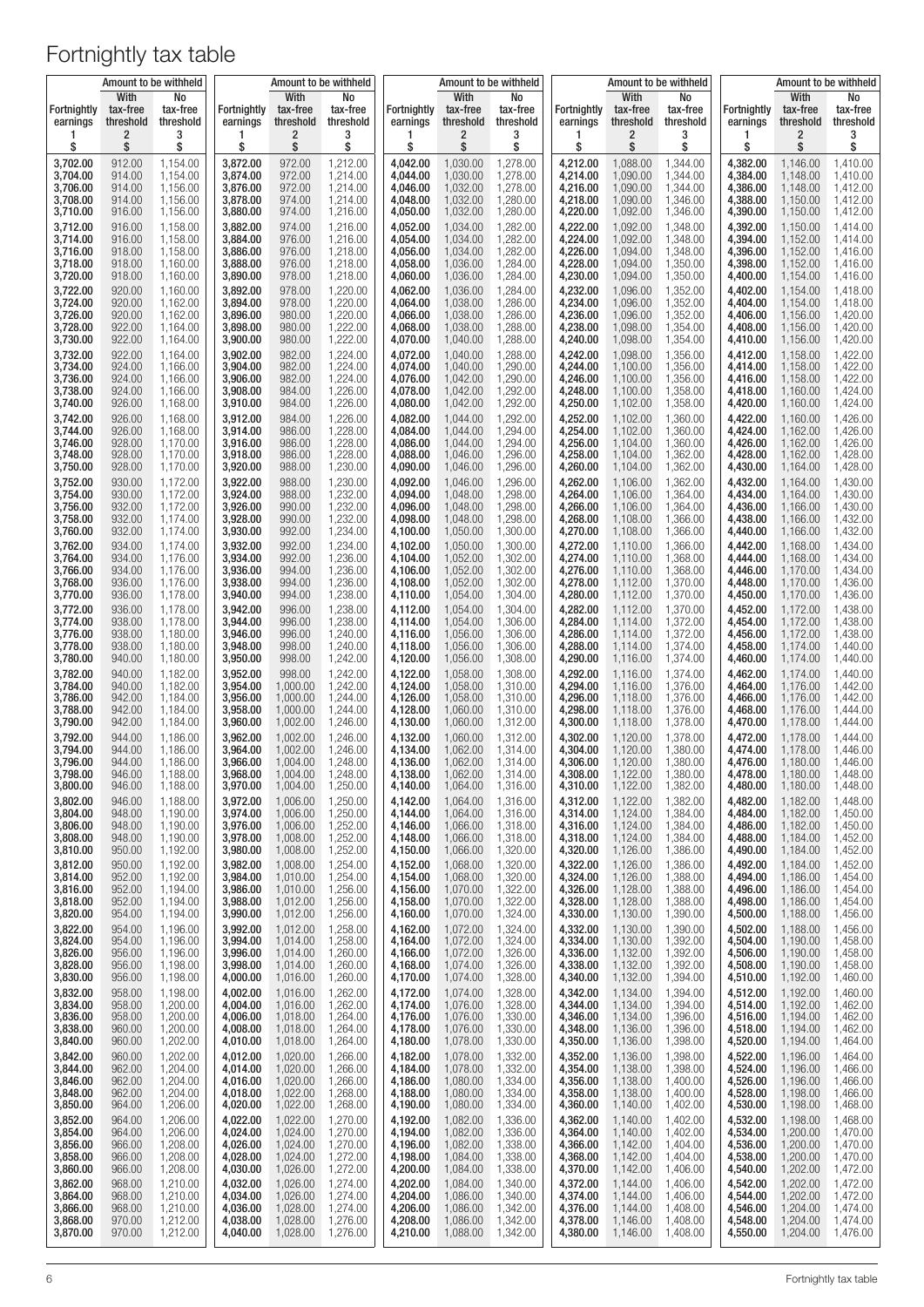|                         |                               | Amount to be withheld       |                         |                               | Amount to be withheld       |                         |                               | Amount to be withheld       |                         |                               | Amount to be withheld       |                         |                               | Amount to be withheld       |
|-------------------------|-------------------------------|-----------------------------|-------------------------|-------------------------------|-----------------------------|-------------------------|-------------------------------|-----------------------------|-------------------------|-------------------------------|-----------------------------|-------------------------|-------------------------------|-----------------------------|
| Fortnightly<br>earnings | With<br>tax-free<br>threshold | No<br>tax-free<br>threshold | Fortnightly<br>earnings | With<br>tax-free<br>threshold | No<br>tax-free<br>threshold | Fortnightly<br>earnings | With<br>tax-free<br>threshold | No<br>tax-free<br>threshold | Fortnightly<br>earnings | With<br>tax-free<br>threshold | No<br>tax-free<br>threshold | Fortnightly<br>earnings | With<br>tax-free<br>threshold | No<br>tax-free<br>threshold |
| 1                       | $\overline{\mathbf{c}}$       | 3                           | 1                       | 2                             | 3                           | 1                       | 2                             | 3                           | 1                       | 2                             | 3                           | в                       | 2                             | 3                           |
| \$                      | \$                            | \$                          | \$                      | \$                            | \$                          | \$                      | \$                            | \$                          | \$                      | \$                            | \$                          | \$                      | \$                            | \$                          |
| 4,552.00                | 1,206.00                      | 1,476.00                    | 4,722.00                | 1,270.00                      | 1,542.00                    | 4,892.00                | 1,336.00                      | 1,608.00                    | 5,062.00                | 1,402.00                      | 1,674.00                    | 5,232.00                | 1,468.00                      | 1,742.00                    |
| 4,554.00                | 1,206.00                      | 1,476.00                    | 4,724.00                | 1,270.00                      | 1,544.00                    | 4,894.00                | 1,336.00                      | 1.610.00                    | 5,064.00                | 1,402.00                      | 1,676.00                    | 5,234.00                | 1,468.00                      | 1,742.00                    |
| 4.556.00                | 1,208.00                      | 1,478.00                    | 4,726.00                | 1,270.00                      | 1,544.00                    | 4,896.00                | 1,338.00                      | 1,610.00                    | 5,066.00                | 1,404.00                      | 1,676.00                    | 5,236.00                | 1,470.00                      | 1,742.00                    |
| 4,558.00                | 1,208.00                      | 1,478.00                    | 4,728.00                | 1,272.00                      | 1,544.00                    | 4,898.00                | 1,338.00                      | 1,610.00                    | 5,068.00                | 1,404.00                      | 1,678.00                    | 5,238.00                | 1,470.00                      | 1,744.00                    |
| 4,560.00                | 1,208.00                      | 1,480.00                    | 4,730.00                | 1,272.00                      | 1,546.00                    | 4,900.00                | 1,338.00                      | 1,612.00                    | 5,070.00                | 1,404.00                      | 1,678.00                    | 5,240.00                | 1,472.00                      | 1,744.00                    |
| 4,562.00                | 1,210.00                      | 1,480.00                    | 4,732.00                | 1,274.00                      | 1,546.00                    | 4,902.00                | 1,340.00                      | 1,612.00                    | 5,072.00                | 1,406.00                      | 1,678.00                    | 5,242.00                | 1,472.00                      | 1,746.00                    |
| 4,564.00                | 1,210.00                      | 1,480.00                    | 4,734.00                | 1,274.00                      | 1,548.00                    | 4,904.00                | 1,340.00                      | 1,614.00                    | 5,074.00                | 1,406.00                      | 1,680.00                    | 5,244.00                | 1,472.00                      | 1,746.00                    |
| 4,566.00                | 1,210.00                      | 1,482.00                    | 4,736.00                | 1,274.00                      | 1,548.00                    | 4,906.00                | 1,340.00                      | 1,614.00                    | 5,076.00                | 1,408.00                      | 1,680.00                    | 5,246.00                | 1,474.00                      | 1,746.00                    |
| 4,568.00                | 1,212.00                      | 1,482.00                    | 4,738.00                | 1,276.00                      | 1,548.00                    | 4,908.00                | 1,342.00                      | 1,614.00                    | 5,078.00                | 1,408.00                      | 1,682.00                    | 5,248.00                | 1,474.00                      | 1,748.00                    |
| 4,570.00                | 1,212.00                      | 1,484.00                    | 4,740.00                | 1,276.00                      | 1,550.00                    | 4,910.00                | 1,342.00                      | 1,616.00                    | 5,080.00                | 1,408.00                      | 1,682.00                    | 5,250.00                | 1,476.00                      | 1,748.00                    |
| 4,572.00                | 1,212.00                      | 1,484.00                    | 4,742.00                | 1,276.00                      | 1,550.00                    | 4,912.00                | 1,344.00                      | 1,616.00                    | 5,082.00                | 1,410.00                      | 1,682.00                    | 5,252.00                | 1,476.00                      | 1,750.00                    |
| 4,574.00                | 1,214.00                      | 1,484.00                    | 4,744.00                | 1,278.00                      | 1,550.00                    | 4,914.00                | 1,344.00                      | 1,618.00                    | 5,084.00                | 1,410.00                      | 1,684.00                    | 5,254.00                | 1,476.00                      | 1,750.00                    |
| 4,576.00                | 1,214.00                      | 1,486.00                    | 4,746.00                | 1,278.00                      | 1,552.00                    | 4,916.00                | 1,344.00                      | 1,618.00                    | 5,086.00                | 1,412.00                      | 1,684.00                    | 5,256.00                | 1,478.00                      | 1,750.00                    |
| 4,578.00                | 1,214.00                      | 1,486.00                    | 4,748.00                | 1,280.00                      | 1,552.00                    | 4,918.00                | 1,346.00                      | 1,618.00                    | 5,088.00                | 1,412.00                      | 1,686.00                    | 5,258.00                | 1,478.00                      | 1,752.00                    |
| 4,580.00                | 1,216.00                      | 1,486.00                    | 4,750.00                | 1,280.00                      | 1,554.00                    | 4,920.00                | 1,346.00                      | 1,620.00                    | 5,090.00                | 1,412.00                      | 1,686.00                    | 5,260.00                | 1,478.00                      | 1,752.00                    |
| 4,582.00                | 1,216.00                      | 1,488.00                    | 4,752.00                | 1,280.00                      | 1,554.00                    | 4,922.00                | 1,348.00                      | 1,620.00                    | 5,092.00                | 1,414.00                      | 1,686.00                    | 5,262.00                | 1,480.00                      | 1,752.00                    |
| 4,584.00                | 1,216.00                      | 1,488.00                    | 4,754.00                | 1,282.00                      | 1,554.00                    | 4,924.00                | 1,348.00                      | 1,622.00                    | 5,094.00                | 1,414.00                      | 1,688.00                    | 5,264.00                | 1,480.00                      | 1,754.00                    |
| 4,586.00                | 1,218.00                      | 1,490.00                    | 4,756.00                | 1,282.00                      | 1,556.00                    | 4,926.00                | 1,348.00                      | 1,622.00                    | 5,096.00                | 1,416.00                      | 1,688.00                    | 5,266.00                | 1,482.00                      | 1,754.00                    |
| 4,588.00                | 1,218.00                      | 1,490.00                    | 4,758.00                | 1,284.00                      | 1,556.00                    | 4,928.00                | 1,350.00                      | 1,622.00                    | 5,098.00                | 1,416.00                      | 1,688.00                    | 5,268.00                | 1,482.00                      | 1,756.00                    |
| 4,590.00                | 1,218.00                      | 1,490.00                    | 4,760.00                | 1,284.00                      | 1,558.00                    | 4,930.00                | 1,350.00                      | 1,624.00                    | 5,100.00                | 1,416.00                      | 1,690.00                    | 5,270.00                | 1,482.00                      | 1,756.00                    |
| 4,592.00                | 1,220.00                      | 1,492.00                    | 4,762.00                | 1,284.00                      | 1,558.00                    | 4,932.00                | 1,352.00                      | 1,624.00                    | 5,102.00                | 1,418.00                      | 1,690.00                    | 5,272.00                | 1,484.00                      | 1,756.00                    |
| 4,594.00                | 1,220.00                      | 1,492.00                    | 4,764.00                | 1,286.00                      | 1,558.00                    | 4,934.00                | 1,352.00                      | 1,626.00                    | 5,104.00                | 1,418.00                      | 1,692.00                    | 5,274.00                | 1,484.00                      | 1,758.00                    |
| 4,596.00                | 1,220.00                      | 1,494.00                    | 4,766.00                | 1,286.00                      | 1,560.00                    | 4,936.00                | 1,352.00                      | 1,626.00                    | 5,106.00                | 1,418.00                      | 1,692.00                    | 5,276.00                | 1,486.00                      | 1,758.00                    |
| 4,598.00                | 1,222.00                      | 1,494.00                    | 4,768.00                | 1,288.00                      | 1,560.00                    | 4,938.00                | 1,354.00                      | 1,626.00                    | 5,108.00                | 1,420.00                      | 1,692.00                    | 5,278.00                | 1,486.00                      | 1,760.00                    |
| 4,600.00                | 1,222.00                      | 1,494.00                    | 4,770.00                | 1,288.00                      | 1,562.00                    | 4,940.00                | 1,354.00                      | 1,628.00                    | 5,110.00                | 1,420.00                      | 1,694.00                    | 5,280.00                | 1,486.00                      | 1,760.00                    |
| 4,602.00                | 1,222.00                      | 1,496.00                    | 4,772.00                | 1,288.00                      | 1,562.00                    | 4,942.00                | 1,354.00                      | 1,628.00                    | 5,112.00                | 1,422.00                      | 1,694.00                    | 5,282.00                | 1,488.00                      | 1,760.00                    |
| 4,604.00                | 1,224.00                      | 1,496.00                    | 4,774.00                | 1,290.00                      | 1,562.00                    | 4,944.00                | 1,356.00                      | 1,628.00                    | 5,114.00                | 1,422.00                      | 1,696.00                    | 5,284.00                | 1,488.00                      | 1,762.00                    |
| 4,606.00                | 1,224.00                      | 1,498.00                    | 4,776.00                | 1,290.00                      | 1,564.00                    | 4,946.00                | 1,356.00                      | 1,630.00                    | 5,116.00                | 1,422.00                      | 1,696.00                    | 5,286.00                | 1,490.00                      | 1,762.00                    |
| 4,608.00                | 1,224.00                      | 1,498.00                    | 4,778.00                | 1,290.00                      | 1,564.00                    | 4,948.00                | 1,358.00                      | 1,630.00                    | 5,118.00                | 1,424.00                      | 1,696.00                    | 5,288.00                | 1,490.00                      | 1,764.00                    |
| 4,610.00                | 1,226.00                      | 1,498.00                    | 4,780.00                | 1,292.00                      | 1,564.00                    | 4,950.00                | 1,358.00                      | 1,632.00                    | 5,120.00                | 1,424.00                      | 1,698.00                    | 5,290.00                | 1,490.00                      | 1,764.00                    |
| 4,612.00                | 1,226.00                      | 1,500.00                    | 4,782.00                | 1,292.00                      | 1,566.00                    | 4,952.00                | 1,358.00                      | 1,632.00                    | 5,122.00                | 1,426.00                      | 1,698.00                    | 5,292.00                | 1,492.00                      | 1,764.00                    |
| 4,614.00                | 1,228.00                      | 1,500.00                    | 4,784.00                | 1,294.00                      | 1,566.00                    | 4,954.00                | 1,360.00                      | 1,632.00                    | 5,124.00                | 1,426.00                      | 1,700.00                    | 5,294.00                | 1,492.00                      | 1,766.00                    |
| 4,616.00                | 1,228.00                      | 1,500.00                    | 4,786.00                | 1,294.00                      | 1,568.00                    | 4,956.00                | 1,360.00                      | 1,634.00                    | 5,126.00                | 1,426.00                      | 1,700.00                    | 5,296.00                | 1,494.00                      | 1,766.00                    |
| 4,618.00                | 1,228.00                      | 1,502.00                    | 4,788.00                | 1,294.00                      | 1,568.00                    | 4,958.00                | 1,362.00                      | 1,634.00                    | 5,128.00                | 1,428.00                      | 1,700.00                    | 5,298.00                | 1,494.00                      | 1,766.00                    |
| 4,620.00                | 1,230.00                      | 1,502.00                    | 4,790.00                | 1,296.00                      | 1,568.00                    | 4,960.00                | 1,362.00                      | 1,636.00                    | 5,130.00                | 1,428.00                      | 1,702.00                    | 5,300.00                | 1,494.00                      | 1,768.00                    |
| 4,622.00                | 1,230.00                      | 1,504.00                    | 4,792.00                | 1,296.00                      | 1,570.00                    | 4,962.00                | 1,362.00                      | 1,636.00                    | 5,132.00                | 1,430.00                      | 1,702.00                    | 5,302.00                | 1,496.00                      | 1,768.00                    |
| 4,624.00                | 1,230.00                      | 1,504.00                    | 4,794.00                | 1,298.00                      | 1,570.00                    | 4,964.00                | 1,364.00                      | 1,636.00                    | 5,134.00                | 1,430.00                      | 1,704.00                    | 5,304.00                | 1,496.00                      | 1,770.00                    |
| 4,626.00                | 1,232.00                      | 1,504.00                    | 4,796.00                | 1,298.00                      | 1,572.00                    | 4,966.00                | 1,364.00                      | 1,638.00                    | 5,136.00                | 1,430.00                      | 1,704.00                    | 5,306.00                | 1,496.00                      | 1,770.00                    |
| 4,628.00                | 1,232.00                      | 1,506.00                    | 4,798.00                | 1,298.00                      | 1,572.00                    | 4,968.00                | 1,366.00                      | 1,638.00                    | 5,138.00                | 1,432.00                      | 1,704.00                    | 5,308.00                | 1,498.00                      | 1,770.00                    |
| 4,630.00                | 1,234.00                      | 1,506.00                    | 4,800.00                | 1,300.00                      | 1,572.00                    | 4,970.00                | 1,366.00                      | 1,640.00                    | 5,140.00                | 1,432.00                      | 1,706.00                    | 5,310.00                | 1,498.00                      | 1,772.00                    |
| 4,632.00                | 1,234.00                      | 1,508.00                    | 4,802.00                | 1,300.00                      | 1,574.00                    | 4,972.00                | 1,366.00                      | 1,640.00                    | 5,142.00                | 1,432.00                      | 1,706.00                    | 5,312.00                | 1,500.00                      | 1,772.00                    |
| 4.634.00                | 1,234.00                      | 1,508.00                    | 4,804.00                | 1,302.00                      | 1,574.00                    | 4,974.00                | 1,368.00                      | 1,640.00                    | 5,144.00                | 1,434.00                      | 1,706.00                    | 5,314.00                | 1,500.00                      | 1,774.00                    |
| 4,636.00                | 1,236.00                      | 1,508.00                    | 4,806.00                | 1,302.00                      | 1,576.00                    | 4,976.00                | 1,368.00                      | 1,642.00                    | 5,146.00                | 1,434.00                      | 1,708.00                    | 5,316.00                | 1,500.00                      | 1,774.00                    |
| 4,638.00                | 1,236.00                      | 1,510.00                    | 4,808.00                | 1,302.00                      | 1,576.00                    | 4,978.00                | 1,368.00                      | 1,642.00                    | 5,148.00                | 1,436.00                      | 1,708.00                    | 5,318.00                | 1,502.00                      | 1,774.00                    |
| 4,640.00                | 1,238.00                      | 1,510.00                    | 4,810.00                | 1,304.00                      | 1,576.00                    | 4,980.00                | 1,370.00                      | 1,642.00                    | 5,150.00                | 1,436.00                      | 1,710.00                    | 5,320.00                | 1,502.00                      | 1,776.00                    |
| 4,642.00                | 1,238.00                      | 1,512.00                    | 4,812.00                | 1,304.00                      | 1,578.00                    | 4,982.00                | 1,370.00                      | 1,644.00                    | 5,152.00                | 1,436.00                      | 1,710.00                    | 5,322.00                | 1,504.00                      | 1,776.00                    |
| 4,644.00                | 1,238.00                      | 1,512.00                    | 4,814.00                | 1,306.00                      | 1,578.00                    | 4,984.00                | 1,372.00                      | 1.644.00                    | 5,154.00                | 1,438.00                      | 1,710.00                    | 5,324.00                | 1,504.00                      | 1,778.00                    |
| 4,646.00                | 1,240.00                      | 1,512.00<br>1,514.00        | 4,816.00<br>4,818.00    | 1,306.00                      | 1,578.00<br>1,580.00        | 4,986.00<br>4,988.00    | 1,372.00                      | 1,646.00                    | 5,156.00                | 1,438.00<br>1,440.00          | 1,712.00                    | 5,326.00<br>5,328.00    | 1,504.00<br>1,506.00          | 1,778.00                    |
| 4,648.00<br>4,650.00    | 1,240.00<br>1,242.00          | 1,514.00                    | 4,820.00                | 1,306.00<br>1,308.00          | 1,580.00                    | 4,990.00                | 1,372.00<br>1,374.00          | 1,646.00<br>1,646.00        | 5,158.00<br>5,160.00    | 1,440.00                      | 1,712.00<br>1,714.00        | 5,330.00                | 1,506.00                      | 1,778.00<br>1,780.00        |
| 4,652.00                | 1,242.00                      | 1,516.00                    | 4,822.00                | 1,308.00                      | 1,582.00                    | 4,992.00                | 1,374.00                      | 1,648.00                    | 5,162.00                | 1,440.00                      | 1,714.00                    | 5,332.00                | 1,508.00                      | 1,780.00                    |
| 4,654.00                | 1,242.00                      | 1,516.00                    | 4,824.00                | 1,308.00                      | 1,582.00                    | 4,994.00                | 1,376.00                      | 1,648.00                    | 5,164.00                | 1,442.00                      | 1,714.00                    | 5,334.00                | 1,508.00                      | 1,782.00                    |
| 4,656.00                | 1,244.00                      | 1,516.00                    | 4,826.00                | 1,310.00                      | 1,582.00                    | 4,996.00                | 1,376.00                      | 1,650.00                    | 5,166.00                | 1,442.00                      | 1,716.00                    | 5,336.00                | 1,508.00                      | 1,782.00                    |
| 4,658.00                | 1,244.00                      | 1,518.00                    | 4,828.00                | 1,310.00                      | 1,584.00                    | 4,998.00                | 1,376.00                      | 1,650.00                    | 5,168.00                | 1,444.00                      | 1,716.00                    | 5,338.00                | 1,510.00                      | 1,782.00                    |
| 4,660.00                | 1,244.00                      | 1,518.00                    | 4,830.00<br>4,832.00    | 1,312.00<br>1.312.00          | 1,584.00<br>1.586.00        | 5,000.00                | 1,378.00<br>1,378.00          | 1,650.00<br>1,652.00        | 5,170.00                | 1,444.00                      | 1,718.00                    | 5,340.00                | 1,510.00                      | 1,784.00<br>1,784.00        |
| 4,662.00<br>4,664.00    | 1,246.00<br>1,246.00          | 1,518.00<br>1,520.00        | 4,834.00                | 1,312.00                      | 1,586.00                    | 5,002.00<br>5,004.00    | 1,380.00                      | 1,652.00                    | 5,172.00<br>5,174.00    | 1,444.00<br>1,446.00          | 1,718.00<br>1,718.00        | 5,342.00<br>5,344.00    | 1,510.00<br>1,512.00          | 1,784.00                    |
| 4,666.00                | 1,248.00                      | 1,520.00                    | 4,836.00                | 1,314.00                      | 1,586.00                    | 5,006.00                | 1,380.00                      | 1,654.00                    | 5,176.00                | 1,446.00                      | 1,720.00                    | 5,346.00                | 1,512.00                      | 1,786.00                    |
| 4,668.00                | 1,248.00                      | 1,522.00                    | 4,838.00                | 1,314.00                      | 1,588.00                    | 5,008.00                | 1,380.00                      | 1,654.00                    | 5,178.00                | 1,446.00                      | 1,720.00                    | 5,348.00                | 1,514.00                      | 1,786.00                    |
| 4,670.00                | 1,248.00                      | 1,522.00                    | 4,840.00                | 1,316.00                      | 1,588.00                    | 5,010.00                | 1,382.00                      | 1,654.00                    | 5,180.00                | 1,448.00                      | 1,720.00                    | 5,350.00                | 1,514.00                      | 1,788.00                    |
| 4,672.00                | 1,250.00                      | 1,522.00                    | 4,842.00                | 1,316.00                      | 1,590.00                    | 5,012.00                | 1,382.00                      | 1,656.00                    | 5,182.00                | 1,448.00                      | 1,722.00                    | 5,352.00                | 1,514.00                      | 1,788.00                    |
| 4,674.00                | 1,250.00                      | 1,524.00                    | 4,844.00                | 1,316.00                      | 1,590.00                    | 5,014.00                | 1,384.00                      | 1,656.00                    | 5,184.00                | 1,450.00                      | 1,722.00                    | 5,354.00                | 1,516.00                      | 1,788.00                    |
| 4,676.00                | 1,252.00                      | 1,524.00                    | 4,846.00                | 1,318.00                      | 1,590.00                    | 5,016.00                | 1,384.00                      | 1,656.00                    | 5,186.00                | 1,450.00                      | 1,724.00                    | 5,356.00                | 1,516.00                      | 1,790.00                    |
| 4,678.00                | 1,252.00                      | 1,526.00                    | 4,848.00                | 1,318.00                      | 1,592.00                    | 5,018.00                | 1,384.00                      | 1,658.00                    | 5,188.00                | 1,450.00                      | 1,724.00                    | 5,358.00                | 1,518.00                      | 1,790.00                    |
| 4,680.00                | 1,252.00                      | 1,526.00                    | 4,850.00                | 1,320.00                      | 1,592.00                    | 5,020.00                | 1,386.00                      | 1,658.00                    | 5,190.00                | 1,452.00                      | 1,724.00                    | 5,360.00                | 1,518.00                      | 1,792.00                    |
| 4,682.00                | 1,254.00                      | 1,526.00                    | 4,852.00                | 1,320.00                      | 1,594.00                    | 5,022.00                | 1,386.00                      | 1,660.00                    | 5,192.00                | 1,452.00                      | 1,726.00                    | 5,362.00                | 1,518.00                      | 1,792.00                    |
| 4,684.00                | 1,254.00                      | 1,528.00                    | 4,854.00                | 1,320.00                      | 1,594.00                    | 5,024.00                | 1,386.00                      | 1,660.00                    | 5,194.00                | 1,454.00                      | 1,726.00                    | 5,364.00                | 1,520.00                      | 1,792.00                    |
| 4,686.00                | 1,256.00                      | 1,528.00                    | 4,856.00                | 1,322.00                      | 1,594.00                    | 5,026.00                | 1,388.00                      | 1,660.00                    | 5,196.00                | 1,454.00                      | 1,728.00                    | 5,366.00                | 1,520.00                      | 1,794.00                    |
| 4,688.00                | 1,256.00                      | 1,530.00                    | 4,858.00                | 1,322.00                      | 1,596.00                    | 5,028.00                | 1,388.00                      | 1,662.00                    | 5,198.00                | 1,454.00                      | 1,728.00                    | 5,368.00                | 1,522.00                      | 1,794.00                    |
| 4,690.00                | 1,256.00                      | 1,530.00                    | 4,860.00                | 1,322.00                      | 1,596.00                    | 5,030.00                | 1,390.00                      | 1,662.00                    | 5,200.00                | 1,456.00                      | 1,728.00                    | 5,370.00                | 1,522.00                      | 1,796.00                    |
| 4,692.00                | 1,258.00                      | 1,530.00                    | 4,862.00                | 1,324.00                      | 1,596.00                    | 5,032.00                | 1,390.00                      | 1,664.00                    | 5,202.00                | 1,456.00                      | 1,730.00                    | 5,372.00                | 1,522.00                      | 1,796.00                    |
| 4,694.00                | 1,258.00                      | 1,532.00                    | 4,864.00                | 1,324.00                      | 1,598.00                    | 5,034.00                | 1,390.00                      | 1,664.00                    | 5,204.00                | 1,458.00                      | 1,730.00                    | 5,374.00                | 1,524.00                      | 1,796.00                    |
| 4,696.00                | 1,260.00                      | 1,532.00                    | 4,866.00                | 1,326.00                      | 1,598.00                    | 5,036.00                | 1,392.00                      | 1,664.00                    | 5,206.00                | 1,458.00                      | 1,732.00                    | 5,376.00                | 1,524.00                      | 1,798.00                    |
| 4,698.00                | 1,260.00                      | 1,532.00                    | 4,868.00                | 1,326.00                      | 1,600.00                    | 5,038.00                | 1,392.00                      | 1,666.00                    | 5,208.00                | 1,458.00                      | 1,732.00                    | 5,378.00                | 1,524.00                      | 1,798.00                    |
| 4,700.00                | 1,260.00                      | 1,534.00                    | 4,870.00                | 1,326.00                      | 1,600.00                    | 5,040.00                | 1,394.00                      | 1,666.00                    | 5,210.00                | 1,460.00                      | 1,732.00                    | 5,380.00                | 1,526.00                      | 1,798.00                    |
| 4,702.00                | 1,262.00                      | 1,534.00                    | 4,872.00                | 1,328.00                      | 1,600.00                    | 5,042.00                | 1,394.00                      | 1,668.00                    | 5,212.00                | 1,460.00                      | 1,734.00                    | 5,382.00                | 1,526.00                      | 1,800.00                    |
| 4,704.00                | 1,262.00                      | 1,536.00                    | 4,874.00                | 1,328.00                      | 1,602.00                    | 5,044.00                | 1,394.00                      | 1,668.00                    | 5,214.00                | 1,462.00                      | 1,734.00                    | 5,384.00                | 1,528.00                      | 1,800.00                    |
| 4,706.00                | 1,262.00                      | 1,536.00                    | 4,876.00                | 1,330.00                      | 1,602.00                    | 5,046.00                | 1,396.00                      | 1,668.00                    | 5,216.00                | 1,462.00                      | 1,734.00                    | 5,386.00                | 1,528.00                      | 1,802.00                    |
| 4,708.00                | 1,264.00                      | 1,536.00                    | 4,878.00                | 1,330.00                      | 1,604.00                    | 5,048.00                | 1,396.00                      | 1,670.00                    | 5,218.00                | 1,462.00                      | 1,736.00                    | 5,388.00                | 1,528.00                      | 1,802.00                    |
| 4,710.00                | 1,264.00                      | 1,538.00                    | 4,880.00                | 1,330.00                      | 1,604.00                    | 5,050.00                | 1,398.00                      | 1,670.00                    | 5,220.00                | 1,464.00                      | 1,736.00                    | 5,390.00                | 1,530.00                      | 1,802.00                    |
| 4,712.00                | 1,266.00                      | 1,538.00                    | 4,882.00                | 1,332.00                      | 1,604.00                    | 5,052.00                | 1,398.00                      | 1,672.00                    | 5,222.00                | 1,464.00                      | 1,738.00                    | 5,392.00                | 1,530.00                      | 1,804.00                    |
| 4,714.00                | 1,266.00                      | 1,540.00                    | 4,884.00                | 1,332.00                      | 1,606.00                    | 5,054.00                | 1,398.00                      | 1,672.00                    | 5,224.00                | 1,464.00                      | 1,738.00                    | 5,394.00                | 1,532.00                      | 1,804.00                    |
| 4,716.00                | 1,266.00                      | 1,540.00                    | 4,886.00                | 1,334.00                      | 1,606.00                    | 5,056.00                | 1,400.00                      | 1,672.00                    | 5,226.00                | 1,466.00                      | 1,738.00                    | 5,396.00                | 1,532.00                      | 1,806.00                    |
| 4,718.00                | 1,268.00                      | 1,540.00                    | 4,888.00                | 1,334.00                      | 1,608.00                    | 5,058.00                | 1,400.00                      | 1,674.00                    | 5,228.00                | 1,466.00                      | 1,740.00                    | 5,398.00                | 1,532.00                      | 1,806.00                    |
| 4,720.00                | 1,268.00                      | 1,542.00                    | 4,890.00                | 1,334.00                      | 1,608.00                    | 5,060.00                | 1,400.00                      | 1,674.00                    | 5,230.00                | 1,468.00                      | 1,740.00                    | 5,400.00                | 1,534.00                      | 1,806.00                    |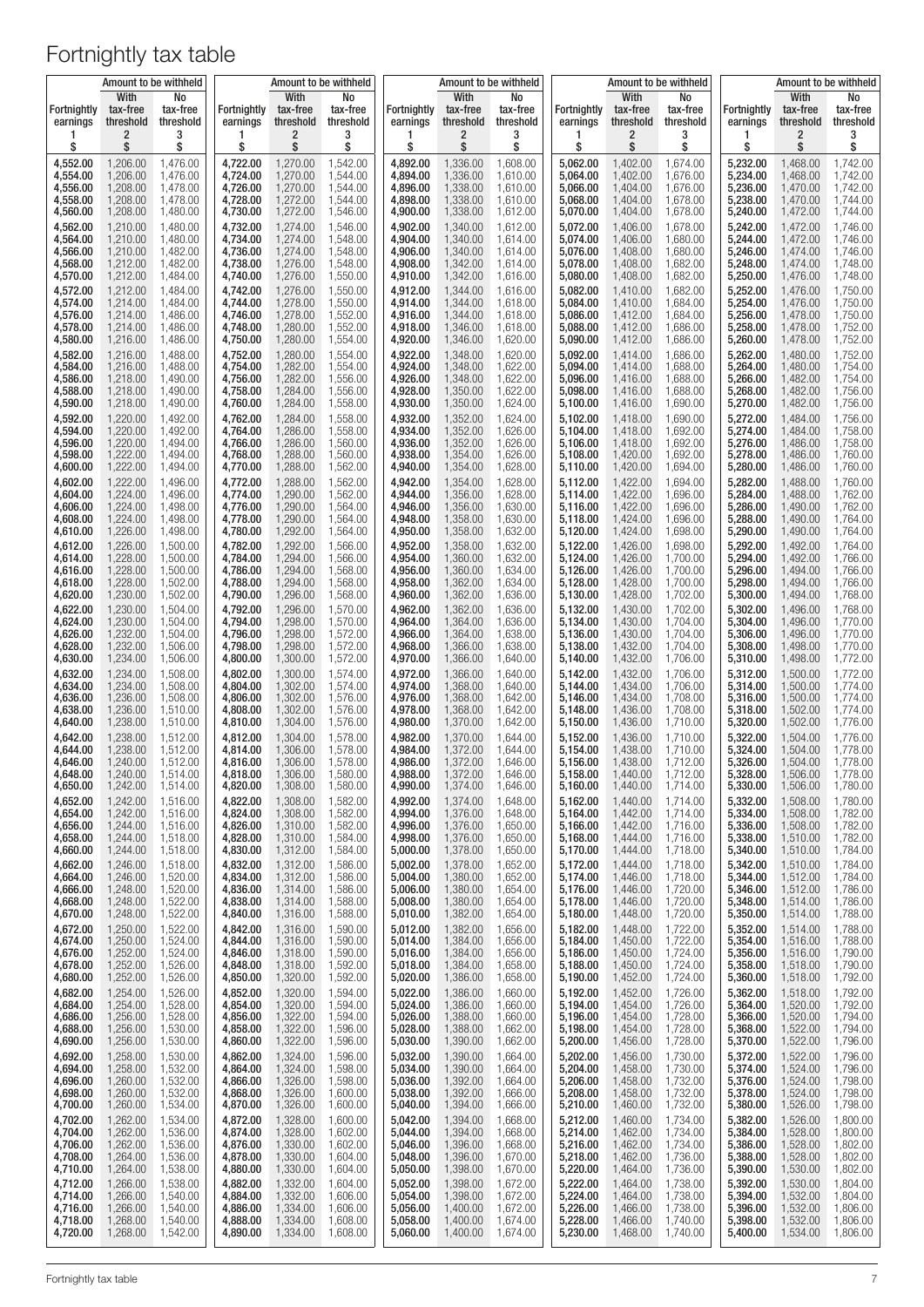|                                |                               | Amount to be withheld       | Amount to be withheld<br>With<br>No |                       | Amount to be withheld<br>With<br>No |                         |                       |                       | With                           | Amount to be withheld | Amount to be withheld<br>With<br>No |                         |                       |                       |
|--------------------------------|-------------------------------|-----------------------------|-------------------------------------|-----------------------|-------------------------------------|-------------------------|-----------------------|-----------------------|--------------------------------|-----------------------|-------------------------------------|-------------------------|-----------------------|-----------------------|
| <b>Fortnightly</b><br>earnings | With<br>tax-free<br>threshold | No<br>tax-free<br>threshold | <b>Fortnightly</b><br>earnings      | tax-free<br>threshold | tax-free<br>threshold               | Fortnightly<br>earnings | tax-free<br>threshold | tax-free<br>threshold | <b>Fortnightly</b><br>earnings | tax-free<br>threshold | No<br>tax-free<br>threshold         | Fortnightly<br>earnings | tax-free<br>threshold | tax-free<br>threshold |
| 1                              | 2                             | 3                           | 1                                   | 2                     | 3                                   | ı                       | 2                     | 3                     | 1                              | 2                     | 3                                   | ı                       | 2                     | 3                     |
| \$                             | \$                            | \$                          | \$                                  | \$                    | \$                                  | \$                      | \$                    | \$                    | \$                             | \$                    | \$                                  | \$                      | \$                    | \$                    |
| 5,402.00                       | 1,534.00                      | 1,808.00                    | 5,572.00                            | 1,600.00              | 1,874.00                            | 5,742.00                | 1,666.00              | 1,940.00              | 5,912.00                       | 1,734.00              | 2,006.00                            | 6,082.00                | 1,800.00              | 2,072.00              |
| 5,404.00                       | 1,536.00                      | 1,808.00                    | 5,574.00                            | 1,602.00              | 1,874.00                            | 5,744.00                | 1,668.00              | 1,940.00              | 5,914.00                       | 1,734.00              | 2,008.00                            | 6,084.00                | 1,800.00              | 2,074.00              |
| 5,406.00                       | 1,536.00                      | 1,810.00                    | 5,576.00                            | 1,602.00              | 1,876.00                            | 5,746.00                | 1,668.00              | 1,942.00              | 5,916.00                       | 1,734.00              | 2,008.00                            | 6,086.00                | 1,802.00              | 2,074.00              |
| 5,408.00                       | 1,536.00                      | 1,810.00                    | 5,578.00                            | 1,602.00              | 1,876.00                            | 5,748.00                | 1,670.00              | 1,942.00              | 5,918.00                       | 1,736.00              | 2,008.00                            | 6,088.00                | 1,802.00              | 2,076.00              |
| 5,410.00                       | 1,538.00                      | 1,810.00                    | 5,580.00                            | 1,604.00              | 1,876.00                            | 5,750.00                | 1,670.00              | 1,944.00              | 5,920.00                       | 1,736.00              | 2,010.00                            | 6,090.00                | 1,802.00              | 2,076.00              |
| 5,412.00                       | 1,538.00                      | 1,812.00                    | 5,582.00                            | 1,604.00              | 1,878.00                            | 5,752.00                | 1,670.00              | 1,944.00              | 5,922.00                       | 1,738.00              | 2,010.00                            | 6,092.00                | 1,804.00              | 2,076.00              |
| 5,414.00                       | 1,540.00                      | 1,812.00                    | 5,584.00                            | 1,606.00              | 1,878.00                            | 5,754.00                | 1,672.00              | 1,944.00              | 5,924.00                       | 1,738.00              | 2,012.00                            | 6,094.00                | 1,804.00              | 2,078.00              |
| 5,416.00                       | 1,540.00                      | 1,812.00                    | 5,586.00                            | 1,606.00              | 1,880.00                            | 5,756.00                | 1,672.00              | 1,946.00              | 5,926.00                       | 1,738.00              | 2,012.00                            | 6,096.00                | 1,806.00              | 2,078.00              |
| 5,418.00                       | 1,540.00                      | 1,814.00                    | 5,588.00                            | 1,606.00              | 1,880.00                            | 5,758.00                | 1,674.00              | 1,946.00              | 5,928.00                       | 1,740.00              | 2,012.00                            | 6,098.00                | 1,806.00              | 2,078.00              |
| 5,420.00                       | 1,542.00                      | 1,814.00                    | 5,590.00                            | 1,608.00              | 1,880.00                            | 5,760.00                | 1,674.00              | 1,948.00              | 5,930.00                       | 1,740.00              | 2,014.00                            | 6,100.00                | 1,806.00              | 2,080.00              |
| 5,422.00                       | 1,542.00                      | 1,816.00                    | 5,592.00                            | 1,608.00              | 1,882.00                            | 5,762.00                | 1,674.00              | 1,948.00              | 5,932.00                       | 1,742.00              | 2,014.00                            | 6,102.00                | 1,808.00              | 2,080.00              |
| 5,424.00                       | 1,542.00                      | 1,816.00                    | 5,594.00                            | 1,610.00              | 1,882.00                            | 5,764.00                | 1,676.00              | 1,948.00              | 5,934.00                       | 1,742.00              | 2,016.00                            | 6,104.00                | 1,808.00              | 2,082.00              |
| 5,426.00                       | 1,544.00                      | 1,816.00                    | 5,596.00                            | 1,610.00              | 1,884.00                            | 5,766.00                | 1,676.00              | 1,950.00              | 5,936.00                       | 1,742.00              | 2,016.00                            | 6,106.00                | 1,808.00              | 2,082.00              |
| 5,428.00                       | 1,544.00                      | 1,818.00                    | 5,598.00                            | 1,610.00              | 1,884.00                            | 5,768.00                | 1,678.00              | 1,950.00              | 5,938.00                       | 1,744.00              | 2,016.00                            | 6,108.00                | 1,810.00              | 2,082.00              |
| 5,430.00                       | 1,546.00                      | 1,818.00                    | 5,600.00                            | 1,612.00              | 1,884.00                            | 5,770.00                | 1,678.00              | 1,952.00              | 5,940.00                       | 1,744.00              | 2,018.00                            | 6,110.00                | 1,810.00              | 2,084.00              |
| 5,432.00                       | 1,546.00                      | 1,820.00                    | 5,602.00                            | 1,612.00              | 1,886.00                            | 5,772.00                | 1,678.00              | 1,952.00              | 5,942.00                       | 1,744.00              | 2,018.00                            | 6,112.00                | 1,812.00              | 2,084.00              |
| 5,434.00                       | 1,546.00                      | 1,820.00                    | 5,604.00                            | 1,614.00              | 1,886.00                            | 5,774.00                | 1,680.00              | 1,952.00              | 5,944.00                       | 1,746.00              | 2,018.00                            | 6,114.00                | 1,812.00              | 2,086.00              |
| 5,436.00                       | 1,548.00                      | 1,820.00                    | 5,606.00                            | 1,614.00              | 1,888.00                            | 5,776.00                | 1,680.00              | 1,954.00              | 5,946.00                       | 1,746.00              | 2,020.00                            | 6,116.00                | 1,812.00              | 2,086.00              |
| 5,438.00                       | 1,548.00                      | 1,822.00                    | 5,608.00                            | 1,614.00              | 1,888.00                            | 5,778.00                | 1,680.00              | 1,954.00              | 5,948.00                       | 1,748.00              | 2,020.00                            | 6,118.00                | 1,814.00              | 2,086.00              |
| 5,440.00                       | 1,550.00                      | 1,822.00                    | 5,610.00                            | 1,616.00              | 1,888.00                            | 5,780.00                | 1,682.00              | 1,954.00              | 5,950.00                       | 1,748.00              | 2,022.00                            | 6,120.00                | 1,814.00              | 2,088.00              |
| 5,442.00                       | 1.550.00                      | 1,824.00                    | 5,612.00                            | 1,616.00              | 1,890.00                            | 5,782.00                | 1,682.00              | 1,956.00              | 5,952.00                       | 1,748.00              | 2,022.00                            | 6,122.00                | 1,816.00              | 2,088.00              |
| 5,444.00                       | 1,550.00                      | 1,824.00                    | 5,614.00                            | 1,618.00              | 1,890.00                            | 5,784.00                | 1,684.00              | 1,956.00              | 5,954.00                       | 1,750.00              | 2,022.00                            | 6,124.00                | 1,816.00              | 2,090.00              |
| 5,446.00                       | 1,552.00                      | 1,824.00                    | 5,616.00                            | 1,618.00              | 1,890.00                            | 5,786.00                | 1,684.00              | 1,958.00              | 5,956.00                       | 1,750.00              | 2,024.00                            | 6,126.00                | 1,816.00              | 2,090.00              |
| 5,448.00                       | 1,552.00                      | 1,826.00                    | 5,618.00                            | 1,618.00              | 1,892.00                            | 5,788.00                | 1,684.00              | 1,958.00              | 5,958.00                       | 1,752.00              | 2,024.00                            | 6,128.00                | 1,818.00              | 2,090.00              |
| 5,450.00                       | 1,554.00                      | 1,826.00                    | 5,620.00                            | 1,620.00              | 1,892.00                            | 5,790.00                | 1,686.00              | 1,958.00              | 5,960.00                       | 1,752.00              | 2,026.00                            | 6,130.00                | 1,818.00              | 2,092.00              |
| 5,452.00                       | 1,554.00                      | 1,828.00                    | 5,622.00                            | 1,620.00              | 1,894.00                            | 5,792.00                | 1,686.00              | 1,960.00              | 5,962.00                       | 1,752.00              | 2,026.00                            | 6,132.00                | 1,820.00              | 2,092.00              |
| 5,454.00                       | 1,554.00                      | 1,828.00                    | 5,624.00                            | 1,620.00              | 1,894.00                            | 5,794.00                | 1,688.00              | 1.960.00              | 5,964.00                       | 1,754.00              | 2,026.00                            | 6,134.00                | 1,820.00              | 2,094.00              |
| 5,456.00                       | 1,556.00                      | 1,828.00                    | 5,626.00                            | 1,622.00              | 1,894.00                            | 5,796.00                | 1,688.00              | 1,962.00              | 5,966.00                       | 1,754.00              | 2,028.00                            | 6,136.00                | 1,820.00              | 2,094.00              |
| 5,458.00                       | 1,556.00                      | 1,830.00                    | 5,628.00                            | 1,622.00              | 1,896.00                            | 5,798.00                | 1,688.00              | 1,962.00              | 5,968.00                       | 1,756.00              | 2,028.00                            | 6,138.00                | 1,822.00              | 2,094.00              |
| 5,460.00                       | 1,556.00                      | 1,830.00                    | 5,630.00                            | 1,624.00              | 1,896.00                            | 5,800.00                | 1,690.00              | 1,962.00              | 5,970.00                       | 1,756.00              | 2,030.00                            | 6,140.00                | 1,822.00              | 2,096.00              |
| 5,462.00                       | 1,558.00                      | 1,830.00                    | 5,632.00                            | 1,624.00              | 1,898.00                            | 5,802.00                | 1,690.00              | 1,964.00              | 5,972.00                       | 1,756.00              | 2,030.00                            | 6,142.00                | 1,822.00              | 2,096.00              |
| 5,464.00                       | 1,558.00                      | 1,832.00                    | 5,634.00                            | 1,624.00              | 1,898.00                            | 5,804.00                | 1,692.00              | 1,964.00              | 5,974.00                       | 1,758.00              | 2,030.00                            | 6,144.00                | 1,824.00              | 2,096.00              |
| 5,466.00                       | 1,560.00                      | 1,832.00                    | 5,636.00                            | 1,626.00              | 1,898.00                            | 5,806.00                | 1,692.00              | 1,966.00              | 5,976.00                       | 1,758.00              | 2,032.00                            | 6,146.00                | 1,824.00              | 2,098.00              |
| 5,468.00                       | 1,560.00                      | 1,834.00                    | 5,638.00                            | 1,626.00              | 1,900.00                            | 5,808.00                | 1,692.00              | 1,966.00              | 5,978.00                       | 1,758.00              | 2,032.00                            | 6,148.00                | 1,826.00              | 2,098.00              |
| 5,470.00                       | 1,560.00                      | 1,834.00                    | 5,640.00                            | 1,628.00              | 1,900.00                            | 5,810.00                | 1,694.00              | 1,966.00              | 5,980.00                       | 1,760.00              | 2,032.00                            | 6,150.00                | 1,826.00              | 2,100.00              |
| 5,472.00                       | 1,562.00                      | 1,834.00                    | 5,642.00                            | 1,628.00              | 1,902.00                            | 5,812.00                | 1,694.00              | 1,968.00              | 5,982.00                       | 1,760.00              | 2,034.00                            | 6,152.00                | 1,826.00              | 2,100.00              |
| 5,474.00                       | 1,562.00                      | 1,836.00                    | 5,644.00                            | 1,628.00              | 1,902.00                            | 5,814.00                | 1,696.00              | 1,968.00              | 5,984.00                       | 1,762.00              | 2,034.00                            | 6,154.00                | 1,828.00              | 2,100.00              |
| 5,476.00                       | 1,564.00                      | 1,836.00                    | 5,646.00                            | 1,630.00              | 1,902.00                            | 5,816.00                | 1,696.00              | 1,968.00              | 5,986.00                       | 1,762.00              | 2,036.00                            | 6,156.00                | 1,828.00              | 2,102.00              |
| 5,478.00                       | 1,564.00                      | 1,838.00                    | 5,648.00                            | 1,630.00              | 1,904.00                            | 5,818.00                | 1,696.00              | 1,970.00              | 5,988.00                       | 1,762.00              | 2,036.00                            | 6,158.00                | 1,830.00              | 2,102.00              |
| 5,480.00                       | 1,564.00                      | 1,838.00                    | 5,650.00                            | 1,632.00              | 1,904.00                            | 5,820.00                | 1,698.00              | 1,970.00              | 5,990.00                       | 1,764.00              | 2,036.00                            | 6,160.00                | 1,830.00              | 2,104.00              |
| 5,482.00                       | 1,566.00                      | 1,838.00                    | 5,652.00                            | 1,632.00              | 1,906.00                            | 5,822.00                | 1,698.00              | 1,972.00              | 5,992.00                       | 1,764.00              | 2,038.00                            | 6,162.00                | 1,830.00              | 2,104.00              |
| 5,484.00                       | 1,566.00                      | 1,840.00                    | 5,654.00                            | 1,632.00              | 1,906.00                            | 5,824.00                | 1,698.00              | 1,972.00              | 5,994.00                       | 1,766.00              | 2,038.00                            | 6,164.00                | 1,832.00              | 2,104.00              |
| 5,486.00                       | 1,568.00                      | 1,840.00                    | 5,656.00                            | 1,634.00              | 1,906.00                            | 5,826.00                | 1,700.00              | 1,972.00              | 5,996.00                       | 1,766.00              | 2,040.00                            | 6,166.00                | 1,832.00              | 2,106.00              |
| 5,488.00                       | 1,568.00                      | 1,842.00                    | 5,658.00                            | 1,634.00              | 1,908.00                            | 5.828.00                | 1,700.00              | 1,974.00              | 5,998.00                       | 1,766.00              | 2,040.00                            | 6,168.00                | 1,834.00              | 2,106.00              |
| 5,490.00                       | 1,568.00                      | 1,842.00                    | 5,660.00                            | 1,634.00              | 1,908.00                            | 5,830.00                | 1,702.00              | 1,974.00              | 6,000.00                       | 1,768.00              | 2,040.00                            | 6,170.00                | 1,834.00              | 2,108.00              |
| 5,492.00                       | 1,570.00                      | 1,842.00                    | 5,662.00                            | 1,636.00              | 1,908.00                            | 5,832.00                | 1,702.00              | 1,976.00              | 6,002.00                       | 1,768.00              | 2,042.00                            | 6,172.00                | 1,834.00              | 2,108.00              |
| 5,494.00                       | 1,570.00                      | 1,844.00                    | 5,664.00                            | 1.636.00              | 1,910.00                            | 5,834.00                | 1,702.00              | 1,976.00              | 6,004.00                       | 1,770.00              | 2,042.00                            | 6,174.00                | 1,836.00              | 2.108.00              |
| 5,496.00                       | 1,572.00                      | 1,844.00                    | 5,666.00                            | 1,638.00              | 1,910.00                            | 5,836.00                | 1,704.00              | 1,976.00              | 6,006.00                       | 1,770.00              | 2,044.00                            | 6,176.00                | 1,836.00              | 2,110.00              |
| 5,498.00                       | 1,572.00                      | 1,844.00                    | 5,668.00                            | 1,638.00              | 1,912.00                            | 5,838.00                | 1,704.00              | 1,978.00              | 6,008.00                       | 1,770.00              | 2,044.00                            | 6,178.00                | 1,836.00              | 2,110.00              |
| 5,500.00                       | 1,572.00                      | 1,846.00                    | 5,670.00                            | 1,638.00              | 1,912.00                            | 5,840.00                | 1,706.00              | 1,978.00              | 6,010.00                       | 1,772.00              | 2,044.00                            | 6,180.00                | 1,838.00              | 2,110.00              |
| 5,502.00                       | 1,574.00                      | 1,846.00                    | 5,672.00                            | 1,640.00              | 1,912.00                            | 5,842.00                | 1,706.00              | 1,980.00              | 6,012.00                       | 1,772.00              | 2,046.00                            | 6,182.00                | 1,838.00              | 2,112.00              |
| 5,504.00                       | 1,574.00                      | 1,848.00                    | 5,674.00                            | 1.640.00              | 1,914.00                            | 5,844.00                | 1,706.00              | 1,980.00              | 6,014.00                       | 1,774.00              | 2,046.00                            | 6,184.00                | 1,840.00              | 2,112.00              |
| 5,506.00                       | 1,574.00                      | 1,848.00                    | 5,676.00                            | 1,642.00              | 1,914.00                            | 5,846.00                | 1,708.00              | 1,980.00              | 6,016.00                       | 1,774.00              | 2,046.00                            | 6,186.00                | 1,840.00              | 2,114.00              |
| 5,508.00                       | 1,576.00                      | 1,848.00                    | 5,678.00                            | 1,642.00              | 1,916.00                            | 5,848.00                | 1,708.00              | 1,982.00              | 6,018.00                       | 1,774.00              | 2,048.00                            | 6,188.00                | 1,840.00              | 2,114.00              |
| 5,510.00                       | 1,576.00                      | 1,850.00                    | 5,680.00                            | 1,642.00              | 1,916.00                            | 5,850.00                | 1,710.00              | 1,982.00              | 6,020.00                       | 1,776.00              | 2,048.00                            | 6,190.00                | 1,842.00              | 2,114.00              |
| 5,512.00                       | 1,578.00                      | 1,850.00                    | 5,682.00                            | 1.644.00              | 1,916.00                            | 5,852.00                | 1,710.00              | 1,984.00              | 6,022.00                       | 1,776.00              | 2,050.00                            | 6,192.00                | 1,842.00              | 2,116.00              |
| 5,514.00                       | 1,578.00                      | 1,852.00                    | 5,684.00                            | 1,644.00              | 1,918.00                            | 5,854.00                | 1,710.00              | 1,984.00              | 6,024.00                       | 1,776.00              | 2,050.00                            | 6,194.00                | 1,844.00              | 2,116.00              |
| 5,516.00                       | 1,578.00                      | 1,852.00                    | 5,686.00                            | 1,646.00              | 1,918.00                            | 5,856.00                | 1,712.00              | 1,984.00              | 6,026.00                       | 1,778.00              | 2,050.00                            | 6,196.00                | 1,844.00              | 2,118.00              |
| 5,518.00                       | 1,580.00                      | 1,852.00                    | 5,688.00                            | 1,646.00              | 1,920.00                            | 5,858.00                | 1,712.00              | 1,986.00              | 6,028.00                       | 1,778.00              | 2,052.00                            | 6,198.00                | 1,844.00              | 2,118.00              |
| 5,520.00                       | 1,580.00                      | 1,854.00                    | 5,690.00                            | 1,646.00              | 1,920.00                            | 5,860.00                | 1,712.00              | 1,986.00              | 6,030.00                       | 1,780.00              | 2,052.00                            | 6,200.00                | 1,846.00              | 2,118.00              |
| 5,522.00                       | 1,582.00                      | 1,854.00                    | 5,692.00                            | 1.648.00              | 1,920.00                            | 5,862.00                | 1,714.00              | 1,986.00              | 6,032.00                       | 1,780.00              | 2,054.00                            | 6,202.00                | 1,846.00              | 2,120.00              |
| 5,524.00                       | 1,582.00                      | 1,856.00                    | 5,694.00                            | 1,648.00              | 1,922.00                            | 5,864.00                | 1,714.00              | 1,988.00              | 6,034.00                       | 1,780.00              | 2,054.00                            | 6,204.00                | 1,848.00              | 2,120.00              |
| 5,526.00                       | 1,582.00                      | 1,856.00                    | 5,696.00                            | 1,650.00              | 1,922.00                            | 5,866.00                | 1,716.00              | 1,988.00              | 6,036.00                       | 1,782.00              | 2,054.00                            | 6,206.00                | 1,848.00              | 2,122.00              |
| 5,528.00                       | 1,584.00                      | 1,856.00                    | 5,698.00                            | 1,650.00              | 1,922.00                            | 5,868.00                | 1,716.00              | 1,990.00              | 6,038.00                       | 1,782.00              | 2,056.00                            | 6,208.00                | 1,848.00              | 2,122.00              |
| 5,530.00                       | 1,584.00                      | 1,858.00                    | 5,700.00                            | 1,650.00              | 1,924.00                            | 5,870.00                | 1,716.00              | 1,990.00              | 6,040.00                       | 1,784.00              | 2,056.00                            | 6,210.00                | 1,850.00              | 2,122.00              |
| 5,532.00                       | 1,586.00                      | 1,858.00                    | 5,702.00                            | 1,652.00              | 1,924.00                            | 5,872.00                | 1,718.00              | 1,990.00              | 6,042.00                       | 1,784.00              | 2,058.00                            | 6,212.00                | 1,850.00              | 2,124.00              |
| 5,534.00                       | 1,586.00                      | 1,860.00                    | 5,704.00                            | 1,652.00              | 1,926.00                            | 5,874.00                | 1,718.00              | 1,992.00              | 6,044.00                       | 1,784.00              | 2,058.00                            | 6,214.00                | 1,852.00              | 2,124.00              |
| 5,536.00<br>5,538.00           | 1,586.00                      | 1,860.00                    | 5,706.00                            | 1,652.00              | 1,926.00                            | 5,876.00                | 1,720.00              | 1,992.00<br>1,994.00  | 6,046.00                       | 1,786.00              | 2,058.00                            | 6,216.00                | 1,852.00              | 2,124.00              |
| 5,540.00                       | 1,588.00<br>1,588.00          | 1,860.00<br>1,862.00        | 5,708.00<br>5,710.00                | 1,654.00<br>1,654.00  | 1,926.00<br>1,928.00                | 5,878.00<br>5,880.00    | 1,720.00<br>1,720.00  | 1,994.00              | 6,048.00<br>6,050.00           | 1,786.00<br>1,788.00  | 2,060.00<br>2,060.00                | 6,218.00<br>6,220.00    | 1,852.00<br>1,854.00  | 2,126.00<br>2,126.00  |
| 5,542.00                       | 1,588.00                      | 1,862.00                    | 5,712.00                            | 1,656.00              | 1,928.00                            | 5,882.00                | 1,722.00              | 1,994.00              | 6,052.00                       | 1,788.00              | 2,062.00                            | 6,222.00                | 1,854.00              | 2,128.00              |
| 5,544.00                       | 1,590.00                      | 1,862.00                    | 5,714.00                            | 1,656.00              | 1,930.00                            | 5,884.00                | 1,722.00              | 1,996.00              | 6,054.00                       | 1,788.00              | 2,062.00                            | 6,224.00                | 1,854.00              | 2,128.00              |
| 5,546.00                       | 1,590.00                      | 1,864.00                    | 5,716.00                            | 1,656.00              | 1,930.00                            | 5,886.00                | 1,724.00              | 1,996.00              | 6,056.00                       | 1,790.00              | 2,062.00                            | 6,226.00                | 1,856.00              | 2,130.00              |
| 5,548.00                       | 1,592.00                      | 1,864.00                    | 5,718.00                            | 1,658.00              | 1,930.00                            | 5,888.00                | 1,724.00              | 1,998.00              | 6,058.00                       | 1,790.00              | 2,064.00                            | 6,228.00                | 1,856.00              | 2,130.00              |
| 5,550.00                       | 1,592.00                      | 1,866.00                    | 5,720.00                            | 1,658.00              | 1,932.00                            | 5,890.00                | 1,724.00              | 1,998.00              | 6,060.00                       | 1,790.00              | 2,064.00                            | 6,230.00                | 1,858.00              | 2,132.00<br>2,132.00  |
| 5,552.00                       | 1,592.00                      | 1,866.00                    | 5,722.00                            | 1,660.00              | 1,932.00                            | 5,892.00                | 1,726.00              | 1,998.00              | 6,062.00                       | 1,792.00              | 2,064.00                            | 6,232.00                | 1,858.00              | 2,134.00              |
| 5,554.00                       | 1,594.00                      | 1,866.00                    | 5,724.00                            | 1,660.00              | 1,934.00                            | 5,894.00                | 1,726.00              | 2,000.00              | 6,064.00                       | 1,792.00              | 2,066.00                            | 6,234.00                | 1,858.00              |                       |
| 5,556.00                       | 1,594.00                      | 1,868.00                    | 5,726.00                            | 1,660.00              | 1,934.00                            | 5,896.00                | 1,728.00              | 2,000.00              | 6,066.00                       | 1,794.00              | 2,066.00                            | 6,236.00                | 1,860.00              | 2,134.00              |
| 5,558.00                       | 1,596.00                      | 1,868.00                    | 5,728.00                            | 1,662.00              | 1,934.00                            | 5,898.00                | 1,728.00              | 2,000.00              | 6,068.00                       | 1,794.00              | 2,068.00                            | 6,238.00                | 1,860.00              | 2,134.00              |
| 5,560.00                       | 1,596.00                      | 1,870.00                    | 5,730.00                            | 1,662.00              | 1,936.00                            | 5,900.00                | 1,728.00              | 2,002.00              | 6,070.00                       | 1,794.00              | 2,068.00                            | 6,240.00                | 1,862.00              | 2,136.00              |
| 5,562.00                       | 1,596.00                      | 1,870.00                    | 5,732.00                            | 1,664.00              | 1,936.00                            | 5,902.00                | 1,730.00              | 2,002.00              | 6,072.00                       | 1,796.00              | 2,068.00                            | 6,242.00                | 1,862.00              | 2,136.00              |
| 5,564.00                       | 1,598.00                      | 1,870.00                    | 5,734.00                            | 1,664.00              | 1,938.00                            | 5,904.00                | 1,730.00              | 2,004.00              | 6,074.00                       | 1,796.00              | 2,070.00                            | 6,244.00                | 1,862.00              | 2,138.00              |
| 5,566.00                       | 1,598.00                      | 1,872.00                    | 5,736.00                            | 1,664.00              | 1,938.00                            | 5,906.00                | 1,730.00              | 2,004.00              | 6,076.00                       | 1,798.00              | 2,070.00                            | 6,246.00                | 1,864.00              | 2,138.00              |
| 5,568.00                       | 1,600.00                      | 1,872.00                    | 5,738.00                            | 1,666.00              | 1,938.00                            | 5,908.00                | 1,732.00              | 2,004.00              | 6,078.00                       | 1,798.00              | 2,072.00                            | 6,248.00                | 1,864.00              | 2,140.00              |
| 5,570.00                       | 1,600.00                      | 1,874.00                    | 5,740.00                            | 1,666.00              | 1,940.00                            | 5,910.00                | 1,732.00              | 2,006.00              | 6,080.00                       | 1,798.00              | 2,072.00                            | 6,250.00                | 1,866.00              | 2,140.00              |
|                                |                               |                             |                                     |                       |                                     |                         |                       |                       |                                |                       |                                     |                         |                       |                       |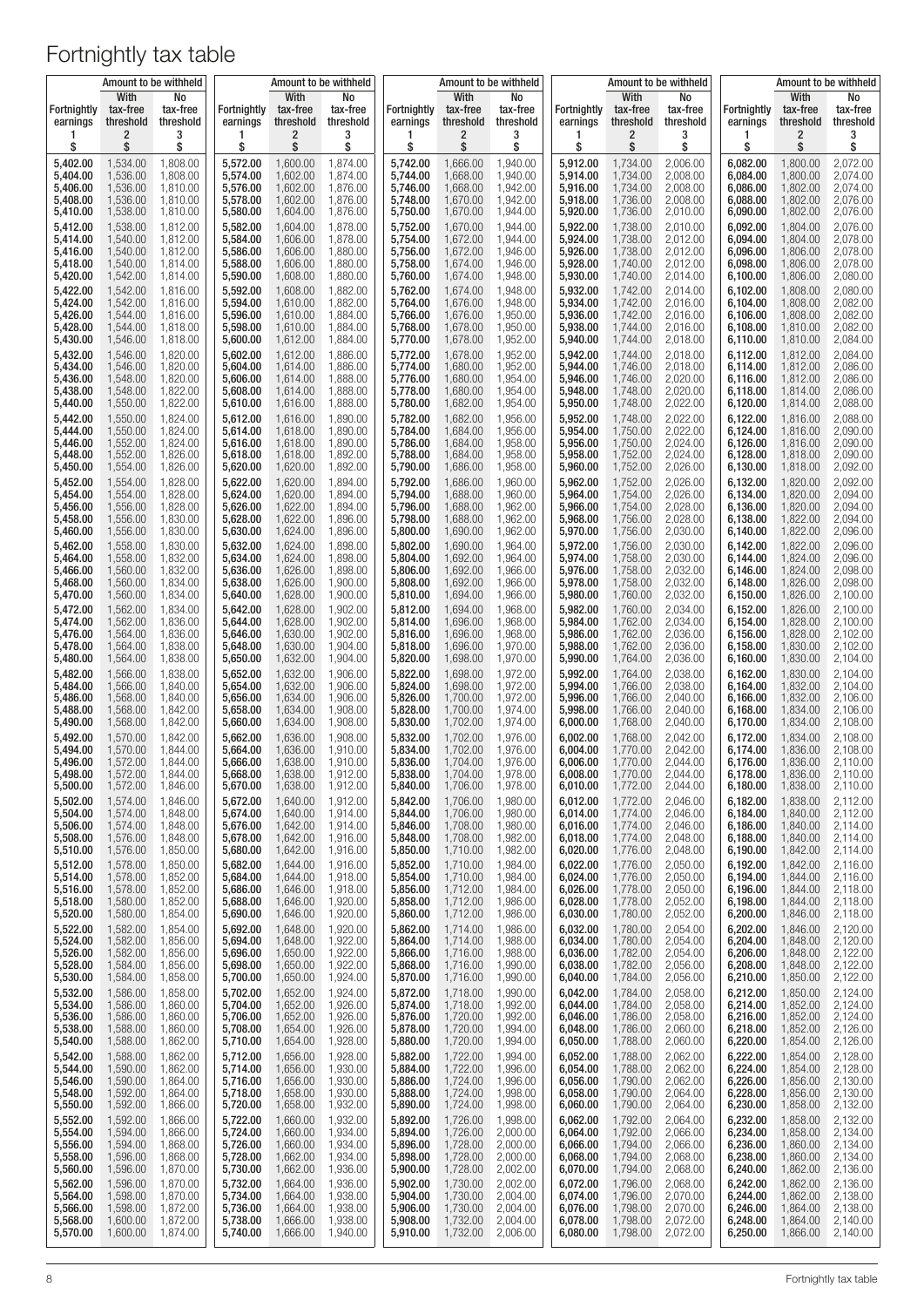| Amount to be withheld<br>With<br>No |                            |                            |                                | Amount to be withheld              |                                  | Amount to be withheld          |                                    |                                         | Amount to be withheld |                                |                                    |                                  | Amount to be withheld   |                               |                             |
|-------------------------------------|----------------------------|----------------------------|--------------------------------|------------------------------------|----------------------------------|--------------------------------|------------------------------------|-----------------------------------------|-----------------------|--------------------------------|------------------------------------|----------------------------------|-------------------------|-------------------------------|-----------------------------|
| <b>Fortnightly</b><br>earnings      | tax-free<br>threshold<br>2 | tax-free<br>threshold<br>3 | <b>Fortnightly</b><br>earnings | With<br>tax-free<br>threshold<br>2 | No<br>tax-free<br>threshold<br>3 | <b>Fortnightly</b><br>earnings | With<br>tax-free<br>threshold<br>2 | <b>No</b><br>tax-free<br>threshold<br>3 |                       | <b>Fortnightly</b><br>earnings | With<br>tax-free<br>threshold<br>2 | No<br>tax-free<br>threshold<br>3 | Fortnightly<br>earnings | With<br>tax-free<br>threshold | No<br>tax-free<br>threshold |
| s                                   | \$                         | \$                         | \$                             | \$                                 | \$                               | \$                             | \$                                 | \$                                      |                       | \$                             | \$                                 | S                                | \$                      | \$                            | \$                          |
| 6.252.00                            | 1.866.00                   | 2.142.00                   | 6.312.00                       | 1.890.00                           | 2.170.00                         | 6.372.00                       | 1.912.00                           | 2.198.00                                |                       | 6.432.00                       | 1.936.00                           | 2.226.00                         | 6.492.00                | 1.960.00                      | 2.254.00                    |
| 6.254.00                            | 1.866.00                   | 2.142.00                   | 6.314.00                       | 1.890.00                           | 2.170.00                         | 6.374.00                       | 1.914.00                           | 2.198.00                                |                       | 6.434.00                       | 1.936.00                           | 2.228.00                         | 6.494.00                | 1.960.00                      | 2.256.00                    |
| 6,256.00                            | 1.868.00                   | 2.144.00                   | 6.316.00                       | 1.890.00                           | 2.172.00                         | 6.376.00                       | 1.914.00                           | 2.200.00                                |                       | 6.436.00                       | 1.938.00                           | 2.228.00                         | 6.496.00                | 1.962.00                      | 2,256.00                    |
| 6,258.00                            | 1.868.00                   | 2.144.00                   | 6.318.00                       | 1,892.00                           | 2,172.00                         | 6,378.00                       | 1,914.00                           | 2,200.00                                |                       | 6,438.00                       | 1,938.00                           | 2,228.00                         | 6,498.00                | 1,962.00                      | 2,258.00                    |
| 6,260.00                            | 1,868.00                   | 2,146.00                   | 6,320.00                       | 1,892.00                           | 2.174.00                         | 6,380.00                       | 1,916.00                           | 2,202.00                                |                       | 6,440.00                       | 1,940.00                           | 2,230.00                         | 6,500.00                | 1,962.00                      | 2,258.00                    |
| 6,262.00                            | 1.870.00                   | 2.146.00                   | 6.322.00                       | 1.894.00                           | 2.174.00                         | 6,382.00                       | 1.916.00                           | 2.202.00                                |                       | 6,442.00                       | 1.940.00                           | 2.230.00                         | 6.502.00                | 1,964.00                      | 2.260.00                    |
| 6.264.00                            | 1.870.00                   | 2.148.00                   | 6.324.00                       | 1.894.00                           | 2.176.00                         | 6.384.00                       | 1.918.00                           | 2.204.00                                |                       | 6.444.00                       | 1.940.00                           | 2,232.00                         | 6.504.00                | 1.964.00                      | 2.260.00                    |
| 6.266.00                            | 1.872.00                   | 2.148.00                   | 6.326.00                       | 1.894.00                           | 2.176.00                         | 6.386.00                       | 1.918.00                           | 2.204.00                                |                       | 6.446.00                       | 1.942.00                           | 2.232.00                         | 6.506.00                | 1.964.00                      | 2.260.00                    |
| 6,268.00                            | 1,872.00                   | 2,150.00                   | 6,328.00                       | 1,896.00                           | 2.178.00                         | 6,388.00                       | 1,918.00                           | 2,206.00                                |                       | 6,448.00                       | 1,942.00                           | 2,234.00                         | 6,508.00                | 1,966.00                      | 2,262.00                    |
| 6,270.00                            | 1,872.00                   | 2,150.00                   | 6,330.00                       | 1,896.00                           | 2,178.00                         | 6,390.00                       | 1,920.00                           | 2,206.00                                |                       | 6,450.00                       | 1,944.00                           | 2,234.00                         | 6,510.00                | 1,966.00                      | 2,262.00                    |
| 6,272.00                            | 1.874.00                   | 2.150.00                   | 6.332.00                       | 1.898.00                           | 2.180.00                         | 6,392.00                       | 1.920.00                           | 2.208.00                                |                       | 6,452.00                       | 1.944.00                           | 2.236.00                         | 6.512.00                | 1.968.00                      | 2.264.00                    |
| 6.274.00                            | 1.874.00                   | 2.152.00                   | 6.334.00                       | 1.898.00                           | 2.180.00                         | 6.394.00                       | 1.922.00                           | 2.208.00                                |                       | 6.454.00                       | 1.944.00                           | 2.236.00                         | 6.514.00                | 1.968.00                      | 2.264.00                    |
| 6.276.00                            | 1.876.00                   | 2.152.00                   | 6.336.00                       | 1.898.00                           | 2.180.00                         | 6.396.00                       | 1.922.00                           | 2.210.00                                |                       | 6.456.00                       | 1.946.00                           | 2.238.00                         | 6.516.00                | 1.968.00                      | 2.266.00                    |
| 6.278.00                            | 1.876.00                   | 2.154.00                   | 6.338.00                       | 1.900.00                           | 2.182.00                         | 6.398.00                       | 1.922.00                           | 2.210.00                                |                       | 6.458.00                       | 1.946.00                           | 2.238.00                         | 6.518.00                | 1.970.00                      | 2,266.00                    |
| 6,280.00                            | 1.876.00                   | 2.154.00                   | 6,340.00                       | 1,900.00                           | 2,182.00                         | 6,400.00                       | 1,924.00                           | 2,212.00                                |                       | 6,460.00                       | 1,946.00                           | 2.240.00                         | 6,520.00                | 1.970.00                      | 2,268.00                    |
| 6.282.00                            | 1.878.00                   | 2.156.00                   | 6.342.00                       | 1.900.00                           | 2.184.00                         | 6.402.00                       | 1.924.00                           | 2.212.00                                |                       | 6.462.00                       | 1.948.00                           | 2.240.00                         | 6.522.00                | 1.972.00                      | 2.268.00                    |
| 6,284.00                            | 1,878.00                   | 2,156.00                   | 6,344.00                       | 1,902.00                           | 2.184.00                         | 6,404.00                       | 1,926.00                           | 2,212.00                                |                       | 6,464.00                       | 1,948.00                           | 2,242.00                         | 6,524.00                | 1,972.00                      | 2,270.00                    |
| 6.286.00                            | 1.880.00                   | 2.158.00                   | 6.346.00                       | 1.902.00                           | 2.186.00                         | 6.406.00                       | 1.926.00                           | 2.214.00                                |                       | 6.466.00                       | 1.950.00                           | 2.242.00                         | 6.526.00                | 1.972.00                      | 2.270.00                    |
| 6,288.00                            | 1.880.00                   | 2.158.00                   | 6.348.00                       | 1.904.00                           | 2.186.00                         | 6.408.00                       | 1.926.00                           | 2.214.00                                |                       | 6.468.00                       | 1.950.00                           | 2.244.00                         | 6.528.00                | 1.974.00                      | 2.272.00                    |
| 6,290.00                            | 1,880.00                   | 2,160.00                   | 6,350.00                       | 1,904.00                           | 2,188.00                         | 6,410.00                       | 1,928.00                           | 2,216.00                                |                       | 6,470.00                       | 1,950.00                           | 2,244.00                         | 6,530.00                | 1,974.00                      | 2,272.00                    |
| 6.292.00                            | 1.882.00                   | 2.160.00                   | 6.352.00                       | 1.904.00                           | 2.188.00                         | 6.412.00                       | 1.928.00                           | 2.216.00                                |                       | 6.472.00                       | 1.952.00                           | 2.244.00                         | 6.532.00                | 1.976.00                      | 2.274.00                    |
| 6,294.00                            | 1,882.00                   | 2.162.00                   | 6,354.00                       | 1,906.00                           | 2.190.00                         | 6,414.00                       | 1.930.00                           | 2.218.00                                |                       | 6,474.00                       | 1,952.00                           | 2.246.00                         | 6,534.00                | 1.976.00                      | 2.274.00                    |
| 6.296.00                            | 1.884.00                   | 2.162.00                   | 6.356.00                       | 1.906.00                           | 2.190.00                         | 6.416.00                       | 1.930.00                           | 2.218.00                                |                       | 6.476.00                       | 1.954.00                           | 2.246.00                         | 6.536.00                | 1.976.00                      | 2.274.00                    |
| 6.298.00                            | 1.884.00                   | 2.164.00                   | 6.358.00                       | 1.908.00                           | 2.192.00                         | 6.418.00                       | 1.930.00                           | 2.220.00                                |                       | 6.478.00                       | 1.954.00                           | 2.248.00                         | 6.538.00                | 1.978.00                      | 2,276.00                    |
| 6,300.00                            | 1,884.00                   | 2,164.00                   | 6,360.00                       | 1,908.00                           | 2,192.00                         | 6,420.00                       | 1,932.00                           | 2,220.00                                |                       | 6,480.00                       | 1,954.00                           | 2,248.00                         | 6,540.00                | 1,978.00                      | 2,276.00                    |
| 6.302.00                            | 1.886.00                   | 2.166.00                   | 6.362.00                       | 1.908.00                           | 2.194.00                         | 6.422.00                       | 1.932.00                           | 2.222.00                                |                       | 6.482.00                       | 1.956.00                           | 2.250.00                         | 6.542.00                | 1.978.00                      | 2.278.00                    |
| 6.304.00                            | 1.886.00                   | 2.166.00                   | 6.364.00                       | 1.910.00                           | 2.194.00                         | 6.424.00                       | 1.932.00                           | 2.222.00                                |                       | 6.484.00                       | 1.956.00                           | 2.250.00                         | 6.544.00                | 1.980.00                      | 2.278.00                    |
| 6,306.00                            | 1.886.00                   | 2.166.00                   | 6.366.00                       | 1.910.00                           | 2.196.00                         | 6.426.00                       | 1.934.00                           | 2.224.00                                |                       | 6.486.00                       | 1.958.00                           | 2.252.00                         | 6.546.00                | 1.980.00                      | 2.280.00                    |
| 6.308.00                            | 1.888.00                   | 2.168.00                   | 6.368.00                       | 1.912.00                           | 2.196.00                         | 6.428.00                       | 1.934.00                           | 2.224.00                                |                       | 6.488.00                       | 1,958.00                           | 2.252.00                         | 6,548,00                | 1.982.00                      | 2.280.00                    |
| 6.310.00                            | 1,888.00                   | 2.168.00                   | 6.370.00                       | 1,912.00                           | 2.196.00                         | 6,430.00                       | 1,936.00                           | 2,226.00                                |                       | 6.490.00                       | 1,958.00                           | 2.254.00                         | 6.550.00                | 1,982.00                      | 2,282.00                    |

Where the tax-free threshold is claimed and the employee earns:

■ more than \$6550 but less than \$6,922, withhold \$1,982 plus 39 cents for each \$1 of earnings in excess of \$6,550

■ more than \$6,921, withhold \$2,128 plus 47 cents for each \$1 of earnings in excess of \$6,921.

Where the tax-free threshold is not claimed and your employee earns more than \$6,550, withhold \$2,282 plus 47 cents for each \$1 of earnings in excess of \$6,550.

For all withholding amounts calculated, round the result to the nearest dollar.

| Amount<br>claimed | Fortnightly<br>Value     | Amount<br>claimed | Fortnightly<br>Value | Amount<br>claimed | Fortnightly<br>Value | Amount<br>claimed | Fortnightly<br>Value |
|-------------------|--------------------------|-------------------|----------------------|-------------------|----------------------|-------------------|----------------------|
| \$                | \$                       | \$                | \$                   | \$                | \$                   | \$                | \$                   |
| 1                 | $\overline{\phantom{0}}$ | 40                | $\mathbf{2}$         | 500               | 19                   | 1,500             | 57                   |
| $\overline{2}$    | -                        | 50                | $\overline{2}$       | 600               | 23                   | 1,600             | 61                   |
| 3                 | $\qquad \qquad -$        | 57                | $\mathbf{2}$         | 700               | 27                   | 1,700             | 65                   |
| 4                 | —                        | 60                | $\mathbf{2}$         | 800               | 30                   | 1,750             | 67                   |
| 5                 | $\overline{\phantom{0}}$ | 70                | 3                    | 850               | 32                   | 1,800             | 68                   |
| 6                 | -                        | 80                | 3                    | 900               | 34                   | 1,900             | 72                   |
| $\overline{7}$    | $\qquad \qquad -$        | 90                | 3                    | 1,000             | 38                   | 2,000             | 76                   |
| 8                 |                          | 100               | 4                    | 1,100             | 42                   | 2,500             | 95                   |
| 9                 | —                        | 200               | 8                    | 1,173             | 45                   | 2,535             | 96                   |
| 10                | —                        | 300               | 11                   | 1,200             | 46                   | 3,000             | 114                  |
| 20                | 1                        | 338               | 13                   | 1,300             | 49                   |                   |                      |
| 30                | ٠                        | 400               | 15                   | 1,400             | 53                   |                   |                      |

#### Ready reckoner for tax offsets

If the exact tax offset amount claimed is not shown in the ready reckoner, add the values for an appropriate combination.